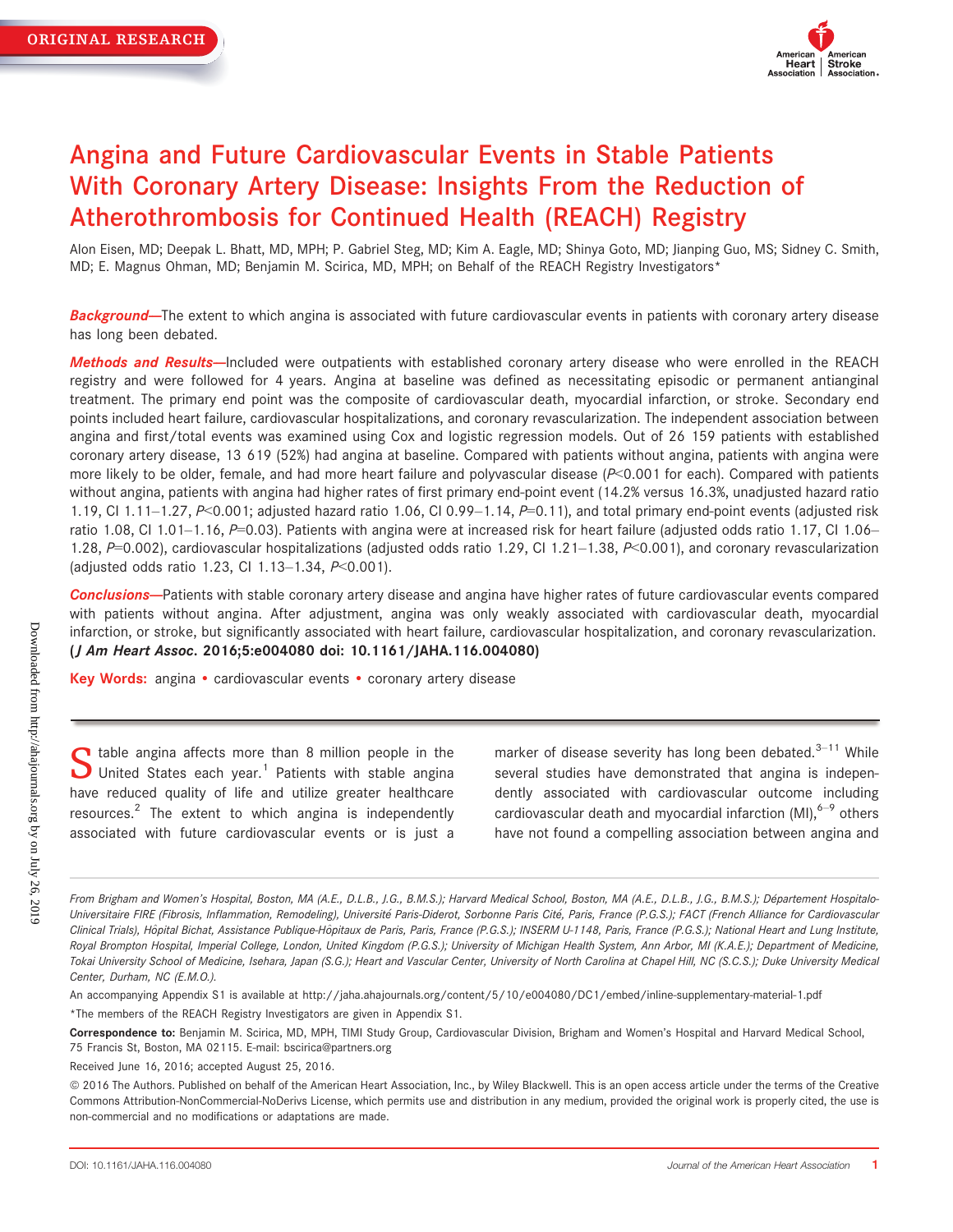"hard" cardiovascular end points.<sup>10,12</sup> In addition, large-scale trials have shown that the alleviation of anginal symptoms by pharmacological treatment or by coronary revascularization improves quality of life measures but does not tend to decrease the rates of future MI or mortality.<sup>13</sup> Furthermore, in outpatients with stable coronary artery disease (CAD), most cardiovascular events actually occur in patients without prior angina. $9$  We therefore aimed to examine the independent association between angina at baseline and future cardiovascular events in patients with stable CAD who were included in a large international outpatient registry.

## Methods

## Study Design

The design of the Reduction of Atherothrombosis for Continued Health (REACH) registry has been previously published.<sup>14,15</sup> In brief, REACH is an outpatient registry of patients with either stable symptomatic vascular disease (CAD, cerebrovascular disease, or peripheral artery disease) or with multiple atherosclerotic risk factors. Patients from 3647 centers in 29 countries were enrolled between 2003 and 2004 and treated according to best judgment and practices of their primary care physicians. Detailed information was collected at baseline, with subsequent annual followup on a longitudinal outpatient basis at 1, 2, 3, and 4 years. Final database lock was in April 2009. In each country, 10% of all sites underwent data control audits and were monitored for source documentation and accuracy of all case report forms. The protocol was approved by local institutional review boards, and each enrolled patient was required to provide a signed informed consent.

In the current analysis, we included patients with documented CAD at baseline who completed at least 1 postbaseline follow-up visit and were enrolled at centers that participated in the 4-year REACH follow-up study.<sup>16</sup> CAD was defined as having 1 or more of the following: stable angina, history of unstable angina (UAP), previous MI, history of percutaneous coronary intervention (PCI), or history of coronary artery bypass graft surgery (CABG). Patients without CAD at baseline were excluded from the current analysis. A sensitivity analysis included only patients who had a previous MI, history of PCI, or a history of CABG.

### Stable Angina

Patients were stratified by the presence of stable angina symptoms at baseline. Stable angina at baseline was documented by the treating physician using the case report form and was defined as angina necessitating episodic or permanent medication use. The last episode of angina was

documented in the case report form as either occurring  $\leq$ 1 year prior to baseline or >1 year prior to baseline.

## Clinical End Points

Data regarding events were collected locally and forwarded to the central research organization. The primary end point was a composite of cardiovascular death, MI, or stroke. The rate of each end point was calculated and stratified by angina status at baseline. End points were not adjudicated. Cardiovascular death included fatal stroke, fatal MI, or other cardiovascular death. Other cardiovascular death included other death of cardiac origin; pulmonary embolism; any sudden death including unobserved and unexpected death (eg, death while sleeping) unless proven otherwise by autopsy; death following a vascular operation, vascular procedure, or amputation; death attributed to heart failure; death following a visceral or limb infarction; and any other death that could not be definitely attributed to a nonvascular cause or hemorrhage. Any MI or stroke followed by a death whatever the cause in the next 28 days was considered to be a fatal MI or fatal stroke.

Secondary end points included all-cause death, heart failure, UAP, cardiovascular hospitalizations, and coronary revascularization. Heart failure was defined as symptoms of heart failure leading to hospitalization. Cardiovascular hospitalization consisted of hospitalization for UAP, transient ischemic attack, worsening of claudication related to peripheral artery disease, other ischemic arterial event, coronary revascularization (PCI or CABG), carotid surgery, carotid angioplasty/stenting, amputation affecting lower limbs, peripheral bypass graft, or angioplasty/stenting for peripheral artery disease. Complete definitions of other clinical end points have been previously described.<sup>15</sup>

The total number of the primary end-point events (total cardiovascular death, MI, or stroke), as well as the total cardiovascular hospitalizations and total coronary revascularizations during follow-up, were also examined and stratified by angina status at baseline.

## Statistical Analysis

Continuous variables are presented as mean $\pm$  SD, and categorical variables as frequencies and percentages. Cumulative incidence for cardiovascular death, MI, or stroke was examined using the Kaplan–Meier approach. Cox proportional hazard models were used to examine whether angina is associated with cardiovascular death, MI, or stroke. All-cause death was also examined using the Kaplan–Meier approach. Incidence of heart failure, UAP, cardiovascular hospitalizations, and coronary revascularizations are presented as crude rates at 45 months. Logistic regression models were used to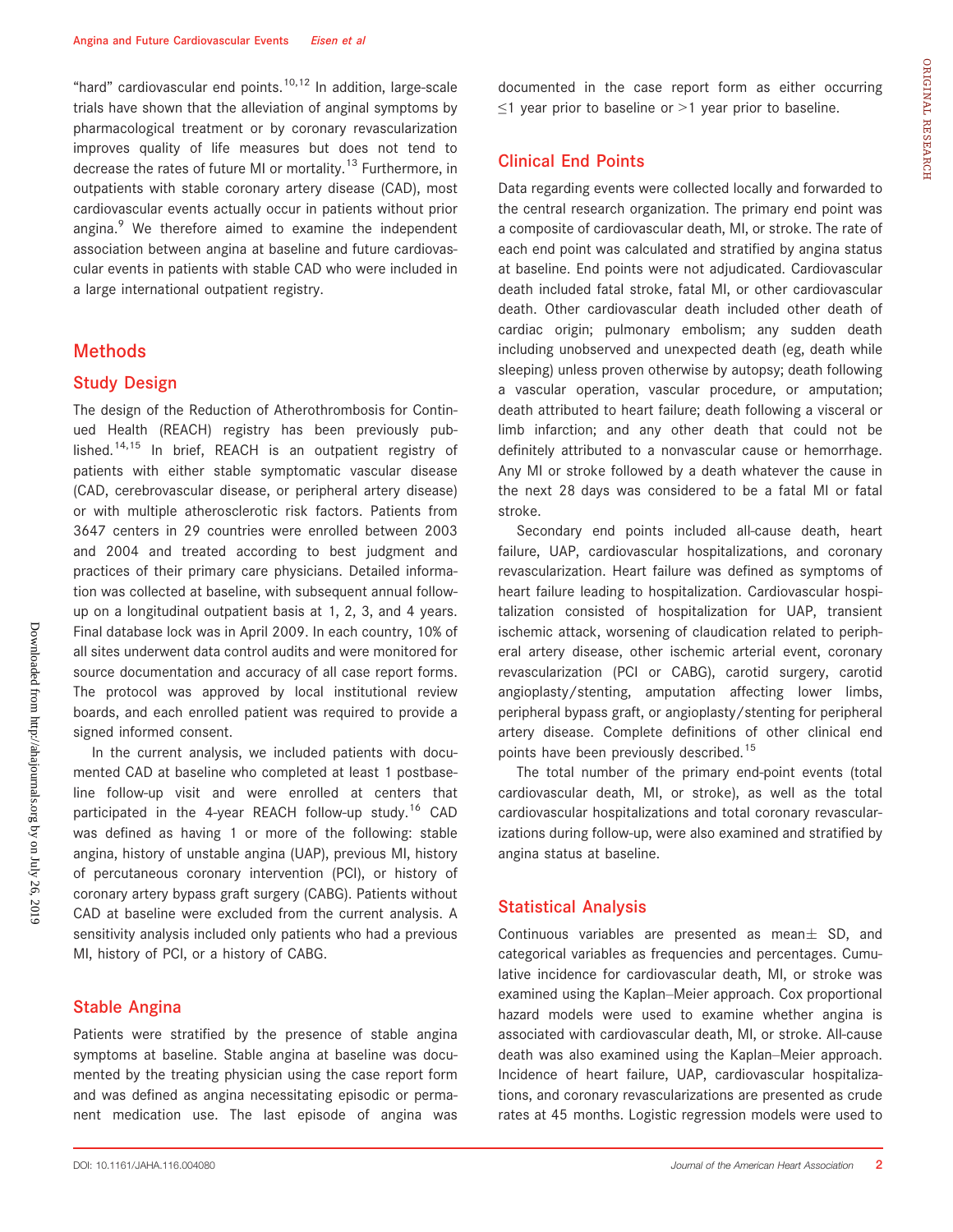## Table 1. Baseline Characteristics

| Characteristic                                       | Angina<br>$(n=13 619)$ | No Angina<br>$(n=12 540)$ | Total<br>$(n=26 159)$ | P-Value |
|------------------------------------------------------|------------------------|---------------------------|-----------------------|---------|
| Age, y-mean (SD)                                     | 68.5 (10.0)            | 67.5 (10.0)               | 68.0 (10.0)           | < 0.001 |
| $>75$ y                                              | 3788 (27.9)            | 3094 (24.8)               | 6882 (26.4)           | < 0.001 |
| Men                                                  | 9061 (66.6)            | 9449 (75.4)               | 18 510 (70.8)         | < 0.001 |
| Region*                                              |                        |                           |                       | < 0.001 |
| North America                                        | 4430 (47.6)            | 4881 (52.4)               | 9331 (35.7)           |         |
| Latin America                                        | 286 (37.2)             | 483 (62.8)                | 769 (2.9)             |         |
| Western Europe                                       | 4367 (51.6)            | 4102 (48.4)               | 8469 (32.4)           |         |
| Eastern Europe                                       | 2276 (71.4)            | 912 (28.6)                | 3188 (12.2)           |         |
| Middle East                                          | 147 (44.8)             | 181 (55.2)                | 328 (1.2)             |         |
| Asia Pacific                                         | 2113 (51.6)            | 1981 (48.4)               | 4094 (15.7)           |         |
| Hypertension                                         | 11 316 (83.1)          | 9541 (76.1)               | 20 857 (79.7)         | < 0.001 |
| Hypercholesterolemia                                 | 10 076 (74.0)          | 9666 (77.1)               | 19 742 (75.5)         | < 0.001 |
| Diabetes mellitus                                    | 5308 (39.0)            | 4526 (36.1)               | 9834 (37.6)           | < 0.001 |
| Obesity (BMI $\geq$ 30)                              | 3974 (29.4)            | 3391 (27.3)               | 7365 (28.4)           | < 0.001 |
| Current smoker at baseline                           | 1778 (13.5)            | 1605 (13.2)               | 3383 (13.3)           | < 0.001 |
| Prior ischemic event                                 | 7042 (52.4)            | 8298 (66.7)               | 15 340 (59.3)         | < 0.001 |
| Prior MI                                             | 6010 (44.6)            | 7933 (63.7)               | 13 943 (53.8)         | < 0.001 |
| Prior PCI                                            | 5015 (37.1)            | 5975 (47.9)               | 10 990 (42.2)         | < 0.001 |
| Prior CABG                                           | 3790 (28.0)            | 4579 (36.6)               | 8369 (32.1)           | < 0.001 |
| Heart failure                                        | 3016 (22.5)            | 2007 (16.2)               | 5023 (19.5)           | < 0.001 |
| Atrial fibrillation                                  | 1780 (13.3)            | 1304 (10.5)               | 3084 (12.0)           | < 0.001 |
| CVD at baseline                                      | 2732 (20.1)            | 1670 (13.3)               | 4402 (16.8)           | < 0.001 |
| PAD at baseline                                      | 1633 (12.0)            | 1183 (9.4)                | 2816 (10.8)           | < 0.001 |
| Polyvascular disease                                 | 3888 (28.6)            | 2622 (20.9)               | 6510 (24.9)           | < 0.001 |
| Aortic valve stenosis                                | 588 (4.5)              | 411 (3.4)                 | 999 (4.0)             | < 0.001 |
| $\geq$ 1 Antithrombotic drug                         | 8334 (92.2)            | 7612 (94.8)               | 15 946 (93.4)         | < 0.001 |
| $\geq$ 1 Lipid-lowering drug                         | 7271 (80.6)            | 6850 (85.3)               | 14 121 (82.8)         | < 0.001 |
| Medication at 4 y                                    |                        |                           |                       |         |
| <b>Statins</b>                                       | 6879 (76.4)            | 6562 (81.9)               | 13 441 (79.0)         | < 0.001 |
| ACE inhibitor or ARB                                 | 6348 (70.3)            | 5670 (70.7)               | 12 018 (70.5)         | < 0.001 |
| <b>B-Blocker</b>                                     | 5875 (65.1)            | 5265 (65.7)               | 11 140 (65.4)         | < 0.001 |
| Diuretic                                             | 4197 (46.7)            | 3359 (42.1)               | 7556 (44.5)           | < 0.001 |
| Calcium channel blocker                              | 3530 (39.3)            | 2620 (32.8)               | 6150 (36.3)           | < 0.001 |
| Nitrate or other antianginal <sup>†</sup>            | 3642 (40.5)            | 2194 (27.6)               | 5836 (34.4)           | < 0.001 |
| Any ß-blockers, calcium<br>channel blocker, nitrate. | 7941 (87.9)            | 6769 (84.3)               | 14 710 (86.2)         | < 0.001 |
| or other antianginal                                 |                        |                           |                       |         |
| Aspirin+another antiplatelet drug                    | 1248 (13.8)            | 1110 (13.8)               | 2358 (13.8)           | < 0.001 |
| Oral anticoagulant drug                              | 1206 (13.3)            | 1113 (13.8)               | 2319 (13.6)           | < 0.001 |

Data shown are n (%) unless otherwise indicated. ACE indicates angiotensin converting enzyme inhibitor; ARB, angiotensin receptor blocker; BMI, body mass index; CABG, coronary artery bypass graft; CVD, cerebrovascular disease; MI, myocardial infarction; PAD, peripheral arterial disease; PCI, percutaneous coronary intervention.

\*Percentages are for each region except for the total population. P-value is calculated using  $\chi^2$ .

† Nitrate as a chronic treatment and not if given episodically. Treatment could have been prescribed for other indications (eg, heart failure). Other antianginal includes molsidomine and nicorandil.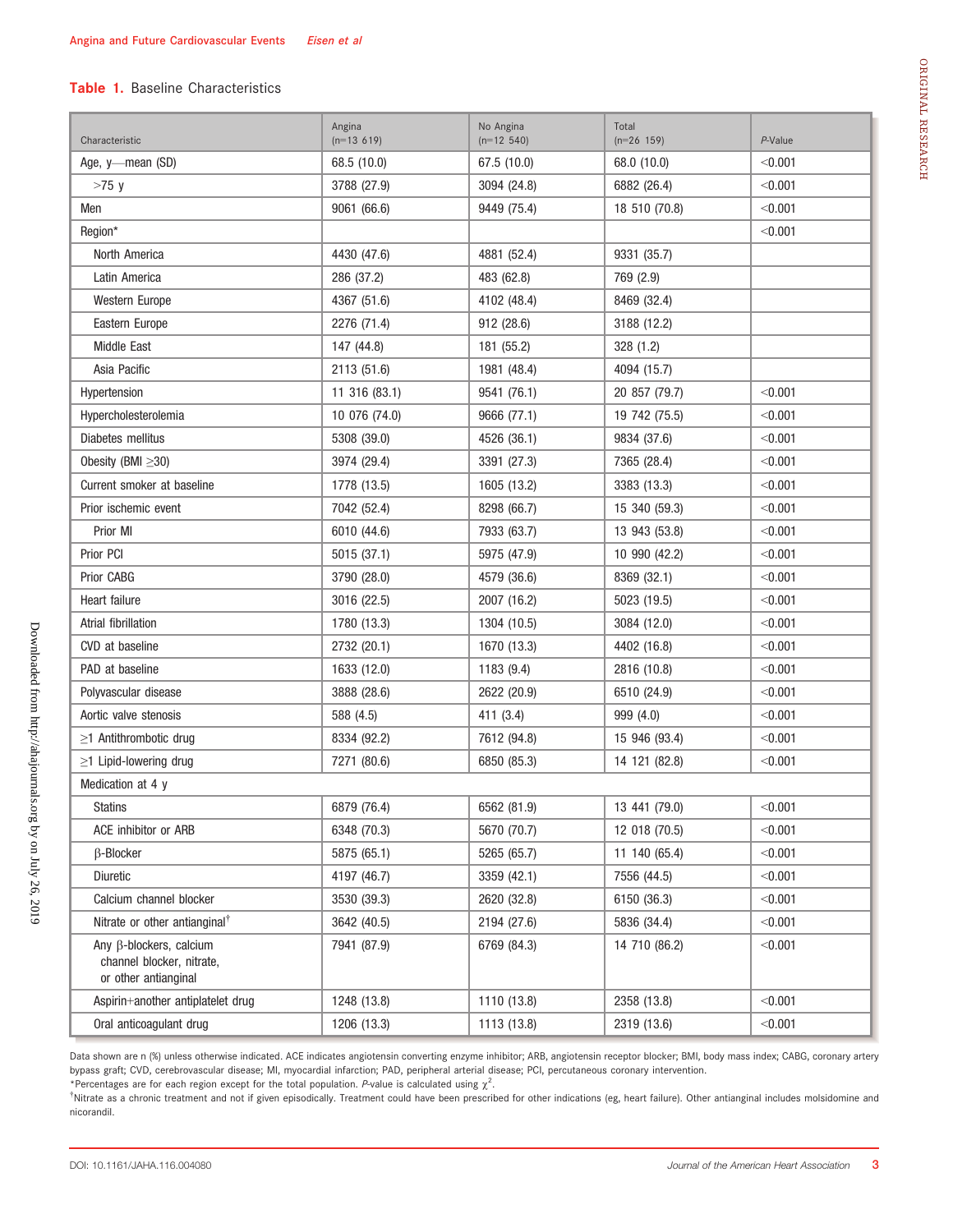examine the association between angina and heart failure, UAP, cardiovascular hospitalizations, and coronary revascularizations. The variables included in all multivariate models were based on the previously validated REACH model for recurrent cardiovascular events.<sup>17</sup> This model included the following variables: age, sex, current smoker, history of diabetes mellitus, body mass index <20 (calculated as weight in kg/m<sup>2</sup>), ischemic event (≤1 year, >1 year, or no ischemic event), vascular disease status (polyvascular disease defined as CAD with concomitant cerebrovascular disease/peripheral artery disease, or single vascular disease [ie, only CAD]), congestive heart failure, atrial fibrillation/flutter, aspirin (at baseline), statins (at baseline), and Eastern Europe and Middle East, or Japan versus other regions (geographic regions were collapsed into higher [Eastern Europe and Middle East] and lower [Japan] risk locations). The total event counts of the composite of cardiovascular death, MI, or stroke, as well as cardiovascular hospitalization and coronary revascularization were fitted by the negative binomial regression model after accounting for varying lengths of individual's total follow-up time as an offset parameter as well as other baseline confounding factors. Results are reported in terms of adjusted incidence rate ratio (RR) and corresponding 95% CI from this model. Similar statistical methods were performed in the sensitivity analysis.

Patients were further stratified to 4 risk-groups according to the REACH model for recurrent cardiovascular events.<sup>17</sup> This model includes traditional risk factors, burden of disease, lack of treatment, and geographic location,  $17$  whereas angina status was not a candidate variable in the derivation of the REACH model. Cox proportional hazard models were used to examine whether angina is associated with cardiovascular death, MI, or stroke in the different risk-groups. Hazard ratios (HRs) are reported as unadjusted given the stratification by the REACH model, which already includes the adjustment variables.

Statistical significance was considered as a 2-sided probability of <0.05. Statistical analyses were performed using SAS version 9 (SAS Institute, Cary, NC).

## **Results**

## Patient Population

Of the 45 227 patients who were included in the REACH 4 year follow-up study, 44 736 patients had data on angina status at baseline. Of these, 18 577 patients without CAD were excluded from the current analysis. Thus, 26 159 patients with CAD were included and were followed for a median of 43.5 months (interquartile range 31.3–45.0). The patients' mean age was 68 years (SD 10) and 70.8% were men. Hypertension (79.7%) and hypercholesterolemia (75.5%) were very common. More than half of the patients had a prior MI, a quarter had polyvascular disease, and a fifth of the patients had prior heart failure (Table 1).

Out of the 26 159 patients with CAD, 13 619 (52%) have had angina prior to baseline and 12 540 (48%) did not have angina prior to baseline. Compared with patients without angina, patients with angina were more likely to be older, female, had more heart failure and polyvascular disease, but had fewer ischemic events and coronary revascularization procedures (PCI or CABG) prior to baseline (P<0.001 for each; Table 1). Angina was more commonly reported in Eastern Europe and less in Latin America (Table 1). Patients with angina at baseline were more likely to be treated with either b-blockers, calcium channel blockers, or nitrates at 4 years of follow-up, but less likely to be treated with statins  $(P<0.001$ for each; Table 1).

#### Angina and Cardiovascular Events

During follow-up, the rate of the composite primary end point of cardiovascular death, MI, or stroke was 16.3% in patients with angina and 14.2% in patients without angina (unadjusted HR 1.19, 95% CI 1.11–1.27, P<0.001; Figure 1). In a landmark analysis, this difference in the rate of the primary end point between patients with versus without angina became statistically significant after 6 months from baseline and it remained significant at 4 years (Figure 1). The rate of each individual component of the composite primary end point was also higher among patients with angina (Table 2). After adjusting for multiple variables (Tables 2 and 3), the association between angina and the composite of cardiovascular death, MI, or stroke was attenuated (adjusted HR 1.06, 95% CI 0.99–1.14,  $P=0.11$ ), and so was the association between angina and each of the individual components (Table 2). An analysis of the total number of events during follow-up demonstrated that angina was significantly, albeit weakly, associated with the total number of the primary end-point events (rate ratio 1.08, 95% CI 1.01–1.16,  $P=0.03$ ; Table 4).

During follow-up, nearly a quarter of the patients were hospitalized due to cardiovascular causes (Table 2). Compared with patients without angina, patients with angina had higher rates of heart failure (8.0% versus 11.0%,  $P<0.001$ ), cardiovascular hospitalization (21.0% versus 26.9%, P<0.001), and coronary revascularization (10.0% versus 11.4%,  $P<0.001$ ). After adjusting for multiple variables, the association between angina and each of these end points remained significant. Compared with patients without angina, patients with angina had a 17% higher relative risk for heart failure  $(P=0.002)$ , a 29% higher relative risk for cardiovascular hospitalization (P<0.001), and a 23% higher relative risk for coronary revascularization ( $P<0.001$ ; Table 2). In addition, angina was associated with the total number of cardiovascular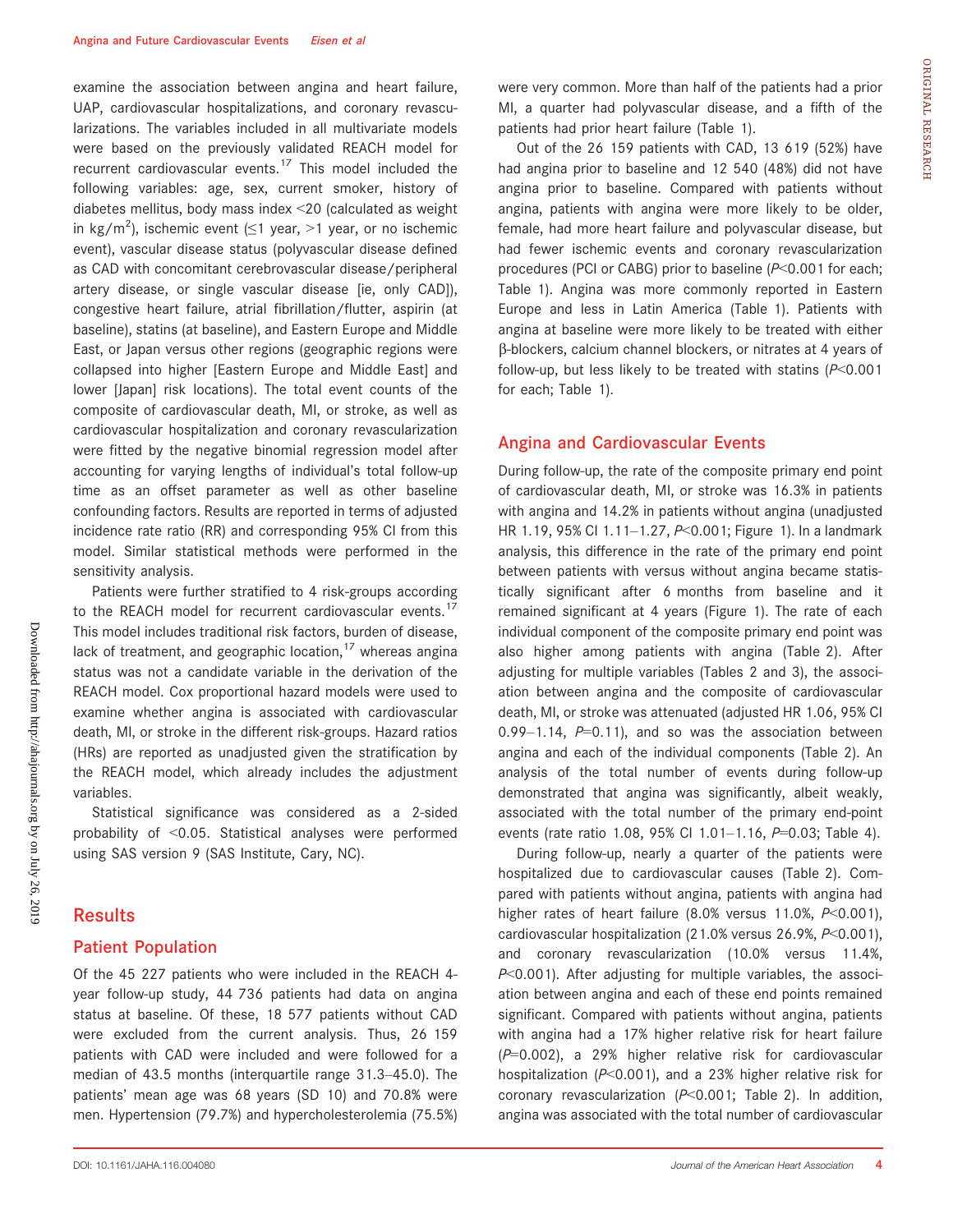

Figure 1. Kaplan–Meier rates of the primary composite end point of cardiovascular death, MI, or stroke by presence of angina at baseline in the overall period (A), and landmark analysis during the first 6 months (B) and during 6 months to 4 years (C). The Kaplan–Meier curves demonstrate a higher rate of the composite primary end point of cardiovascular death, MI, or stroke in patients with angina, as compared to patients without angina. MI indicates myocardial infarction.

hospitalizations, as well as the total number of coronary revascularizations (Table 4).

No significant difference in the association between angina and the primary end point was observed in subgroups by age, sex, time from ischemic event, current smoking, heart failure, or prior coronary revascularization (PCI or CABG) (Figure 2). However, a significant interaction was observed between angina and the primary end point by polyvascular disease status (adjusted HR 0.99, 95% CI 0.88– 1.12, in patients with polyvascular disease; adjusted HR 1.13, 95% 1.03–1.24, in patients without polyvascular disease; P-interaction=0.015). In addition, a marginal interaction was observed between angina and the primary end point by diabetes mellitus status (adjusted HR 0.99, 95% CI 0.89–1.10, in patients with diabetes mellitus; adjusted HR 1.13, 95% CI 1.02–1.25, in patients without diabetes mellitus; P-interaction=0.08).

No association was observed between angina and the primary end point by the time of last angina episode. In patients who had anginal symptoms during ≤1 year prior to baseline (n=4085), the rate of the primary end point was 16.1%, whereas in patients who have had the last anginal symptoms  $>1$  year prior to baseline (n=9534), the rate of the primary end point was 16.5% (adjusted HR angina versus no angina 1.06, 95% CI 0.96–1.18, P=0.26; 1.06, 95% CI 0.98– 1.15,  $P=0.14$ , respectively).

Stratifying the patients to quartiles according to the REACH risk score for recurrent cardiovascular events,<sup>17</sup> patients in higher quartiles had higher rates of the primary end point of cardiovascular death, MI, or stroke (Figure 3). Interestingly, angina was associated with the primary end point in lower-risk patients (unadjusted HR angina versus no angina 1.17, 95% CI 0.98-1.41, P=0.09 in quartile I; 1.21, 95% CI 1.02-1.43,  $P=0.03$  in quartile II), whereas it was not associated with the primary end point in patients at higher risk for recurrent cardiovascular events (unadjusted HR angina versus no angina 0.95, 95% CI 0.84-1.09,  $P=0.47$  in quartile III; 0.98, 95% CI 0.87-1.10,  $P=0.69$  in quartile IV; Figure 3).

In a sensitivity analysis that included only patients with previous MI, history of PCI, or CABG (n=21 344), consistent qualitative results for the association between angina and future cardiovascular events were obtained (adjusted HR for the primary end point 1.08, 95% CI 1.00-1.17,  $P=0.07$ ; Table 5).

## **Discussion**

This study from a large international registry demonstrates several observations. First, patients with stable CAD who have angina substantially differ in their baseline characteristics, atherosclerotic risk factors, concomitant cardiovascular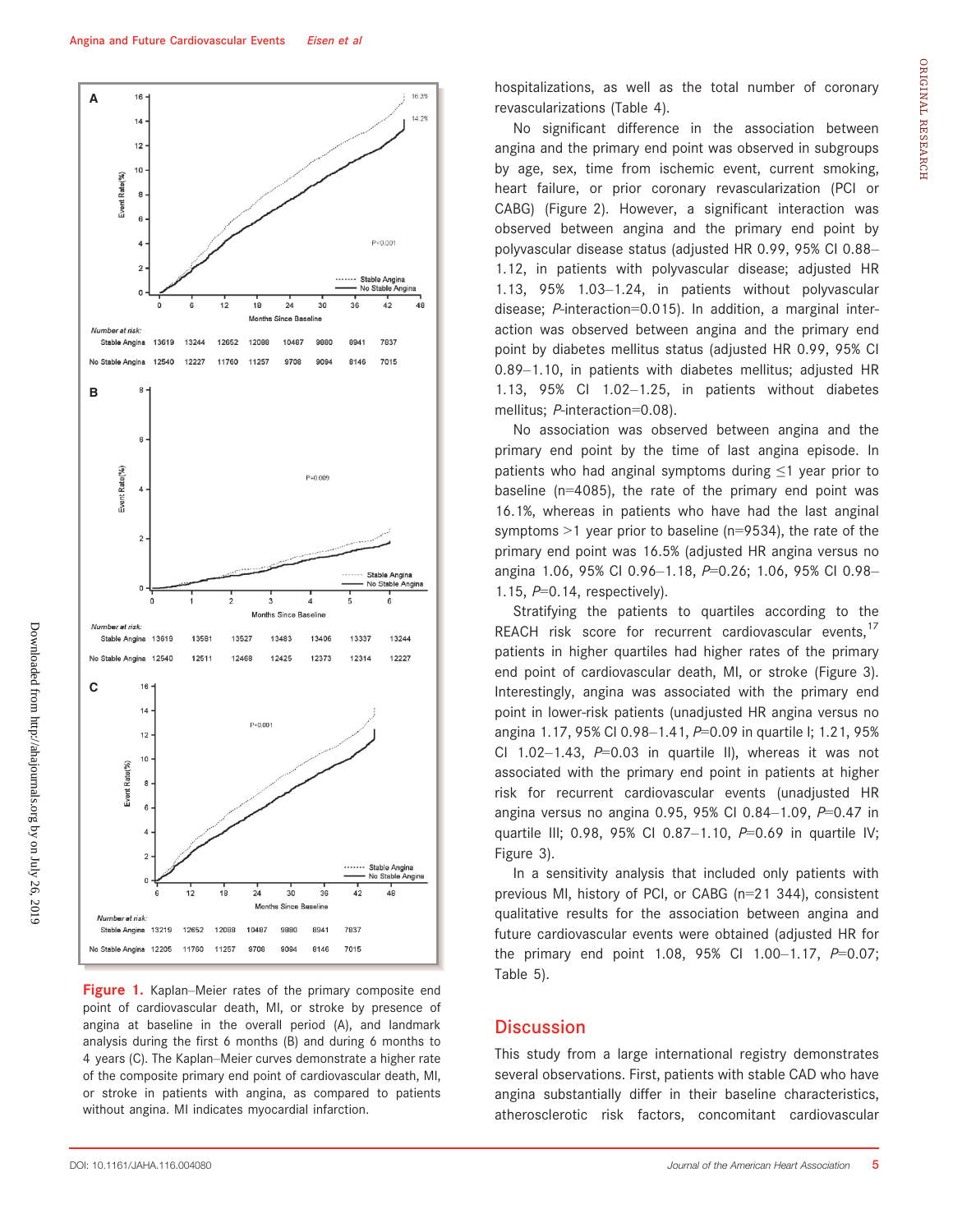| Table 2. Clinical End Points by Angina Status at Baseline |  |  |  |
|-----------------------------------------------------------|--|--|--|
|-----------------------------------------------------------|--|--|--|

| End Point                                             | Angina ( $n=13$ 619)<br>4-Y KM Rate, n (%) | No Angina $(n=12, 540)$<br>4-Y KM Rate, n (%) | Unadjusted HR (95% CI) | $P-Value$ | Adjusted HR* (95% CI) | $P-Value$ |
|-------------------------------------------------------|--------------------------------------------|-----------------------------------------------|------------------------|-----------|-----------------------|-----------|
| CVD, MI, or stroke                                    | 1911 (16.3)                                | 1479 (14.2)                                   | $1.19(1.11 - 1.27)$    | < 0.001   | $1.06(0.99 - 1.14)$   | 0.11      |
| <b>CVD</b>                                            | 964 (8.4)                                  | 781 (7.6)                                     | $1.12(1.02 - 1.23)$    | 0.02      | $0.95(0.86 - 1.05)$   | 0.33      |
| MI                                                    | 541 (4.8)                                  | 428 (4.2)                                     | $1.16(1.02 - 1.31)$    | 0.03      | $1.14(1.00-1.31)$     | 0.06      |
| Stroke                                                | 606 (5.4)                                  | 406(4.1)                                      | $1.37(1.21 - 1.55)$    | < 0.001   | $1.19(1.04 - 1.37)$   | 0.01      |
| Any-cause death                                       | 1473 (12.6)                                | 1260(12.1)                                    | $1.06(0.99 - 1.15)$    | 0.11      | $0.93(0.85 - 1.01)$   | 0.07      |
| CVD, or MI                                            | 1429 (12.3)                                | 1156(11.1)                                    | $1.13(1.04 - 1.22)$    | 0.002     | $1.01(0.93 - 1.10)$   | 0.83      |
| Heart failure <sup>†</sup>                            | 1498 (11.0)                                | 1006(8.0)                                     | $1.42(1.30-1.54)$      | < 0.001   | $1.17(1.06 - 1.28)$   | 0.002     |
| CVD, or heart failure <sup><math>\dagger</math></sup> | 2167 (15.9)                                | 1578 (12.6)                                   | $1.31(1.23 - 1.41)$    | < 0.001   | $1.08(1.00 - 1.17)$   | 0.06      |
| Unstable angina <sup>†</sup>                          | 2073 (15.2)                                | 1334 (10.6)                                   | $1.51(1.40-1.62)$      | < 0.001   | $1.40(1.29 - 1.52)$   | < 0.001   |
| $CVH^{\dagger}$                                       | 3664 (26.9)                                | 2637 (21.0)                                   | $1.38(1.31 - 1.46)$    | < 0.001   | $1.29(1.21 - 1.38)$   | < 0.001   |
| Coronary revascularization <sup>T</sup>               | 1547 (11.4)                                | 1258 (10.0)                                   | $1.15(1.06 - 1.24)$    | 0.001     | $1.23(1.13 - 1.34)$   | < 0.001   |

CAD indicates coronary artery disease; CVD, cardiovascular death; CVH, cardiovascular hospitalization; HR, hazard ratio; KM, Kaplan–Meier; MI, myocardial infarction.

\*Adjusted for age, sex, current smoker, history of diabetes mellitus, body mass index <20, ischemic event (≤1 year, ischemic event >1 year), polyvascular disease (CAD+ cerebrovascular disease/peripheral arterial disease), congestive heart failure, atrial fibrillation/flutter, aspirin (at baseline), statins (at baseline), and region. †

Event rates are crude rates at 45 months. Logistic regression models were used. Data presented are odds ratio (95% CI).

diseases, and medications use from patients without angina. Second, patients with angina have higher rates of future cardiovascular events, including cardiovascular death and MI. Third, the independent association between angina and cardiovascular events was attenuated after a rigorous adjustment for baseline comorbidities. Specifically, angina was only weakly associated with cardiovascular death, MI, or stroke, but the association with heart failure, cardiovascular hospitalization, and coronary revascularizations remained significant after multivariable adjustment. Finally, stratifying the patients by their risk of recurrent cardiovascular events, angina seemed to be associated with cardiovascular death, MI, or stroke in lower-risk patients, but not in high-risk patients.

| Variable                                                | Adjusted HR (95% CI)   | $\chi^2$ | $P-Value$ |
|---------------------------------------------------------|------------------------|----------|-----------|
| Age, per 1-y increase                                   | $1.035(1.031-1.039)$   | 284.3    | < 0.001   |
| Congestive heart failure, yes vs no                     | $1.75(1.62 - 1.89)$    | 191.1    | < 0.001   |
| Polyvascular disease vs single vascular disease         | $1.52(1.41 - 1.64)$    | 118.5    | < 0.001   |
| History of diabetes mellitus, yes vs no                 | $1.44(1.34 - 1.56)$    | 100.6    | < 0.001   |
| Ischemic event $\leq$ 1 y vs no ischemic event          | $1.67(1.50-1.85)$      | 87.7     | < 0.001   |
| Ischemic event $>1$ y vs no ischemic event              | $1.48(1.36 - 1.61)$    | 85.6     | < 0.001   |
| Statins, yes vs no                                      | $0.74(0.68 - 0.80)$    | 57.0     | < 0.001   |
| Japan vs other regions                                  | $0.61$ $(0.53 - 0.72)$ | 39.6     | < 0.001   |
| Current smoker vs former or never                       | $1.37(1.24 - 1.52)$    | 35.9     | < 0.001   |
| Eastern Europe and Middle East vs other regions         | $1.27(1.16 - 1.40)$    | 23.1     | < 0.001   |
| Atrial fibrillation/flutter, yes vs no                  | $1.24(1.13 - 1.36)$    | 19.4     | < 0.001   |
| Sex, male vs female                                     | $1.12(1.03 - 1.21)$    | 7.7      | 0.005     |
| BMI $<$ 20, yes vs no                                   | $1.28(1.06 - 1.54)$    | 6.8      | 0.009     |
| Aspirin, yes vs no                                      | $0.93(0.86 - 1.01)$    | 3.0      | 0.08      |
| History of stable angina vs no history of stable angina | $1.06(0.99 - 1.14)$    | 2.6      | 0.11      |

Table 3. Cox-Proportional Hazard Model for Predictors of Cardiovascular Death, Myocardial Infarction, or Stroke

BMI indicates body mass index; HR indicates hazard ratio.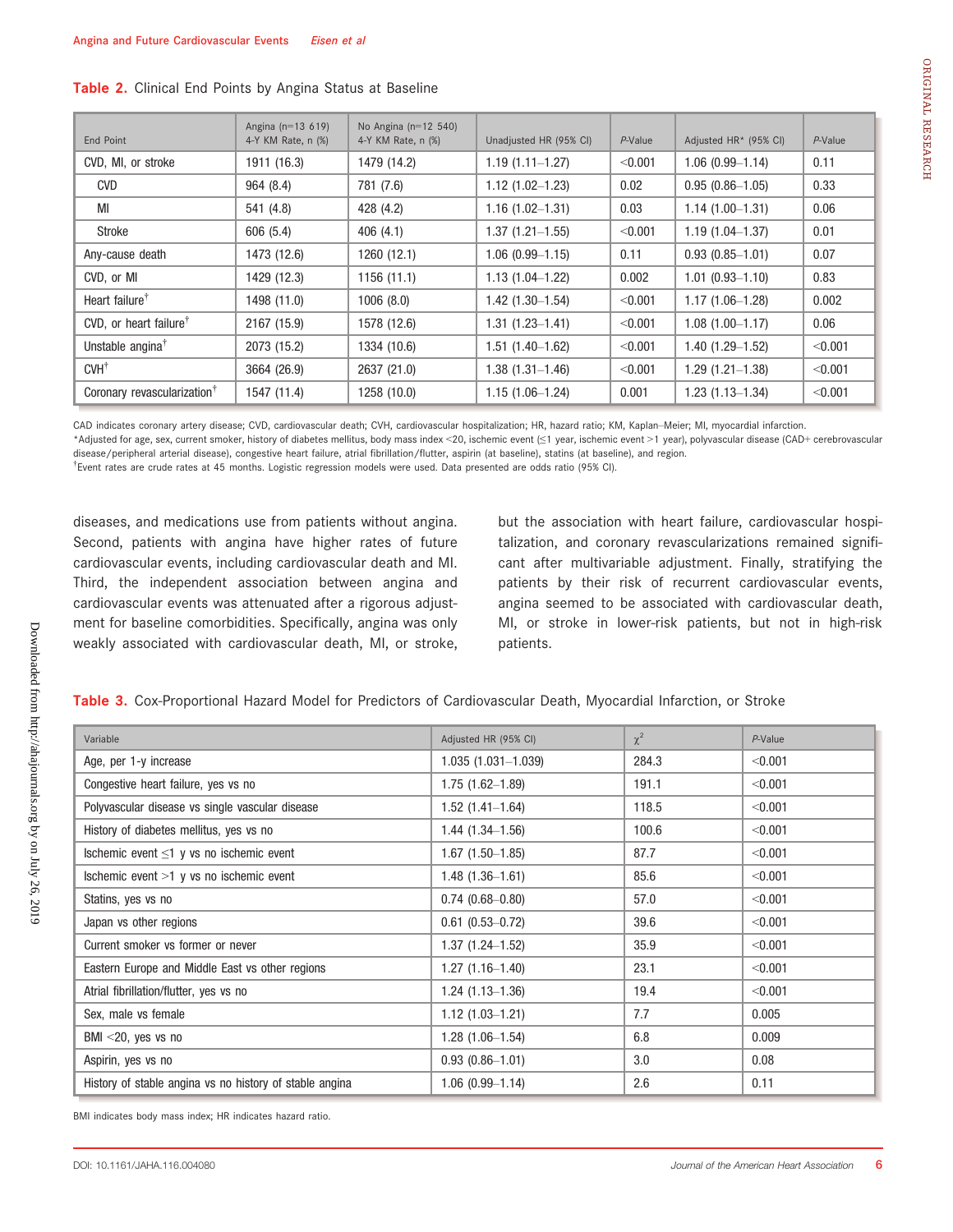| <b>Total End Point</b>     | Angina ( $n=13$ 619)<br>Total Events, n | No Angina ( $n=12$ 540)<br>Total Events, n | Unadjusted RR (95% CI) | $P-Value$ | Adjusted RR* (95% CI) | $P-Value$ |
|----------------------------|-----------------------------------------|--------------------------------------------|------------------------|-----------|-----------------------|-----------|
| CVD, MI, or stroke         | 2176                                    | 1649                                       | $1.21(1.12 - 1.29)$    | < 0.001   | $1.08(1.01 - 1.16)$   | 0.03      |
| <b>CVH</b>                 | 7488                                    | 5065                                       | $1.36(1.28 - 1.44)$    | < 0.001   | $1.27(1.20-1.35)$     | < 0.001   |
| Coronary revascularization | 1814                                    | 1499                                       | $1.11(1.03 - 1.20)$    | 0.006     | $1.19(1.10-1.29)$     | < 0.001   |

#### Table 4. Total Events During 4 Years by Angina Status at Baseline

BMI indicates body mass index; CAD, coronary artery disease; CVD, cardiovascular death; CVH, cardiovascular hospitalization; MI, myocardial infarction; RR, rate ratio. \*Adjusted for age, sex, current smoker, history of diabetes mellitus, BMI <20, ischemic event (≤1 year, ischemic event >1 year), polyvascular disease (CAD+ cerebrovascular disease/ peripheral arterial disease), congestive heart failure, atrial fibrillation/flutter, aspirin (at baseline), statins (at baseline), and region.

In patients with CAD included in the REACH registry, prior cardiovascular disease, particularly prior ischemic events, heart failure, cerebrovascular disease, and peripheral artery disease were common and found to be robust and independent markers of subsequent cardiovascular end points, even more so than traditional atherosclerotic risk factors<sup>18,19</sup> (Table 3). Indeed, several prior studies have examined anginaassociated risk with cardiovascular events after adjusting solely for traditional risk factors such as diabetes mellitus, hypertension, and hyperlipidemia and thus their results might be different based on the degree of multivariable modeling.  $6-8$ Our results are consistent with findings from several prior studies such as the Bypass Angioplasty Revascularization Investigation 2 Diabetes trial (BARI 2D)<sup>10</sup> and the Heart and Soul study, $12$  in which angina was not or was very weakly associated with future cardiovascular death, MI, or stroke. Nevertheless, a recent analysis from the CLARIFY registry<sup>9</sup> demonstrated a consistent association between angina, with

| Subgroup                                                             | Total no. of<br>patients                               | Angina<br>No. of events/total<br>(KM rates %)         | No angina<br>No. of events/total<br>(KM rates %)      | <b>Adjusted HR</b><br>$(95\% \text{ CI})$                                | $P -$<br>interaction |
|----------------------------------------------------------------------|--------------------------------------------------------|-------------------------------------------------------|-------------------------------------------------------|--------------------------------------------------------------------------|----------------------|
| Age<br>$\geq$ 75 years<br>$<$ 75 vears                               | 6882<br>19277                                          | 717/3788 (23.2)<br>1188/9787 (13.9)                   | 544/3094 (22.0)<br>928/9404 (11.7)                    | $1.02(0.90 - 1.15)$<br>$1.11(1.01-1.22)$                                 | 0.16                 |
| <b>Sex</b><br>Male<br>Female                                         | 18510<br>7649                                          | 1283/9061(16.4)<br>627/4558 (16.3)                    | 1105/9449 (13.9)<br>373/3091 (15.0)                   | ⊬<br>$1.06(0.97-1.16)$<br>$\mapsto$<br>$1.07(0.93 - 1.23)$               | 0.67                 |
| Diabetes mellitus<br>Yes<br>No                                       | 9834<br>16325                                          | 890/5308 (19.8)<br>1021/8311 (14.2)                   | 698/4526 (18.8)<br>781/8014 (11.6)                    | $0.99(0.89-1.10)$<br>$1.13(1.02-1.25)$                                   | 0.08                 |
| Prior Ischemic event<br>N <sub>o</sub><br>$\leq$ 1 year<br>$>1$ year | 10543<br>3844<br>11496                                 | 651/6391 (12.1)<br>350/1707 (23.6)<br>885/5335 (19.1) | 343/4152 (10.3)<br>289/2137 (15.8)<br>831/6161 (16.0) | $1.06(0.92 - 1.21)$<br>$1.17(0.99 - 1.40)$<br>$1.02(0.93 - 1.13)$<br>Н   | 0.53                 |
| Current smoker<br><b>Yes</b><br>No                                   | 3383<br>22776                                          | 272/1778 (17.9)<br>1571/11841 (16.0)                  | 212/1605 (15.8)<br>1227/10935 (13.9)                  | $1.07(0.88-1.30)$<br>$\overline{\phantom{a}}$<br>$1.08(1.00-1.17)$<br>Ю⊣ | 0.45                 |
| Heart failure<br>Yes<br>No                                           | 5023<br>21136                                          | 719/3016 (28.6)<br>1166/10603 (13.0)                  | 447/2007 (27.1)<br>1012/10533 (11.7)                  | $1.05(0.92 - 1.19)$<br>⊢⊷⊣<br>$1.07(0.98-1.17)$<br>⊬⊷                    | 0.31                 |
| Polyvascular disease<br>Yes<br>N <sub>o</sub>                        | 6510<br>19649                                          | 807/3888 (23.9)<br>518/9731 (23.7)                    | 1104/2622 (13.3)<br>961/9918 (11.7)                   | $0.99(0.88-1.12)$<br>$1.13(1.03-1.24)$<br>⊞⊷                             | 0.015                |
| Prior PCI/CABG<br>Yes<br>No                                          | 16778<br>9288                                          | 931/7414 (14.8)<br>969/6142 (18.2)                    | 1037/9364 (13.5)<br>441/3146 (16.3)                   | $1.02(0.93 - 1.12)$<br>$1.13(0.99 - 1.28)$                               | 0.99                 |
|                                                                      | 0.5<br>$\overline{2}$<br>Angina better<br>Angina worse |                                                       |                                                       |                                                                          |                      |

**Figure 2.** Rates and adjusted hazard ratios (95% CI) of the primary composite end point of cardiovascular death, MI, or stroke, in patients with and without angina at baseline by subgroups. Adjustment variables: age, sex, current smoker, history of diabetes mellitus, body mass index <20, ischemic event (≤1 year, ischemic event >1 year), polyvascular disease (CAD+ cerebrovascular disease/peripheral arterial disease), congestive heart failure, atrial fibrillation/flutter, aspirin (at baseline), statins (at baseline), and region. No significant interaction in the association between angina and the primary end point was observed in subgroups by age, sex, time from ischemic event, current smoking, heart failure, or prior PCI/CABG. However, a significant interaction was observed by polyvascular disease status and a marginal interaction was observed by diabetes mellitus status. CABG, coronary artery bypass graft surgery; CAD, coronary artery disease; HR, hazard ratio; KM, Kaplan–Meier; MI, myocardial infarction; PCI, percutaneous coronary intervention.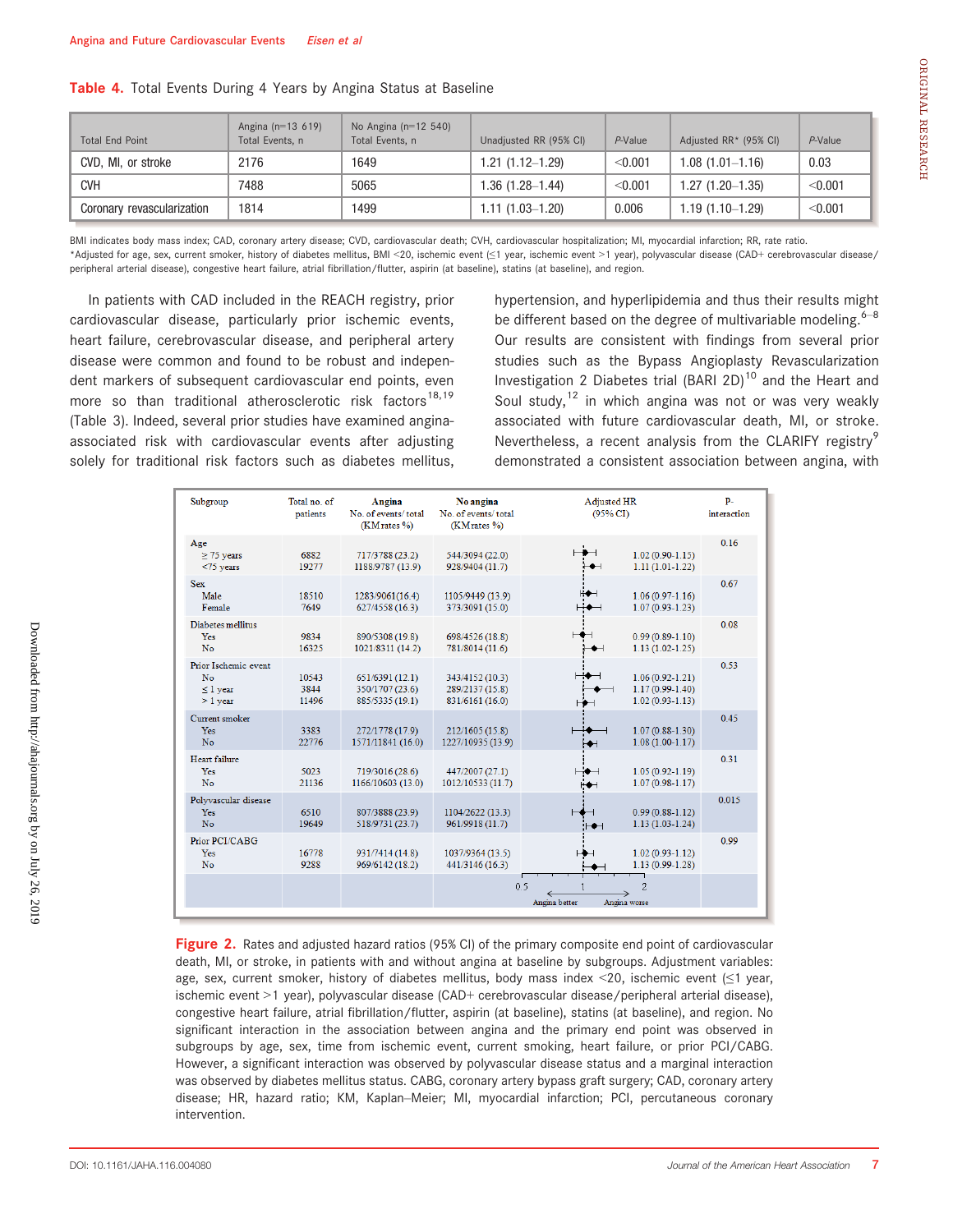

Figure 3. Kaplan–Meier rates and unadjusted hazard ratios (95% CI) of the primary composite end point of CVD, MI, or stroke in patients with and without angina, stratified by patients' risk according to the REACH risk score for recurrent Cardiovascular events.<sup>17</sup> Data were available for 24 315 patients. Stratifying the patients to quartiles according to the REACH risk score for recurrent Cardiovascular events, patients in higher quartiles had higher rates of the primary end point of CVD, MI, or stroke. Angina was associated with the primary end point in lower-risk patients, whereas it was not associated with the primary end point in patients at higher risk of recurrent Cardiovascular events. CVD indicates cardiovascular death; HR, hazard ratio; KM, Kaplan–Meier; MI, myocardial infarction.

or without ischemia, and cardiovascular death or MI, even after adjusting for the REACH risk score. Interestingly, compared with CLARIFY, the patients included in this analysis from REACH had a higher-risk profile and had a 2-fold annual rate of the composite end point of cardiovascular death, MI, or stroke and of each of the individual components. Thus, it is not clear whether angina has different prognostication according to the patient's risk: While it may be independently associated with "hard" cardiovascular events in patients at lower risk, it is perhaps only a surrogate for more advanced disease in patients at higher risk. Interestingly, by stratifying the patients by their risk of recurrent cardiovascular events, we indeed demonstrated that angina might be associated with "hard" cardiovascular events only in patients at lower risk and not in patients at higher risk. In addition, our subgroup analysis also demonstrated that angina was independently associated with cardiovascular death, MI, or stroke, in several lower-risk groups such as patients without diabetes mellitus and without other vascular beds involved besides CAD. Nevertheless, the complex association between angina and "hard" cardiovascular end points should be further delineated in future research.

The clinical diagnosis of stable angina has been linked historically to the classic chronic condition caused by epicardial coronary stenosis.<sup>2</sup> Nevertheless, stable angina includes other less common presentations such as microvascular angina, vasospastic angina, and angina caused by ischemic cardiomyopathy.<sup>2</sup> In each of these conditions, myocardial ischemia is present, albeit each with a different burden and mechanism. The association between angina, ischemia, and cardiovascular outcome is complex and is probably not consistent across all patients. In the BARI 2D trial, among patients with diabetes mellitus, myocardial ischemia, rather than anginal symptoms, appeared to be prognostic for future cardiovascular events.<sup>10</sup> These results are consistent with our findings in diabetic patients in whom angina by itself was not predictive of cardiovascular death, MI, or stroke. Interestingly, in the CLARIFY registry, patients who had only ischemia without angina had adjusted risk for cardiovascular outcomes comparable to patients without both, whereas patients who had both angina and ischemia had the worst outcome. $9$  Interestingly, more than half of the cardiovascular death and MI events in the CLARIFY study occurred in patients without detectable ischemia or angina at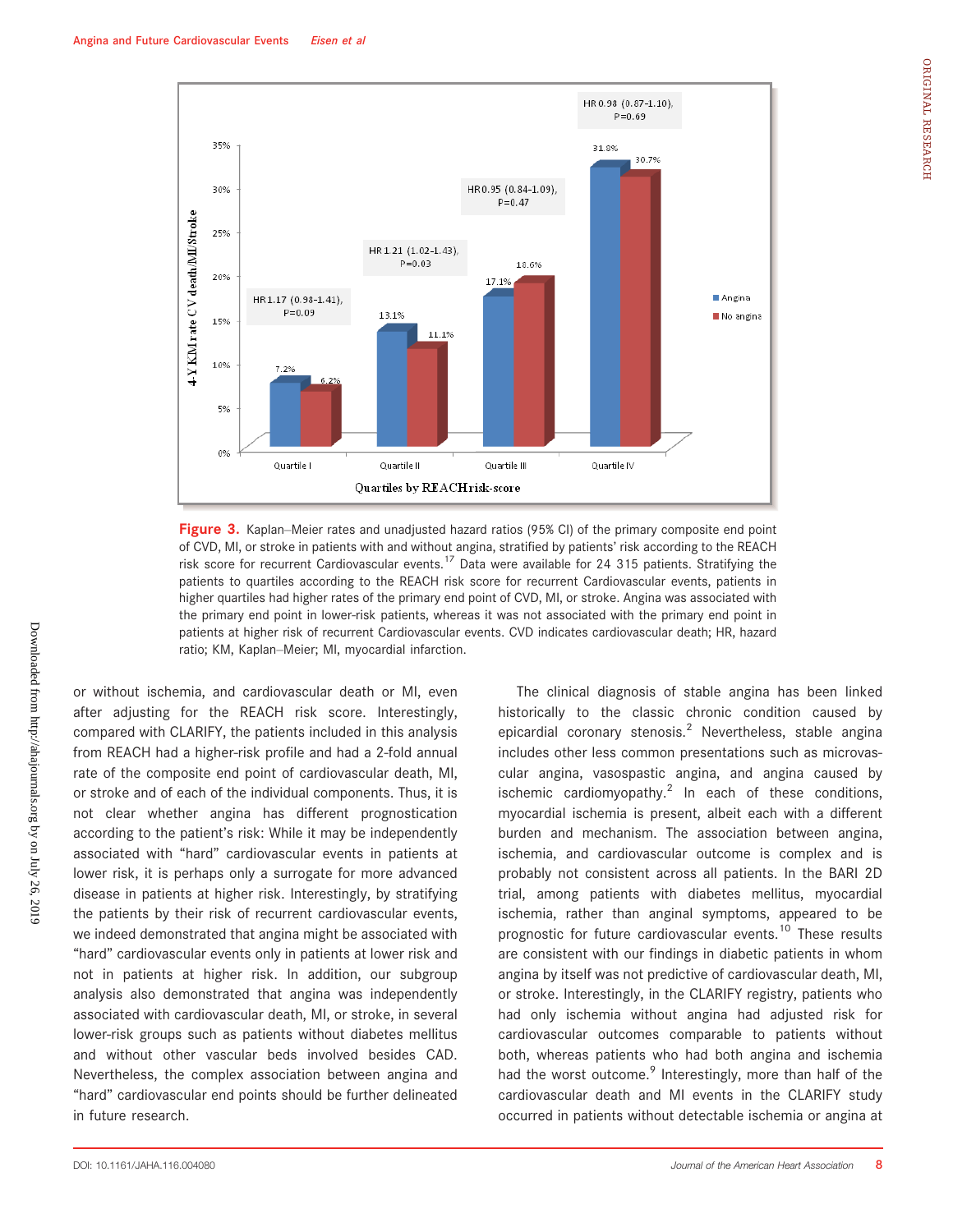| End Point                                             | Angina ( $n=9415$ )<br>4-Y KM Rate, n (%) | No Angina $(n=11 929)$<br>4-Y KM Rate, n (%) | Unadjusted HR (95% CI) | P-Value | Adjusted HR* (95% CI)  | $P-Value$ |
|-------------------------------------------------------|-------------------------------------------|----------------------------------------------|------------------------|---------|------------------------|-----------|
| CVD, MI, or stroke                                    | 1338 (16.6)                               | 1401 (14.4)                                  | $1.21(1.12 - 1.30)$    | < 0.001 | $1.08(1.00 - 1.17)$    | 0.07      |
| <b>CVD</b>                                            | 691 (8.7)                                 | 736 (7.5)                                    | $1.18(1.06 - 1.30)$    | 0.002   | $1.00$ $(0.90 - 1.12)$ | 0.94      |
| MI                                                    | 427 (5.4)                                 | 415 (4.3)                                    | 1.30 (1.13–1.49)       | < 0.001 | $1.20(1.04 - 1.38)$    | 0.01      |
| Stroke                                                | 366 (4.7)                                 | 379 (4.0)                                    | 1.22 (1.05-1.41)       | 0.007   | $1.11(0.96 - 1.30)$    | 0.17      |
| Any-cause death                                       | 1048 (13.1)                               | 1199 (12.1)                                  | $1.09(1.01 - 1.19)$    | 0.04    | $0.97(0.89 - 1.06)$    | 0.48      |
| CVD, or MI                                            | 1056 (13.2)                               | 1100(11.1)                                   | 1.21 (1.11–1.32)       | < 0.001 | $1.06$ $(0.97-1.16)$   | 0.19      |
| Heart failure <sup>†</sup>                            | 1063(11.3)                                | 953(8.0)                                     | $1.47(1.34 - 1.61)$    | < 0.001 | $1.18(1.06 - 1.31)$    | 0.002     |
| CVD, or heart failure <sup><math>\dagger</math></sup> | 1534 (16.3)                               | 1492 (12.5)                                  | 1.36 (1.26-1.47)       | < 0.001 | $1.12(1.02 - 1.22)$    | 0.02      |
| Unstable angina <sup>†</sup>                          | 1573 (16.7)                               | 1175 (9.9)                                   | 1.84 (1.69-1.99)       | < 0.001 | $1.68(1.54 - 1.83)$    | < 0.001   |
| $CVH^{\dagger}$                                       | 2704 (28.7)                               | 2432 (20.4)                                  | 1.57 (1.48-1.68)       | < 0.001 | $1.48(1.39 - 1.59)$    | < 0.001   |
| Coronary revascularization $\bar{r}$                  | 1258 (13.4)                               | 1198 (10.0)                                  | $1.38(1.27 - 1.50)$    | < 0.001 | $1.39(1.27 - 1.52)$    | < 0.001   |

Table 5. Sensitivity Analysis–Clinical End Points by Angina Status at Baseline of Patients With Previous MI, History of PCI or CABG

CABG indicates coronary artery bypass graft surgery; CAD, coronary artery disease; CVD, cardiovascular death; CVH, cardiovascular hospitalization; HR, hazard ratio; KM, Kaplan–Meier; MI, myocardial infarction; PCI, percutaneous coronary intervention.

\*Adjusted for age, sex, current smoker, history of diabetes mellitus, body mass index <20, ischemic event (≤1 year, ischemic event >1 year), polyvascular disease (CAD+ cerebrovascular disease/peripheral arterial disease), congestive heart failure, atrial fibrillation/flutter, aspirin (at baseline), statins (at baseline), and region. † Event rates are crude rates at 45 months. Logistic regression models were used. Data presented are odds ratio (95% CI).

baseline. In our study, ischemia status during follow-up was not available and could not be accounted for. Nevertheless, angina, regardless of ischemia status, was independently associated with more cardiovascular hospitalization and coronary revascularization procedures. Of interest, the association between angina and revascularization, although statistically significant, was not robust, perhaps reflecting the fact that the majority of patients with angina (70%) had their last angina symptoms >1 year prior to baseline, thus reducing the clinical impetus for revascularization. In addition, this may also reflect regional differences in the treatment of angina with revascularization.

Prior studies have demonstrated that the major benefit of optimal medical therapy or revascularization in patients with stable CAD is the relief of anginal symptoms rather than a reduction in cardiovascular death or MI.<sup>13,20,21</sup> Thus, the relationship between angina, ischemia, and future cardiovascular events remains an area of debate.<sup>22–24</sup> The ongoing International Study of Comparative Health Effectiveness With Medical and Invasive Approaches (ISCHEMIA trial, NCT 01471522) might address this intricate relationship. Regardless, in this analysis from REACH, patients with angina have greater healthcare utilization with higher rates of total hospitalizations and revascularizations and therefore present an opportunity to improve care and reduce costs.

### Limitations

This analysis is based on a registry, which has inherent limitations. The end points in the study were not adjudicated. Analysis of patients with angina might have introduced a selection bias. Angina was ascertained by the investigator's report in the electronic case report form at baseline, and patient self-reporting data were not available. Data regarding the exact date of last anginal episode, grading of angina severity, or change in angina over time were not available. In addition, data on the presence of objective coronary ischemia at baseline, or on left ventricular ejection fraction were also not available. Logistic regression models were used to examine the secondary end points since the exact time of event was not available for all subjects.

## **Conclusions**

Patients with stable CAD and angina have higher rates of future cardiovascular events compared with patients without angina. After accounting for baseline differences, angina was only weakly associated with cardiovascular death, MI, or stroke, but was significantly associated with heart failure, cardiovascular hospitalization, and coronary revascularization.

## Sources of Funding

The REACH Registry was sponsored by Sanofi-Aventis, Bristol-Myers Squibb, and the Waksman Foundation (Tokyo, Japan) and is endorsed by the World Heart Federation.

## **Disclosures**

Dr Bhatt discloses the following relationships—Advisory Board: Cardax, Elsevier Practice Update Cardiology,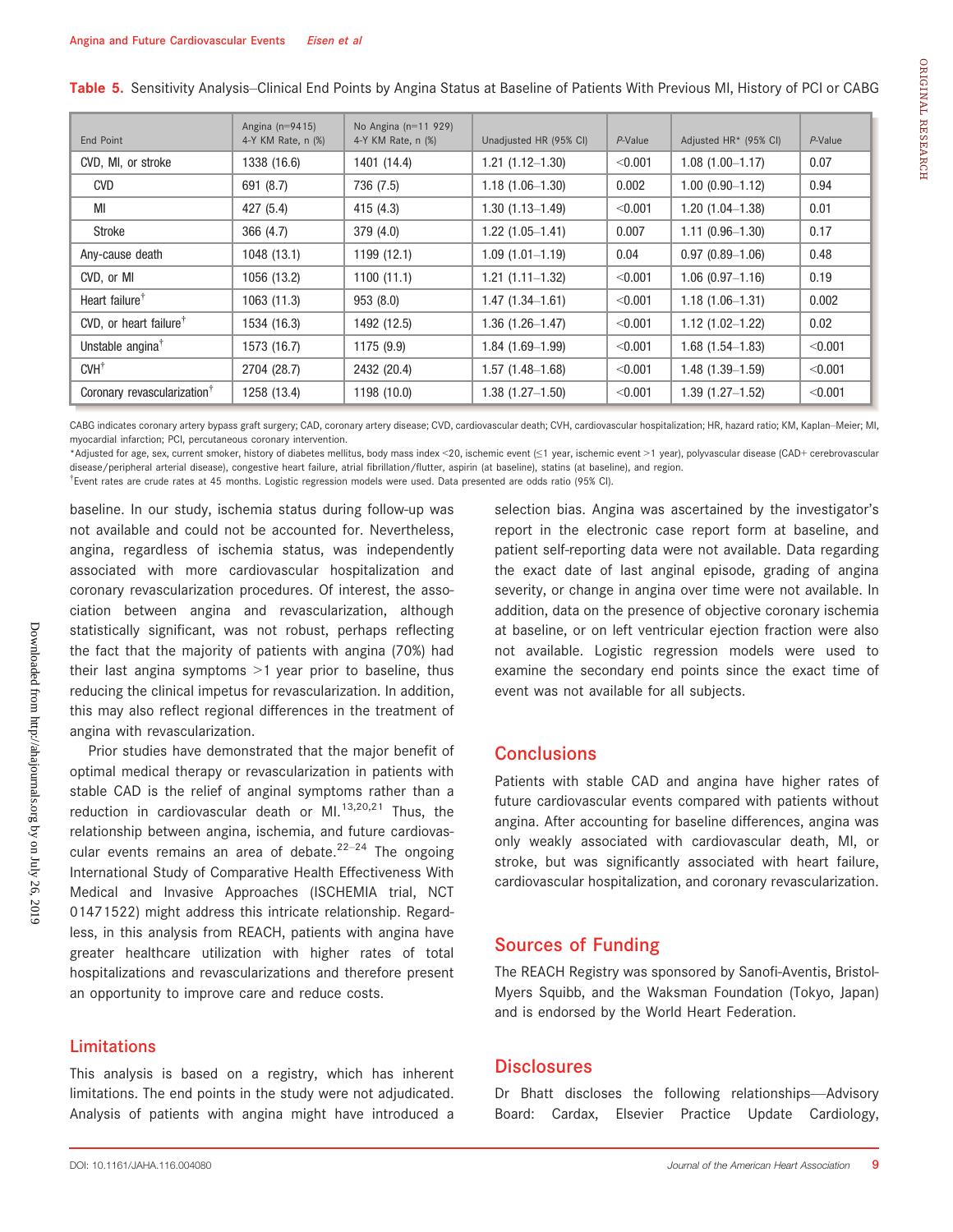Medscape Cardiology, Regado Biosciences; Board of Directors: Boston VA Research Institute, Society of Cardiovascular Patient Care; Chair: American Heart Association Quality Oversight Committee; Data Monitoring Committees: Duke Clinical Research Institute, Harvard Clinical Research Institute, Mayo Clinic, Population Health Research Institute; Honoraria: American College of Cardiology (Senior Associate Editor, Clinical Trials and News, ACC.org), Belvoir Publications (Editor in Chief, Harvard Heart Letter), Duke Clinical Research Institute (clinical trial steering committees), Harvard Clinical Research Institute (clinical trial steering committee), HMP Communications (Editor in Chief, Journal of Invasive Cardiology), Journal of the American College of Cardiology (Guest Editor; Associate Editor), Population Health Research Institute (clinical trial steering committee), Slack Publications (Chief Medical Editor, Cardiology Today's Intervention), Society of Cardiovascular Patient Care (Secretary/Treasurer), WebMD (CME steering committees); Other: Clinical Cardiology (Deputy Editor), NCDR-ACTION Registry Steering Committee (Vice-Chair), VA CART Research and Publications Committee (Chair); Research Funding: Amarin, Amgen, AstraZeneca, Bristol-Myers Squibb, Eisai, Ethicon, Forest Laboratories, Ischemix, Medtronic, Pfizer, Roche, Sanofi Aventis, The Medicines Company; Royalties: Elsevier (Editor, Cardiovascular Intervention: A Companion to Braunwald's Heart Disease); Site Co-Investigator: Biotronik, Boston Scientific, St. Jude Medical; Trustee: American College of Cardiology; Unfunded Research: FlowCo, PLx Pharma, Takeda. Dr P. Gabriel Steg discloses the following relationships: research grant from Merck, Sanofi, and Servier; speaking or consulting fees from Amarin, AstraZeneca, Bayer, Boehringer-Ingelheim, Bristol-Myers Squibb, CSL-Behring, Daiichi-Sankyo, GlaxoSmithKline, Janssen, Lilly, Merck Novartis, Pfizer, Regeneron, Sanofi, Servier, The Medicines Company. The remaining authors have no disclosures to report.

#### References

- 1. Mozaffarian D, Benjamin EJ, Go AS, Arnett DK, Blaha MJ, Cushman M, Das SR, de Ferranti S, Despres JP, Fullerton HJ, Howard VJ, Huffman MD, Isasi CR, Jimenez MC, Judd SE, Kissela BM, Lichtman JH, Lisabeth LD, Liu S, Mackey RH, Magid DJ, McGuire DK, Mohler ER III, Moy CS, Muntner P, Mussolino ME, Nasir K, Neumar RW, Nichol G, Palaniappan L, Pandey DK, Reeves MJ, Rodriguez CJ, Rosamond W, Sorlie PD, Stein J, Towfighi A, Turan TN, Virani SS, Woo D, Yeh RW, Turner MB. Heart disease and stroke statistics—2016 update: a report from the American Heart Association. Circulation. 2016;133:e38–e360.
- 2. Task Force Members, Montalescot G, Sechtem U, Achenbach S, Andreotti F, Arden C, Budaj A, Bugiardini R, Crea F, Cuisset T, Di Mario C, Ferreira JR, Gersh BJ, Gitt AK, Hulot JS, Marx N, Opie LH, Pfisterer M, Prescott E, Ruschitzka F, Sabate M, Senior R, Taggart DP, van der Wall EE, Vrints CJ; ESC Committee for Practice Guidelines, Zamorano JL, Achenbach S, Baumgartner H, Bax JJ, Bueno H, Dean V, Deaton C, Erol C, Fagard R, Ferrari R, Hasdai D, Hoes AW, Kirchhof P, Knuuti J, Kolh P, Lancellotti P, Linhart A, Nihoyannopoulos P, Piepoli MF, Ponikowski P, Sirnes PA, Tamargo JL, Tendera M, Torbicki A, Wijns W, Windecker S; Document Reviewers, Knuuti J, Valgimigli M, Bueno H, Claeys MJ, Donner-Banzhoff N, Erol C, Frank H, Funck-Brentano C, Gaemperli O, Gonzalez-Juanatey JR, Hamilos M, Hasdai D, Husted S, James SK, Kervinen K, Kolh P, Kristensen SD, Lancellotti P, Maggioni AP, Piepoli MF, Pries AR, Romeo F,

Rydén L, Simoons ML, Sirnes PA, Steg PG, Timmis A, Wijns W, Windecker S, Yildirir A, Zamorano JL. 2013 ESC guidelines on the management of stable coronary artery disease: the Task Force on the management of stable coronary artery disease of the European Society of Cardiology. Eur Heart J. 2013;34:2949–3003.

- 3. Ferrari R, Abergel H, Ford I, Fox KM, Greenlaw N, Steg PG, Hu D, Tendera M, Tardif JC; CLARIFY Investigators. Gender- and age-related differences in clinical presentation and management of outpatients with stable coronary artery disease. Int J Cardiol. 2013;167:2938–2943.
- 4. Steg PG, Greenlaw N, Tardif JC, Tendera M, Ford I, Kääb S, Abergel H, Fox KM, Ferrari R; CLARIFY Registry Investigators. Women and men with stable coronary artery disease have similar clinical outcomes: insights from the international prospective CLARIFY registry. Eur Heart J. 2012;33:2831-2840.
- 5. Cohn PF, Harris P, Barry WH, Rosati RA, Rosenbaum P, Waternaux C. Prognostic importance of anginal symptoms in angiographically defined<br>coronary artery disease. Am J Cardiol. 1981;47:233–237.
- 6. Berecki-Gisolf J, Humphreyes-Reid L, Wilson A, Dobson A. Angina symptoms are associated with mortality in older women with ischemic heart disease. Circulation. 2009;120:2330–2336.
- 7. Mozaffarian D, Bryson CL, Spertus JA, McDonell MB, Fihn SD. Anginal symptoms consistently predict total mortality among outpatients with coronary artery disease. Am Heart J. 2003;146:1015–1022.
- 8. Hemingway H, McCallum A, Shipley M, Manderbacka K, Martikainen P, Keskimaki I. Incidence and prognostic implications of stable angina pectoris among women and men. JAMA. 2006;295:1404–1411.
- 9. Steg PG, Greenlaw N, Tendera M, Tardif JC, Ferrari R, Al-Zaibag M, Dorian P, Hu D, Shalnova S, Sokn FJ, Ford I, Fox KM; Prospective Observational Longitudinal Registry of Patients With Stable Coronary Artery Disease (CLARIFY) Investigators. Prevalence of anginal symptoms and myocardial ischemia and their effect on clinical outcomes in outpatients with stable coronary artery disease: data from the International Observational CLARIFY Registry. JAMA Intern Med. 2014;174:1651–1659.
- 10. Dagenais GR, Lu J, Faxon DP, Bogaty P, Adler D, Fuentes F, Escobedo J, Krishnaswami A, Slater J, Frye RL; BARI 2D Study Group. Prognostic impact of the presence and absence of angina on mortality and cardiovascular outcomes in patients with type 2 diabetes and stable coronary artery disease: results from the BARI 2D (Bypass Angioplasty Revascularization Investigation 2 Diabetes) trial. J Am Coll Cardiol. 2013;61:702-711.
- 11. Everett BM, Brooks MM, Vlachos HE, Chaitman BR, Frye RL, Bhatt DL; BARI 2D Study Group. Troponin and cardiac events in stable ischemic heart disease and diabetes. N Engl J Med. 2015;373:610–620.
- 12. Beatty AL, Spertus JA, Whooley MA. Frequency of angina pectoris and secondary events in patients with stable coronary heart disease (from the<br>Heart and Soul Study). *Am J Cardiol*. 2014;114:997–1002.
- 13. Boden WE, O'Rourke RA, Teo KK, Hartigan PM, Maron DJ, Kostuk WJ, Knudtson M, Dada M, Casperson P, Harris CL, Chaitman BR, Shaw L, Gosselin G, Nawaz S, Title LM, Gau G, Blaustein AS, Booth DC, Bates ER, Spertus JA, Berman DS, Mancini GB, Weintraub WS; COURAGE Trial Research Group. Optimal medical therapy with or without PCI for stable coronary disease. N Engl J Med. 2007;356:1503–1516.
- 14. Bhatt DL, Steg PG, Ohman EM, Hirsch AT, Ikeda Y, Mas JL, Goto S, Liau CS, Richard AJ, Röther J, Wilson PW; REACH Registry Investigators. International prevalence, recognition, and treatment of cardiovascular risk factors in outpatients with atherothrombosis. JAMA. 2006;295:180–189.
- 15. Ohman EM, Bhatt DL, Steg PG, Goto S, Hirsch AT, Liau CS, Mas JL, Richard AJ, Röther J, Wilson PW; REACH Registry Investigators. The REduction of Atherothrombosis for Continued Health (REACH) Registry: an international, prospective, observational investigation in subjects at risk for atherothrombotic events-study design. Am Heart J. 2006;151:786.
- 16. Bhatt DL, Eagle KA, Ohman EM, Hirsch AT, Goto S, Mahoney EM, Wilson PW, Alberts MJ, D'Agostino R, Liau CS, Mas JL, Röther J, Smith SC Jr, Salette G, Contant CF, Massaro JM, Steg PG; REACH Registry Investigators. Comparative determinants of 4-year cardiovascular event rates in stable outpatients at risk of or with atherothrombosis. JAMA. 2010;304:1350–1357.
- 17. Wilson PW, D'Agostino R Sr, Bhatt DL, Eagle K, Pencina MJ, Smith SC, Alberts MJ, Dallongeville J, Goto S, Hirsch AT, Liau CS, Ohman EM, Röther J, Reid C, Mas JL, Steg PG; REACH Registry. An international model to predict recurrent cardiovascular disease. Am J Med. 2012;125:695-703.
- 18. Steg PG, Bhatt DL, Wilson PW, D'Agostino R Sr, Ohman EM, Röther J, Liau CS, Hirsch AT, Mas JL, Ikeda Y, Pencina MJ, Goto S; REACH Registry Investigators. One-year cardiovascular event rates in outpatients with atherothrombosis. JAMA. 2007;297:1197–1206.
- 19. Alberts MJ, Bhatt DL, Mas JL, Ohman EM, Hirsch AT, Röther J, Salette G, Goto S, Smith SC Jr, Liau CS, Wilson PW, Steg PG; REduction of Atherothrombosis for Continued Health Registry Investigators. Three-year follow-up and event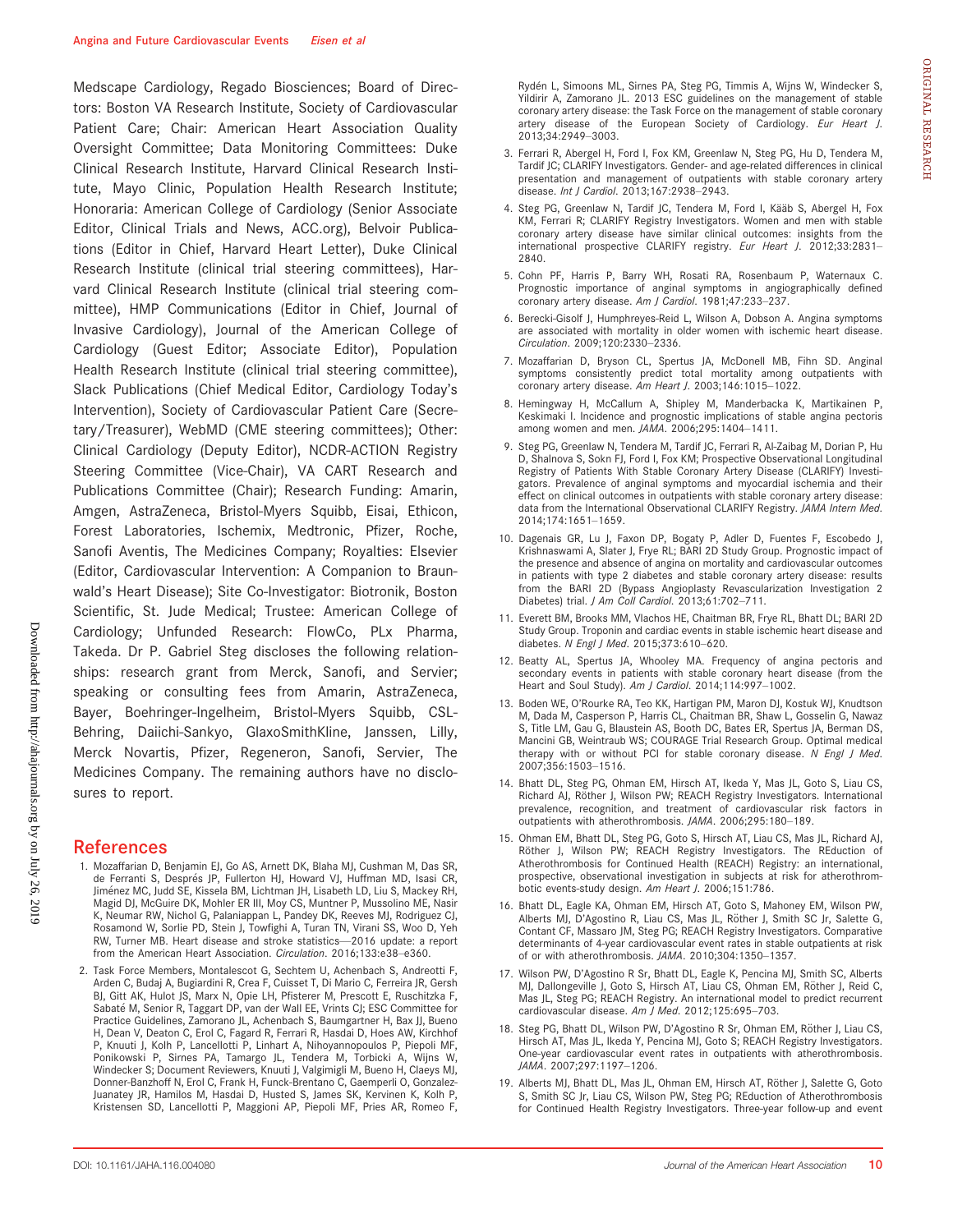rates in the international REduction of Atherothrombosis for Continued Health Registry. Eur Heart J. 2009;30:2318–2326.

- 20. Bangalore S, Steg G, Deedwania P, Crowley K, Eagle KA, Goto S, Ohman EM,<br>Cannon CP, Smith SC, Zeymer U, Hoffman EB, Messerli FH, Bhatt DL; REACH<br>Registry Investigators. β-blocker use and clinical outcomes in stable out with and without coronary artery disease. JAMA. 2012;308:1340–1349.
- 21. Califf RM, Mark DB, Harrell FE Jr, Hlatky MA, Lee KL, Rosati RA, Pryor DB. Importance of clinical measures of ischemia in the prognosis of patients with documented coronary artery disease. J Am Coll Cardiol. 1988;11:20–26.
- 22. Gehi AK, Ali S, Na B, Schiller NB, Whooley MA. Inducible ischemia and the risk of recurrent cardiovascular events in outpatients with stable coronary heart disease: the Heart and Soul Study. Arch Intern Med. 2008;168:1423–1428.
- 23. Stone PH. Ischemia dictates outcome, not symptoms. *J Am Coll Cardiol*.<br>2013;61:712–713.
- 24. Gehi AK, Rumsfeld JS, Liu H, Schiller NB, Whooley MA. Relation of self-reported angina pectoris to inducible myocardial ischemia in patients with known coronary artery disease: the Heart and Soul Study. Am J Cardiol. 2003;92:705–707.

ORIGINAL

RESEARCH

ORIGINAL RESEARCH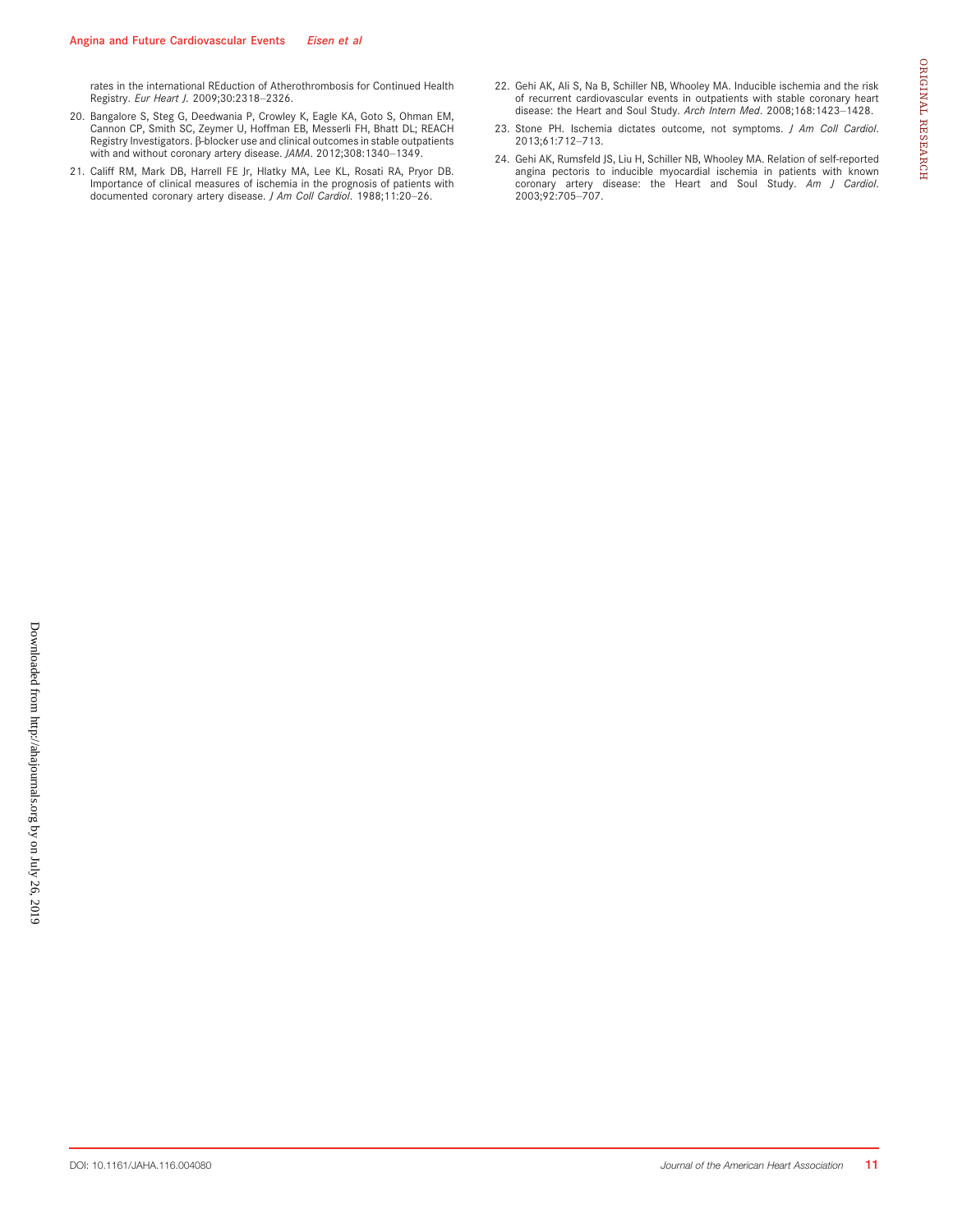**SUPPLEMENTAL MATERIAL**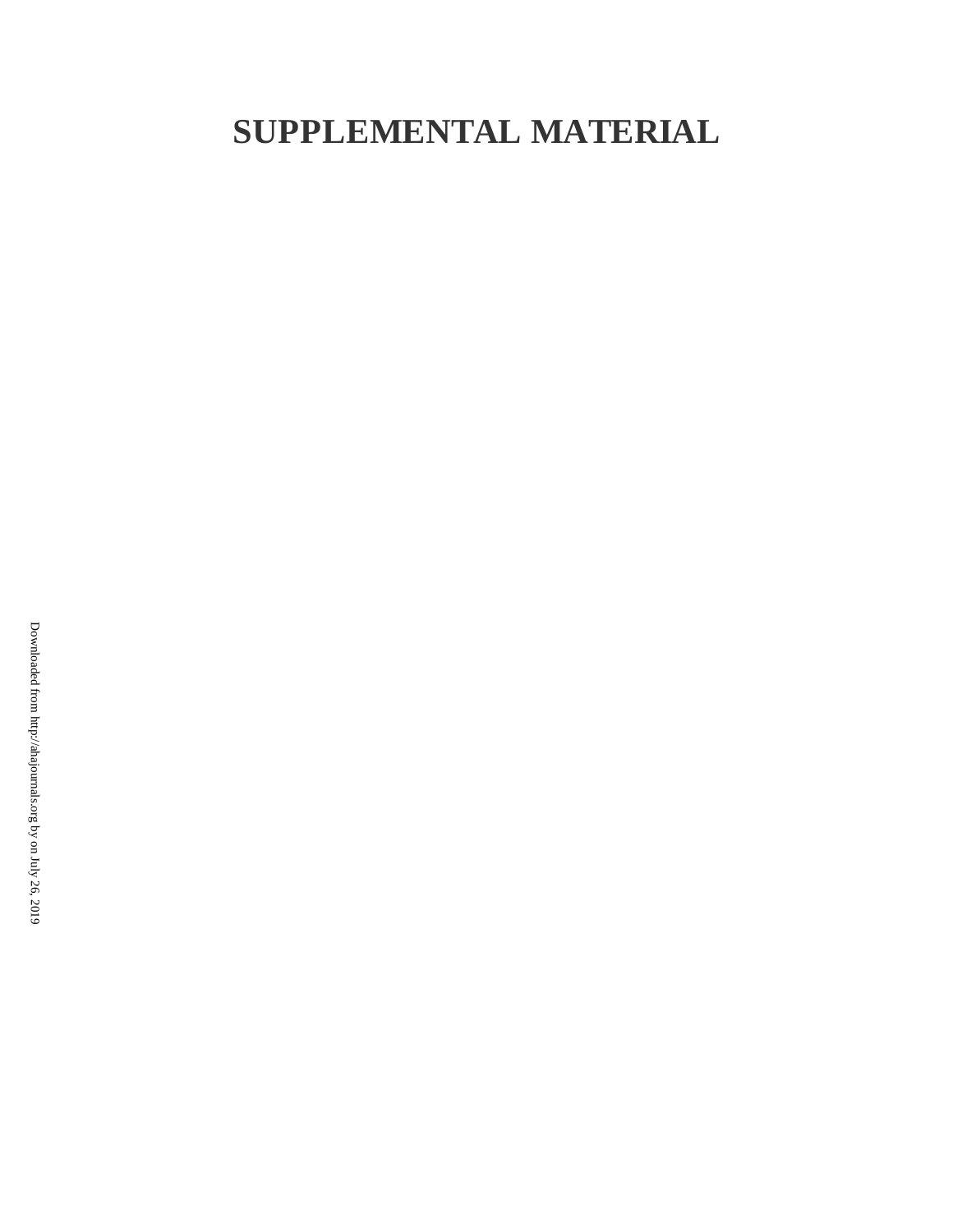#### **REACH Registry Investigators:**

**Australia:** Heidi Andersen-Dalheim, Paul A nderson, Bill Anell, Sam Arber, Kathleen Armstrong, Dean A rnot, Alan Baldam, Ian Barratt, Sebastian Barresi, Jeff Beder, Michael Benson, Frederick Bergman, James Best, Rajesh Bhasim, Geoff Bovell, Neil Bowman, Mal Brkic, David Bromberger, David Brown, Jean Brown, Michael Brownstein, Angela Bruce, John Buonopane, Steven Burns, Alexis Bu tler, Danny Byrne, Ju dith Carson, Peter Cassimatis, Greig Chaffey, Dianne Chambers, Wing-Jung Chan, Ben Chan, James Cheatham, Rachel Chen, Brian Cheong, Christina Cheung, John Chin, Anthony Chiu, Eric Choo, Andrew Chow, Anna Marie Chow, Dara Chung, Michael Conos, Nicholas Cooke, Simon Cooper, Peter Cou lton, Mariam Cranswick, Garth Crichton, Adrian Dabscheck, Jonothan Dalitz, Jammal Danishar, Andris Darzins, Deborah Davidson, Paul Davis, Norfreet Dawood, Maxwell de Clifford, Fred de Looze, A ntonio de Sou sa, Santhramani Devi, John Dickman, Hillary Donald, Barry Dowell, Katrina Dowey, Peter Eizenberg, Claire Eizenberg, Liliana Elberg, Peter Enten, Adolf Erhardt, Roger Fagan, David Fairweather, Noni Ferguson, Peter Ferguson, Colin Fernando, Michael Ferres, Peter Foley, Sonnie Fong, Peter Francis, Doron Gaddie, Brad Gallagher, Robert Gan, Jon Garland, A ndrew Gault, Nick Gianarakis, David Gibson, Ian Gill, Michael Giltrap, Robert Gingold, Neil Gordon, Margaret Graham, Murray Grave, James Grigg, Lynn Hall, Merilie Hall, Kerry Hancock, Colin Harrison, Richard Harrison, Rodney Hayden, Ju dith Heale, Prue Healy, Eva Herold, Elaine Hirst, Stephen Hodby, Chris Hogan, Peter Horsfall, Allan Hutchinson, Chia Irmgard, Suresh Jain, Duncan Jefferson, Richard John, Therese John, Brendan Kay, Patricia Kelly, Darren Kester, John Khury, John Kirmos, Susan Kloot, Dani elle Kolos, Jacqu eline Korner, Colin Kratzing, Jana Kubicek, A shok Kumar, Clive Lacey, Con Lahanis, Daniel Lajoie, Loi Lam, Maryanne Lancaster, Henry Law, Carolyn Lawlor-Smith, Richard Laycock, Ivan Lee, Conway Leung, Leon Levitt, Leon Lewi, James Liew, Stephen Liew, David Lleweslyn, Peter Loth, Eldon Lyon, Shane Maclaren, Clare Maher, Frank Maldari, John Manderson, Linda Mann, Muhammed Abdul Mannan, Frank Marano, Damian Marinucci, Anne Matthews, Clare Matthews, Rebecca McGowan, Larry McGrath, John McKenna, Elizabeth McNaughton, Margaret McNiff, John Meaney, John Menzies, Anthony Michaelson, Samir Michail, Geoff Mitchell, Rohan Molenaar, Paul Molloy, Elena Monaco-Mu gliston, Clare Mooney, Michael Moor, Brian Moylan, V ajira Nanayakkara, Peter Nathan, Wendy Naughton, Robert Ng, Ken Nicholson, Murray Nixon, Geoff Nuendorf, Chris O'Brien, Pau l O'Hanlon, James Olesen, Andrew Ong, Say Gark Ong, Michael O'Toole, Michael Page, Peter Pahuja, Hu gh Palmer, Stephen Parker, Stephanie Partridge, Helen Patroney, John Pattison, Gary Pellizzari, Anna Marie Perlesz, David Phillips, Alian Phillips, John Philpot, Leon Piterman, Jock Plenderleith, Harry Preston, Mark Preston, Christopher Priest, Andy Psaradellis, Warner Quarles, Michael Qu inn, Jennifer Randle, Colette Reeves, Tamsin Rhodes, Frank Rhodes, Nigel Rosen, Jaqueline Rounsevell, Warwick Rou se, Ernest Rozsa, Indrani Saharay, Joseph Sakowsky, Mahinda Samararatna, Neil Same, Victor Sammut, Les Sands, David Schepisi, Derek Scurry, John See, Jan Sheringham, Keith Shing, Henry Simmons, Hira Singh, Lynette Skardoon, David Slonim, Jane Smith, Stuart Smith, Geoff Spurling, Stephen Stowe, Violetta Stoyanova, Subbaram Sundar, Hedley Sutcliffe, Ian Sutherland, Pau line Swan, Jane Tam, Mary Tapsall, Patrick Teh, Stan Theodoros, Susan Thomas, Jon Thomas, Karen Thompson, David Thompson, Mark Thompson, Siobhan Tiernan, David Tillett, Simon Tong, Henry Tran, Ha Tran, Tu an Tran, Ivan Treagus, Ching Tang Tsiang, Trenna Tu rner, Edwin Turner, John van Bavel, Christopher Verrall, Robert Vorich, Hugh Wall, William Walton, Gary Ward, Bruce Wauchope, Cole Weatherall, Peter Wexler, Andrew White, Gabrielle Wiehle, Robert Wight, Ian Williams, Martin Williams, Stephen Williams, Frank Wilson, Peter Winterton, Steven Wong, Richard Wrennall, Joan Yat, Michael Yelland, Gordon Y ip, N athan Zhou, Michael Ziccone, Barbara Zochowski.

**Austria:** Charles Allen, Gerald Andracher, Marcus Atteneder, Gabriela Barbieri, Johannes Brandstetter, Christian Bsteh, Heinz Peter Deiser, Alexander Doder, Wolfgang Eckert, Astrid Fahrleitner-Pammer, Walter Fiala, Lothar Fiedler, Florian Fiedler, Wolfgang Filip, Johannes Föchterle, Karl Forstner, Karl Freynhofer, Thomas Frieden, Engelbert Frühwirth, Alfons Gegenhuber, Alfred Gewessler, Herbert Goldsteiner, Manfred Grisold, Franz Gruber, Wolfgang Gspandl, Walter Hauer, Michael Herg, Jakob Herk, Gü nter Heyer, Horst Hiemetzberger, Wolfgang Hof, Johann Hohenecker, Franz Hohensinn, Thomas Honsig, Gerhard Huber, Heinz Hu tter, Gabriele Iampaglia-Springer, Karl Itzlroither, Kurt Jenny, Elisabeth Jenull, Michael Jung, Karl Ju ngbauer, Raimund Kaserbacher, Reinhold Katzenschlager, Josef Kimeswenger, Ernst Kittler, Gerhard Kitzler, Martin Koschutnik, Harald Kotzmann, Wolfgang Krasselt, Manfred Kuhler, Bernhard Kunauer, Herwig Kunczicky, Susanne Kurzemann, Paul Lachner, Walter Lux, Thomas Maca, Bernhard Mayer, Regina Mika, Beate Mörz, Heidemarie Mü ller-Ringl, Helmut Nimmerfall, Walter Nowotny, Helmut Ortner, Dieter Pätzold, Thomas Perger, Friedrich Petuely, Peter Pichler, Kurt Pinter, Johann Pollak, Harald Pressl, Sus anne Pu sarnig, Kveta Pusch, Momen Radi, Manfred Rausch, Siegfried Reisenbichler, Reinald Riedl, Heinz Sattler, Jürgen Schatz, Peter Scheibner, Hans Schimbach, Christof Schmidauer, Dieter Schmidt, Helmut Schossleitner, Martin Schumacher, Josef Schü tzenberger, Hans Schwaiger, Hans Peter Seit, Gabriele Sepp, Gerhard Stadlbauer, Erwin Hans Steiner, Franz Stradner, Walter Streichsbier, Andreas Stummer, Andreas Stümpflen, Ursula Teleky, Kurt Tiesenhausen, Raffi Topakian, Hermann Toplak, Manfred Tü rkis, Wolfgang Unterberger, Elisabeth Wais, Heribert Waitzer, Alois Waschnig, Harald Waxenegger, Wolfgang Friedrich Weber, Manfred Weindl, Wolfgang Werner, Eugen Zadra, Elisabeth Zaruba, Wolfgang Ziegelmeyer, Klaus Zitt.

**Belgium:** Serge Blecic, Youssef Bouhdid, Patricia Ch ampagne, Willy Coenegrachts, Patrick Cras, Jean-Marie Dalcq, Eric Decock, A ntonio Di Mascio, Luc Dieudonné, Robert Dobbelaere, Stephanie Duhoux, Benoit Fesler, Alain Friart, Lou is Gallez, Jean Marie Jau motte, Sandrine Jeangette, Jean-Michel Knop, Robert Leuridan, N iels Libbrecht, Jean-Marie Massart, Gu ido Mehuys, Jean-Marie Merlin, Serge Motte, Muriel Sprynger, Justina Surma, Vincent Thijs, John Thoeng, Francois Vanholsbeeck, Geert Vanhooren , Joseph V arga, Frank Vermassen, Marc Vermeulen.

**Brazil:** Lu iz Ataíde Junior, Jacob Atie, Álvaro Avezum, Francisco Bandeira, Luiz Bodanese, Antonio Brasileiro, Antonio Carlos Carvalho, Roberto Esporcatte, José Péricles Esteves, Angela Maria Eugênio, Gilson Feitosa, Jefferson Fernandes, Alfredo Halpe rn, Cícero Lopes, Ruy Lyra, Nilton Machado, Léa Maciel, Roberto Marino, Ayrton Massaro, Amélio Matos, Evandro Mesqu ita, Maria Moreira, Yosio Nagato, José Carlos Nicolau, Paulo Roberto N ogueira, Antonio Pazin Filho, Marco Tulio Pires, Antonio Rocha, Ricardo Rocha, José Francisco Saraiva, Helena Schmid, João Serro Azul, Marcos Tambascia, Sérgio Xavier, Fabio Yamamoto, Winston Yoshida, Maria Tereza Zanella.

**Bulgaria:** Maria Alexandrova, Vesselina Andonova, Ognian Assenov, Penka Atanassova, Valentina Baleva, Haralambi Benov, Vera Bogdanova, Valentin Bonev, Nikolay Botushanov, Tihomir Daskalov, Alexander Daskalov, Ivan Deltchev, Stefan Denchev, Simeon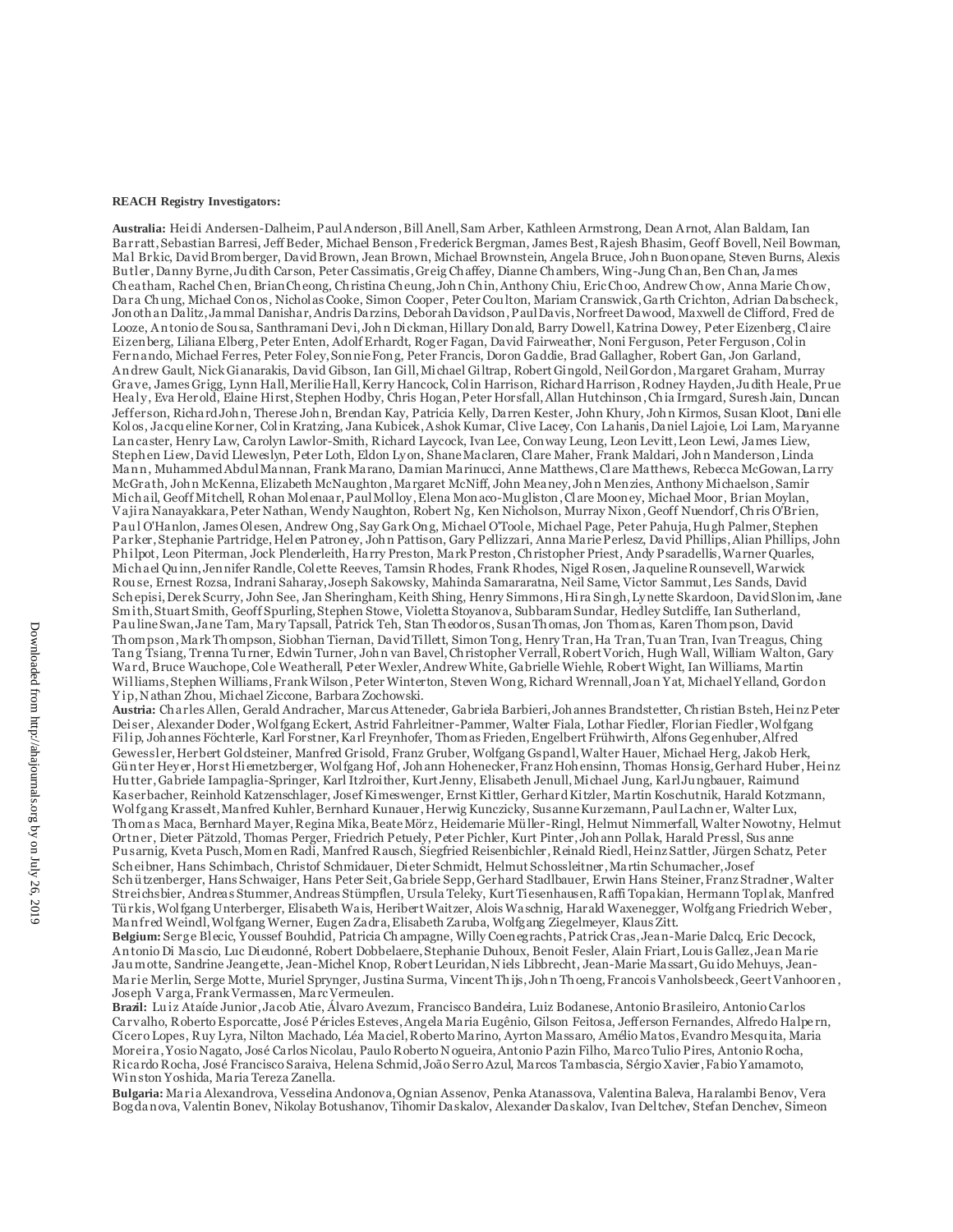Dimitrov, Miroslav Dimitrov, Bojidar Dimov, Temenuca Donova, Todor Draganov, Assen Dramov, Elisaveta Enicheynova, Bojidar Finkov, Krassimir Genov, Stefko Georgiev, Svetoslav Georgiev, Zhaneta Georgieva-Tyaneva, Mariana Gospodinova, Valentina Grigorova, Erna Hadjolian, Varbitza Hergeldjieva, Eva Hrant, Lilia Ivanova, Sonya Ivanova Hristova, Darina Kaneva, Zdravko Karagiozov, Sonya Karakaneva-Cholakova, Marko Klissurski, Rumen Kolarov, Mariana Konteva, Stoyan Lekushev, Detelina Lou kanova, Ani Madjarov, Ivan Manchev, Zdravka Maslarska, Haygushi Matosyan-Bogdanova, Georgi Mazhdrakov, Teodina Micheva, Mihail Mihailov, Ivan Milanov, Ivo Milyotev, Evdokia Naidenova, Valcho N aydenov, Eugeni Nedialkov, Galina Nikolova, Mariana Panova, Simona Panteleeva, Zoritza Papazian, Vasilka Pasheva, Atanas Peltekov, Atanas Penev, Stanislav Petranov, Ivo Petrov, Julia Petrova, Elena Petrova, Arman Postadjian, Ivo R aychev, Nizar Rifai, Ira Rousseva, Nikolay Runev, Rumen Runkov, V eselin Rusinov, Penko Shotekov, Nina Simeonova, Diana Smilkova, Ivan Staikov, Elena Staikova, Paraskeva Stamenova, Krasimira Stankova, Georgi Stefanov, Varban Stoyanov, Vassil Stoyanovsky, Velislava Teneva, Snezhanka Tisheva, Latchezar Traykov, Diana Trendafilova-Lazarova, Margarita Tsolova, Galina Tsonevska, Maria Tzekova, Moris Tzolov, Liliana Valcheva, Elisaveta Valcheva, Rou myana Valtcheva, Euguenia V assileva, Vasil Velchev, Tzetza Velkova, Maria Vlahova, Stefka Yancheva, Zahari Zahariev, V ladimir Zhelev.

**Canada:** A lnoor A bdulla, Glenn Andrea, Catherine A ndrew, Gu y April, Jeff Ashley, Richard Audet, Ramesh Avinashi, John A xler, Carolyn Baer, Allan Bailey, Greg Banta, Alan Bell, Ira Bernstein, Claude Bérubé, Pierre Bolduc, Jean Bouthillier, Teresa Bree, Gerald Brown, David Caplan, John Chan, William Chan, Chris Chan, Richard Chen, James Cherry, John Chiu, Kenneth Cho, Betty Choi - Fu ng, Gu y Chou inard, Anthony Ciavarella, Christian Constance, James Robin Conway, Mario Côté, Ronald Cox, Gordon Crelinsten, Marie-Josée Cu cuzza, Mehboob Damji, John Paul de Young, Langis Dionne, Frank Doane, Jean Du ckett, Sylvie Emond, Sherali Esmail, Alan Faiers, Donald Fay, Linda Ferguson, Murdo Ferguson, Gilles Gaudreau, Caroline Geenen, Jean-Paul Gendron, Peter Giannoccaro, Jean Godbou t, Yolanda Gonzalez, Shaun Goodman, Krishnasamy Govender, Pierre Goyer, Vojtech Gregus, Jeff Habert, Nader Habib, Sam Henein, Robert J. Herman, James Hii, Michael Hill, Hanna M. Hinnawi, Ralph Hollands, Tommy Hong, Blair Hrabarchuk, Peter Hum, Shiraz Ismail, Naaz Jaffer, Amir Janmohamed, Allan Kelly, Anne Kenshole, Brian Kessel, Jack Kooy , Gilles Lafrance, Sheung-Ying Lam, Daniel Landry, Clement Lang, Luc Lanthier, Christian Lauriston, Claude Lauzon, Denis Lavigueur, Alex Leung, William Lipsett, Bruce Lu belsky, Lawrence Luftspring, Robert Luton, Patrick Ma, Ariane Mackey, David Marsh, Jean Marie Martel, Altaf Mawji, Pravinsagar Mehta, Kenneth Melvin, Karim Merali, Pierre Meu nier, Jeffrey Meyerson, Marie-José Miron, Karl Misik, Peter Mitha, David Morgenthau, Rolf-Dieter Neu, Phuong B. Nguyen, Amarjit Nirwan, Claire Nunes-V az, Edward Nykiforuk, William O'Mahony, Michael Omichinski, Marc Paquin, Kalpana Patel, Rajni Patel, Pierre Payer, Alle n Payne, Keyvan Pazuki, Ismail Peer, Claude Phaneuf, Gilles Plamondon, Henryk Pluta, Kent Pottle, Jim Price, Ann Rebane, Thomas Rebane, Claude Roberge, Gerald Rockman, David Rosenberg, Wendy Rosenthall, Ju lie Ross, Howard Rudner, Salwa Saad, Kevin Sau nders, Georgia Savvidou, Nawal Sharma, Wojciech Sobkowski, Eric St-Amour, Brian Strom, Jack Sussman, Christine Szparaga, Pau l Talbot, Prafullchandra A. Talwalkar, Lyne Thériault, Graham Tu rpie, Felix Veloso, George Vertes, Jean Villeneuve, Trevor Vu, Michael Weinstock, Rosemary White, Danny Wong, Wilfred Wong, Daniel Yim, David Yip, Linda Yolles, Bruce Zimmermann. **Chile:** Monica Acevedo, Fernando Araya, Nelson Barrientos, Victor Bianchi, Eduardo Chavez, Rienzi Diaz, Humberto Dighero, Jorge Gajardo, Bernardita Garayar, Berta Garrido, Vicente Gu tierrez, Arnold Hoppe, Ronald Kauffmann, Albrecht Kramer, Sonia Ku nstmann, Leopoldo Manriqu ez, Eliana Srur, Jorge Tapia, Paola Varleta, Raul Villar.

**China:** N ai Sheng Cai, Shi Ping Cao, Sheng Di Chen, Jilin Chen, Xiaoping Chen, Yan Cheng, Li Ying Cui, Qing Di, Xin Sheng Ding, Zhi Min Du , Wei Fan, Jian Hui Fu, Lu Yue Gai, Wei Gao, Gu o Xiang He, Chang Lin Hu, Yi Ning Hu ang, Shu Wei Huang, Qu an Yue Hu ang, Dexin Jin, Wei Li, Jin Li, Chun Jian Li, Zhu Yi Li, Jian Wen Lin, Ming Ya Liu, Xin Feng Liu, Ming Liu, Ben Yan Luo, Lei Lv, A i Qu n Ma, Ling Miao, Huan Chun Ni, Guozhong Niu, Guo Gu ang Peng, Chuan Qiang Pu, Pei Li Pu, Guo Xian Qi, Ming Li Rao, Jie Song, Shui Jiang Song, Xiao Jiang Sun, Qing Ling Tao, Ji Jun Teng, Zheng Wan, Shao Shi Wang, Wei Qing Wang, Yongjun Wang, De Xin Wang, Jian-An Wang, Wei Wang, Li Juan Wang, Jia Ping Wei, Shao Xiang Weng, Zhong Gu i Wu, Shi Yao Wu, Chen Bin Wu, Bo Xiao, Feng Xu, Yun Xu, Xiao Wel Yan, Bo Yu, Hu ai Qin Zhagn, Feng Ru Zhang, Bao Wei Zhang, Yong Zhang, Sheng Nian Zhou, Y ing Ling Zhou, Jianhua Zhu.

**Denmark:** Erik Agner, Gudrun Boysen, Ole Davidsen, Birger Engby, Jens Jorgen Frifeldt, Per Fruergaard, Karin Geisler, Gyllich Gu lliksen, Allan K. Hansen, Palle Holck, Helle K. Iversen, Nils Johannesen, Ol e Kahr, Anders Kastrup, Jens Ole Kjærgaard, Ib Christian Klausen, Mads Lessing, Per Lu nd, Henrik Madsen, Allan McNair, Per Meden, Hans Michley, Hans Mickley, Torben Munck Mortensen, Walter Nielsen, Mogens Odde Kjær, Morteza Oskoie, Jan Petersen, Tina Poulsen, Niels Ralfkiær, Frode K Rømer, Mette Sondergaard, Troels Sorensen, Niels Svaneborg, Christian Tu xen, Anette Wildschødtz Hansen, Birgit Wolff.

**Finland:** V oitto Aittola, Juha-Pekka Erälinna, Ville Hällberg, Veli-Pekka Harjola, Heikki Hu ikuri, Raimo Hyttinen, Rainer Icen, Timo Ikonen, Timo Kaitila, Juhani Karmakoski, Sirkka Keinänen-Kiukaanniemi, Raimo Kettunen, Paula Kohonen-Jalonen, Juhani Koistinen, Päivi Korhonen, Petri Korkeila, Ilkka Kuisma, Mikko Laaksonen, John Melin, Markku Nissilä, Jorma Ohisalo, Osmo Pammo, Juha Puranen, Mikael Railo, Arto Rantala, Marja Repo-Outakoski, Erkki Säkö, Olli Sallinen, Arto Strandberg, Sakari Su losaari, Jyrki Taurio, Marja-Leena Tu ominen, Antti Virkamäki.

**France:** Leila A bdi-Kriaa, Nathan Abenhaim, Philippe Aerts, Laurent Aigle, Jean-Paul Albert, Alain Albouy, Anfari Ali-Mirode, Jacqu es Allix, Marc Amendola, Gerard Amigues, Hafid Amougay, Pascale Anderson, Pierre Andreani, Claude Antoine, Claude A rnold, Michel Arnould, Marie-Anne Arrondel, Pierre Attali, Raymond Attuil, Pierre Aubois, Michel Aucouturier, Monique Audibert, Patrick Audouy, Christian Auge, Jean Rene Auriault, Jean-Luc Azoulay, Philippe Bachongy, Georges Badoc, Michel Baehrel, Christophe Baer, Olivier Baissas, Youssef Barada, Marc Baragnon, Charles Baranes, Marianne Barbellion, Gu y Barberet, Alain Bardou x, Jacqu es Bargier, Antoine Bariaud, Claude Barjhou x, Fabrice Baron, Denis Baron, Stephane Bartoli, Philippe Bayle, Cha rles Beck, Christian Bell, Olivier Benais, Herve Benichou, Jean-Louis Bensoussan, Vincent Benvenuto, Philippe Berdague, Patricia Bernet-Bernady, Jean-Marc Bernier, Gilles Berrut, Nathalie Berto, David Berville, Philippe Bessette, Thierry Betta, Gilles Bindler, Gu y Birry, Olivier Bisch, Michel Bismuth, Philippe Blanc-Vannet, Pascal Blouin, Henri Boccalon, Pierre Jean Bodiou, Thierry Boely, Eric Boely, Georges Boitelle, Thierry Bontemps, Claude Bortolotti, Delphine Bortolotti, Gerard Bosselut, Marc Bouche, Philipp e Bou che, Henri Bouchetoux, Philippe Boulanger, Amina Bourahoui, Michel Bourgoin, Franc ois Boutelier, Eric Boutfol, Philippe Boyer, Pierre Boyer, Agnes Brachet, Olivier Brafman, Rene Brassac, Nicolas Breton, Isabelle Bringer-Raingeard, Jean Broussaud, Francoise Broutin, Claude Brunaud, Philippe Bruneau, Olivier Brunet, Daniel Buchon, Philippe Buffler, Jean Cabane, Didier Cadinot, Andreia Calmeiro, Alain Campagnac, Jerome Campagnac, Thierry Canali, Marie Elizabeth Cano, Pascal Canu, Dominique Caparros, Cyril Cardon, Mu riel Carlotti, Francois Carniaux, Pascale Carre, Michel Casanova, Isabelle Casanova, Bruno Casedevant, Marc Castaner, Jacqu eline Castany, Benoit Cauchy, Pierre Causse, Christine Cavat, Philippe Cayron, Marie Anne Cazale -Richier, Christian Cazals, Christophe Cazard, Bruno Ceccarelli, Pierre Cerda, Christine Cerna, Pierre Chabreron, Patrick Chalaux, Alain Chaleon, Alain Chalvignac, Raymond Chaperon, Pierrick Chaplin, Stephane Chapuis, Laurent Charbonnel, Pascal Charbonnel, Marie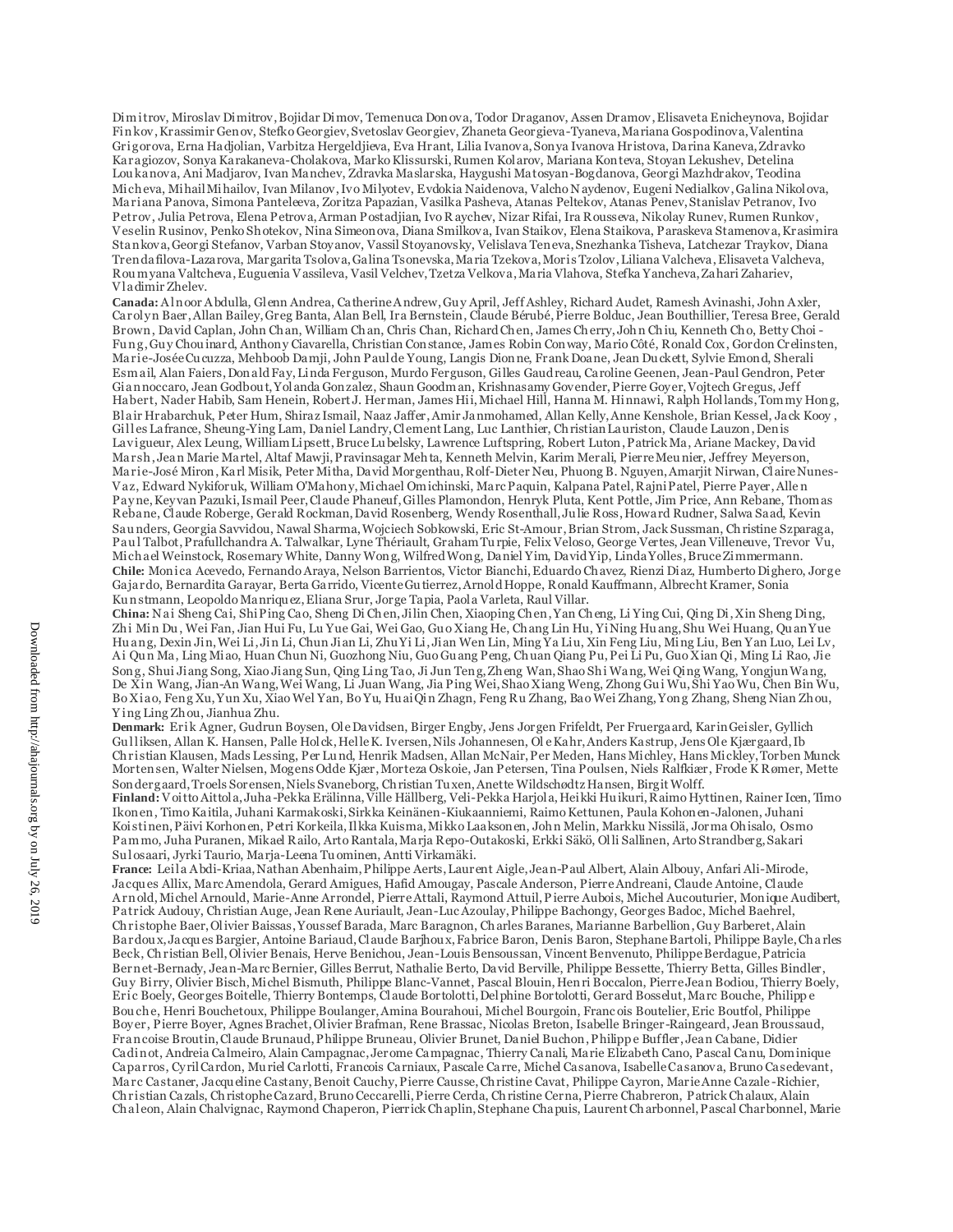Francoise Chatelet, Christian Chauvois, Michel Chay, Patrick Chemouni, Chabane Cherbi, Jean Marie Chevalier, Jean-Francois Cheynel, Bernard Chiausa, Remi Choussat, Michel Chretien, Isabelle Cibois-Honnorat, Luc Cimino, Serge Cini, Christian Claudel, Yvon Claudel, Gerard Codron, Thierry Coeure, Monique Cohen, Samuel Cohen, Jean-Philippe Cohen-Bacry, Felix Cohen-Seban, Marie-Pierre Coispeau, Herve Colin, Jean Philippe Collet, Anne Colobert, Robert Combet, Philippe Conchonnet, Claude Conri, Bernard Coppe, Claudine Cordier, Francis Coriol, Isabelle Coriol, Vanessa Corre, Stephane Cosson, Alain Costargent, Marc Cothenet, Jean-Francois Cottencin, Yves Cottin, Gilles Coudert, Jean-Pierre Courreges, Bertrand Cuisinier, Emmanuel Custoza, Laurence Dages, Simon Dahan, Patrick Dary, Christophe Daumas, Marie-Laure Daumas, Michel David, Alain de Almeida, Antoine de Guibert, Emmanuel de Joux, Bernard de la Grandville, Erik de Mautort, Etienne de Saint-Martin, Joelle Debout, Olivier Decloux, Francoise Defrance, Frederick Defreyn, Maryse Degeilh, Edith Delan, Thierry Delandre, Irene Delbachian, Alain Delcros, Dominique Delefosse, Christian Delplace, Bruno Dely, Jean-Claude Deme, Marie-Helene Demortiere, Paul Deneuville, Michel Depoisier, Gerard Depret-Bixio, Max Derochet, Sylvie Descombes, Jean-Pierre Desgranges, Pascal Dessales-Quentin, Jacques Dewulf, Bernard Dimon, Patrick Doat, Jean-Philippe Doazan, Jean-Yves Doerr, Andre Domenech, Valerie Domigo, Erwan Donal, Catherine Dormard, Bernard Doucet, Dominique Dreux, Bruno Dubedout, Jean-Christophe Ducarme, Gerard Duclos, Gerard Dugny, Philippe Dumond, Thierry Dunand, Pierre Dupouy, Jean Pierre Dupre, Olivier Dupuy, Thierry Durantel, Jean Francois Durbiano, Patrice Dutilleul, Marc Duval, Louis Duvochel, Verena Eckert, Dominique Edet, Jean-Michel Ehrlich, Pierre Eisele, Chantal Elbhar-Pouchoue, Brigitte Escourrou, Pierre Espinasse, Jean-Christophe Etienne, Joel Etienney, Francois-Xavier Eveillard, Dominique Eveno, Christian Fabregue, Salam Farhat, Corinne Fauchard-Renard, Veronique Fauchier, Sandrine Favre, Patrick Fayard, Israel Feldmann, Dominique Felten, Pascal Ferchaud, Daniel Feret, Nicole Ferreira-Maldent, Renaud Ferrier, Jean Ferrieres, Jean Feuillet, Christian Fivel, Christelle Fleury, Michel Flizot, Marc Flosi, Eric Foltzer, Xavier Fontaine, Remi Fonteny, Bertrand Forestier, Michel Forne, Andre Fortis, Christiane Fouillat, Bruno Fouillen, Yves Foure, Pierre Fournier, Jean-Claude Fournillou, Marc Franchet, Agnes Francillotti, Christian Francois, Magali Frayssinhes, Jean-Luc Gabrielli, Pierre Galy, Jerome Garnier, Pierre Garnier, Eric Garnier, Eric Garrel, Christian Gasior, Isabelle Gaudisart-Amblard, Bruno Gauthier, Philippe Gay, Dominique Genoud, Bernard Geoffray, Philippe Germain, Olivier Geronimi, Luc Gilles, Henri Gin, Pierre Ginestet, Jean Paul Giorgi, Charles Giraldi, Christian Girard, Michel Gissler, Vincent Gleye, Isabelle Glorieux, Laurent Goepfert, Marie Chantal Gournay-Lahoussine, Paul Gouron, Michaela Grabovescu, Philippe Grange, Serge Michel Gran-Ortiz, Jean-Paul Grazzini, Dominique Grevet, Bruno Grivet, Francois Grivet, Remy Groell, Marc Grohar, Gilles Grollier, Pierre Gros, Bernard Gros, Sabine Grutter, Gerard Guichard, Robert Guilharretze, Herve Guillaumot, Daniel Guillemot, Claude Haller, Claudine Hamel-Desnos, Edward Hannoush, Michel Harroch, Jean-Claude Haus, Manuela Hebert, Eric Helms, Marc Hemocq, Frederic Henriot, Bruno Henry, Marc Herent, Robert Hertling, Philippe Hild, Christine Hild, Hassan Hosseini, Jean Claude Hourcq, Jean-Luc Hovine, Jean-Louis Huberschwiller, Remi Huet, Dom inique Huet, Thierry Humbert, Didier Ihli, Jean-Louis Iriart, Yves Jacamon, Sophie Jacqueminet, Valerie Jacques, Cecile Jacquet, Jean-Pierre Jacquet, Alain Jacquot, Jean Francois Jamet, Dominique Jamilloux, Lise Jappy, Pierre Jaudon, Francoise Jean, Georges Jean, Frederic Jeanjean, Claude Jedynak, Franck Jonot, Eric Jordan, Thierry Joseph, Christine Jouin, Pierre Jourdan, Jean-Thierry Jusserand, Edmond Kaltenbach, Anne Kerharo-Nicolas, Abbes Khennouf, Catherine Kleimberg, Didier Kleimberg, Pierre Kohser, Arnaud Koubbi, Michel Krempf, Pierre Kuhn, Christophe Kurtz, Francois Lacoin, Valerie Lagrange, Stephane Lahoussine, Patrick Lambert, Jean-Michel Lamperin, Georges Lanusse-Cazale, Christine Largillier, Daniel Lascaux, Robert Latour, Jean-Michel Lauer, Dominique Lauga, Francis Laulhe, Jacques Launay, Marie-Paule Laur, Bruno Laureille, Philippe Laurent, Francoise Laurent-Montero, Philippa Lavallee, Marie-Catherine Lavigne, Claude Le Devehat, Rapharel Le Diagon, Jacques Le Du, Stephane Le Mouel, Dominique Lecaignard, Christophe Lecarme, Florence Leclercq, Victor Lecue, Francois Ledru, Denis Lefort, Christian Legrand, Anne-Marie Leguerrier, Jacques Lelgouarch, Laurent Lemaire, Maurice Lemaire, Patrice Lemaire, Bruno Lemarie, Bernard Lemettre, Philippe Lemoine, Michel Lenormand, Jean-Luc Lepoutre, Bernard Lerich, Jean-Michel Lerouge, Monique Lescoute-Jabot, Pierre-Yves Letellier, Jean-Marie Letzelter, Michel Leveque, Marc Levy, Bernard Levy-Casson, Pierre Leygnac, Jean-Paul Lhosmot, Francois Liard, Alain Lion, Jean Locquet, Jean-Francois Loewert, Boris Lormeau, Jacques Louis, Alain Louison, Pascale Louveau, Michel Louy, Gerard Lussiana, Pascal Mabire, Yvan Machero, Francisco Macian-Montoro, Christian Magnaval, Patricia Magnus, Martine Maillan-Martin, Philippe Mainetti, Christian Mallemont, Philippe Mallet, Patrice Manigold, Philippe Marchand, David Marciano, Jean-Louis Marger, Bernard Marino, Philippe Marissal, Philippe Martial, Remy Martin, Jacques Martin, Michel Martin-Peridier, Helder Martins, Gregoire Martocq, Jean-Jacques Masson, Isabelle Mathys, Yves Maupin, Daniel Maury, Antoine Medvedowsky, Patrick Meimoun, Yves Mercey, Alain Mercier, Christian Meresse, Patrick Messner, Marianne Metivier, Bruno Meyrand, Jerome Mezin, Bozena Michalak, Christian Michel, Philippe Michellier, Didier Milhaud, Mohamed Mohsen, Jean-Francois Molinier, Michel Molinier, Gerard Mollet, Jean Molleville, Paul Monsegur, Frederic Montloin, Raphael Moreno, Didier Moritz, Paul Morvan, Jean Mottin, Betty Mougenot-Pierson, Herve Moura, Pierre Mours, Pascal Moussu, Patrick Moutier, Mahmoud Mteirek, Jean-Joseph Muller, Eric Nabedian, Jonas Naybodokama, Jean-Philippe Neau, Marc Nejman, Jacques Nerson, Pierre Nevians, Bruno N'guyen, Jean-Luc Nicodeme, Luc Niel, Elisabeth Nivelleau, Richard Noel, Jean-Claude Nusimovici, Desire Obadia, Thierry Oger, Alain Olive, Charles Olivier, Pierre-Louis Olland, Daniele Orenstein, Alain Outteryck, Jean-Marie Pabst, Didier Pachod, Eric Page, Francois Paillard, Jean-Eric Panacciulli, Didier Paneau, Claude Paradis, Daniel Parent, Marc Paris, Christian Pellenc, Alfred Penfornis, Charles Antoine Percheron, Gerard Perez, Antonia Perez-Martin, Beatrice Perin, Dominique Pernin, Philippe Perreur, Eric Perrier, Bernard Perrin, Jean-Louis Perrotel, Michel Perrousse, Valerie Perroux, Laurent Petit, Olivier Petit, Jerome Peyraud, Jean-Michel Philipp, Frederic Philippeau, Yves Picard, Jean-Francois Piera, Marc Pieretti, Joel Pierini, Eddie Pierre-Justin, Philippe Pietri, Denis Pinaud, Jean-Francois Pinel, Guillaume Pinel, Francois-Xavier Pinson, Christophe Piot, Marc Antoine Pistorius, Michele Pithon, Anni Pithon, Pascal Plan, Jean-Noel Poggi, Philippe Poinot, Patrick Poisson, Alan Poquet, Yvon-Yann Pouedras, Francoise Pouedras-Raton, Michel Pouget, Jacques Pourcin, Regis Pradeau, Jacques Prat, Christiane Prat-Caillol, Thierry Prieur, Bernard Prijac, Jean-Michel Proville, Alain Pucheu, Jean-Bernard Pueyo, Charles-Philippe Puiggali, Francis Pujol, Jacques Quadrelli, Alain Queguiner, Isabelle Quere, Fabrice Quilliou, Anne Quiqempois-Kaminski, Francois Rabut, Sanae Rahili-Polette, Jacques Rambaud, Pascal Raucourt, Sylvie Ravel, Philippe Ravoire, Serge Rebiere, Serge Rebmann, Jerome Regnier, Marie-Therese Reichard, Jean-Francois Reinard, Pierre Reins, Adrien Remacle, Jean-Jacques Remerieras, Jean-Francois Renucci, Jean-Luc Reny, Yves Resslen, Georges Reumont, Jean-Luc Reynier, Christel Riera, Jean-Francois Rietsch, Marc Ripoll, Patrick Ritz, Jean-Pierre Robert, Jean Robert, Dominique Robert, Francois Robin, Christian Roche, Gilles Rodier, Jean-Jacques Roger, J. Francois Rolland, Eric Romen, Jean-Luc Rondeau, Gilles Ronziere, Andre Roques, Sophie Rosenberg, Frederic Rosier, Eugenio Rosset, Eric Rouchaud, Camelia Roudiere, Ronan Roussel, Aime Rousset, Gerard Rouviere, Marcel Ruetsch, Marc Ruivard, Didier Sacareau, Jean-Francois Sagez, Dominique Saillard, Patrick Salerno, Antoine Salloum, Martin Salzmann, Jacques Samat, Nabil Saouma, Herve Sarfati, Jean-Pascal Sastourne, Jean-Louis Saunier, Alain Saurat, Desire Savoyen, Christian Scellier, Christian Schaal, Pierre Schatzkine, Andre Schmitt, Christian Schnebelen, Raymond Schordan, Katia Schroeder, Yves Schultz, Rodolphe Schwab, Christophe Seinturier, Sylvie Sement,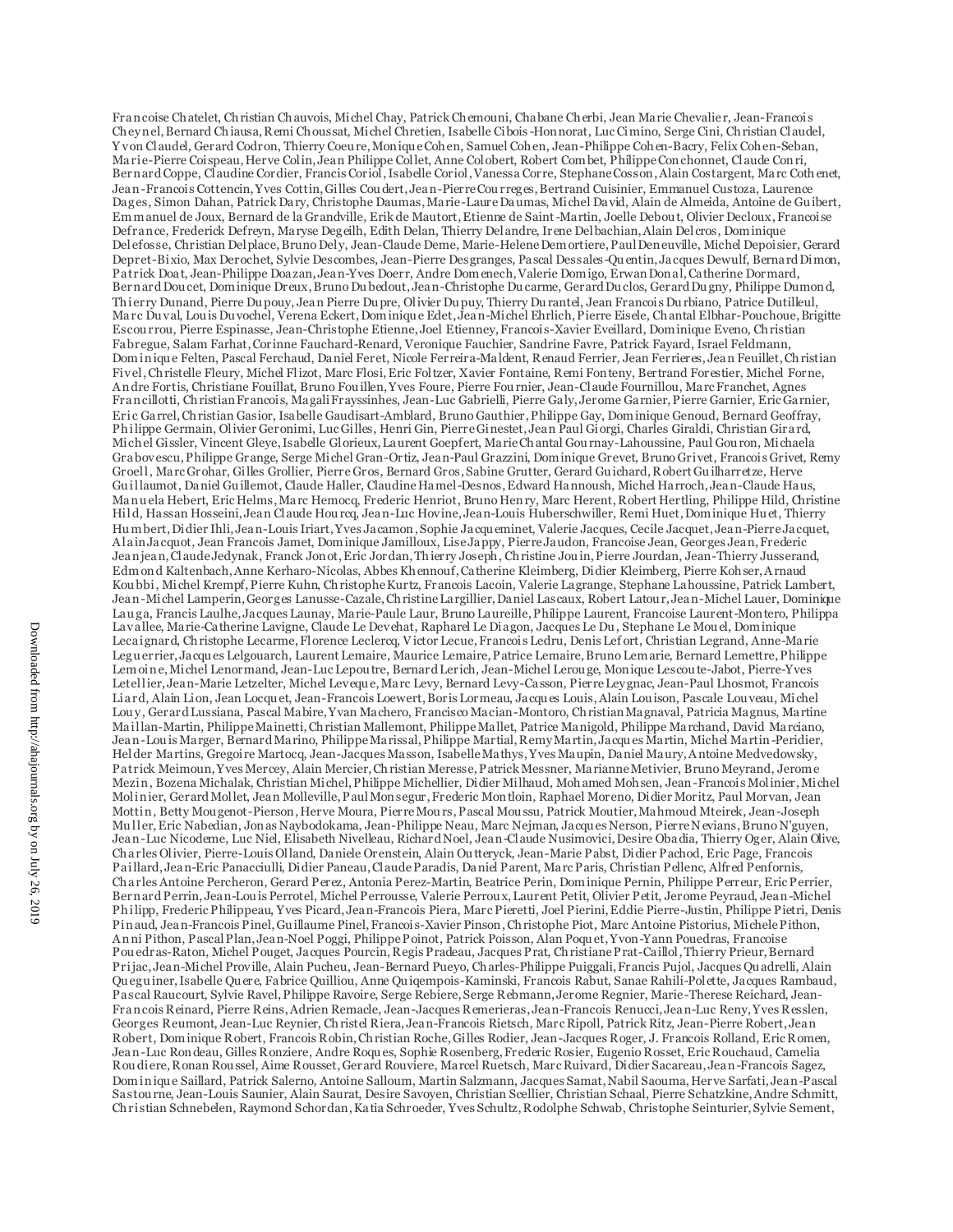Daniel Senk, Isabelle Sesoren, Jean-Francois Seveyrac, Olivier Simorre, Pierre-Francois Sinoir, Gerard Slama, Gilles Sorbe, Francis Soret, Sandrine Soria-Berdugo, Philippe Soskin, Jean-Claude Soulary, Patrick Spiess, Francois Spilthooren, Marc Steinberger, Jean-Jacques Stoll, Alain Stoll, Patrick Strentz, Noel Tallet, Den is Taminau, Sunhok Tan, Michel Tap, Philippe Tarouel, Patrick Ta verne, Elisabeth Templier-Gauthier, Michel Terrail, Jean-Pierre Terrien, Jean Theoule, Pascal Tiberghien, Kiet Phong Tiev, Remy Tisserand, Judah Toledano, Bernard Tomaszenwski, Corinne Toto-Grisoni, Pierre Touzet, Eric Tricoire, Francois Tricot, Pierre Triot, Thierry Valette, Elodie Vandooren, Christine Vanhoutte, Stephane Vanier, Frederic Vayre, Jose Vedrenne, Paul Venjus, Gabriel Venturini, Erick Verlet, Gilles Verney, Jean-Francois Vernhes, Michel Verquerre, Jean-Christophe Vialette, Rodrigue Vienne, Philippe Vigier, Jean-Luc Vignoulle, Laetitia Villon, Christian Vincey, Jean Yves Vogel, Patrick Vogt, Jean Vonarx, Manh-Hung Vuong, Jean-Luc Weigel, Christian Wencker, Nathalie Wey, Philippe Winter, Veronique Wodey, Jean-Louis Wurtz, Frank Yoh, Stephane Yvenov, Antoine Zaknoune, Gilles Zamaria, Fernand Zerbib, Patrice Zoro.

Germany: Patrick Abdul-Malak, Christoph Abel, Michael Achatz, Sahika Akalin, Christian Alexander, Hendrik Altenkämper, Manuela Andres, Christoph Angenvoort, Matthias Appy, Cord Arkenau, Martin Bach, Stefan Baier, Claus Ballst aedt, Constantin Baran, Marius Barbuia, Christian Barho, Alexandra Bassen auf dem Brinke, Oskar Bauer, Martin Bauersachs, Clemens Bauknecht, Isabel Baumann, Christian Beck, Rudolf Becker, Hans-Joachim Becker, Helmut Beermann, Dieter Bemmann, Sibylle Berdermann, Olaf Besser, Ronald Beyer, Rainer Birke, Michael Bodammer, Ralf Bodenschatz, Michael Bögel, Jan-Peter Bohe, Günter Böhm, Jörg Böhme, Christina Bondke, Andreas Bonenkamp, Snezana Booz, Andreas Börgmann, Rudolf Brachmann, Bernadette Brado, Hans-Joachim Braun, Raff-Markus Braun, Heinz Hubert Breuer, Stefan Brockmann, Friedrich Bröer, Berthold Bronder, Gabriela Brück, Heribert Brück, Claudia Brückmann-Stautner, Christoph Brückner, Stephan Brune, Petra Buchholz, Rudolf Buchkremer, Karsten Bunge, Udo Burczyk, Gudrun Burgei-Seifert, Hans-Martin Busch, Lutz Buschmann, Ulrich Butz, Andreas-Christoph Cebulski, Rainer Clob, Klaus Coppenrath, Dominik Cornely, Richard Daikeler, Jens Daniel, Andreas Daxer, Walter Deeg, Heinz Degering, Christian Delank, Karsten Diehls, Fred Dobiasch, Martin Dobner, Adel Doumit, Christoph Drechsler, Rainer Dresler, Holmer Drews, Karsten Droese, Jens Drummer, Regina Drzymalla, Joachim Dubowy, Martin Dürsch, Frank Dusold, Klaus Ebeling, Hans-Holger Ebert, Dietmar Eckert, Verena Eckert, Rolf Eichner, Josef El Shamsy, Nicole Eltges, Erich Emde, Peter Engeser, Aman Esmaty, Hannelore Exner, Ulrich Faber, Herbert Facius, Dirk Falkenhahn, Thomas Feldmann, Gottfried Fiala, Andreas Fiedler, Manfred Finck, Jörg Finkenthei, Herbert Fissan, Ulrich Fleischer, Klaus Flohr, Dirke Franke, Heidrun Franke, Robert Franz, Frank Franzmann, Udo Frees, Michael Freimuth, Dierk Freundl, Ansgar Frieling, Barbara Froehlich, Anja Fröhlich, Michael Frommhold, Helmut Garten, Jenny Gärtner, Uwe Gerbaulet, Andreas Gerhardt, Thomas Gerlach, Walter Glaser, Heinz Glomm, Jürgen Glös, Ulrich Godt, Gholamreza Goudarzi, Oliver Grams, Klaus-Dieter Greie, Andreas Grosschaedl, Josef Grobkopf, Ludwig K. J. Grün, Ekkehard Grützner, Hans-Georg Grzeschik, Joachim Haaf, Maria Haas-Weber, Gerold Hadlich, Klaus Hafender, Andreas Hagenow, Wolfgang Hahn, Dieter Hailer, Michael Hammerl, Ulrich Hanselle, Sabine Hansen, Michael Hardt, Ralf Hauer, Liane Hauk-Westerhoff, Ernst Richard Hauser, Jan-Pieter Hecht, Christoph U. Hedtkamp, Voker Hefftler, Diethard Heimann, Thomas Heinl, Ullus Heinrich, Gerd-Ulrich Heinz, Susann Henke, Wolfgang Hentrich, Harald Herber, Jürgen Herbers, Herman, Peter Hertzer, Wolfgang Herzog, Hans Hess, Carsten Hebeling, Martin Hestermann, Markus Hevenbrock, Silke Hietkamp, Peter Hildebrand, Manfred Hilgedieck, Matthias Hofmann, Hartmut Hohensee, Evelyn Hohnstein, Herbert Huch, Gerhard Humke, Rudolph Hündgen, Hendrik Hüning, Rolf Huntemann, Wolfgang Huppertz, Thomas Hütt, Horst Huttner, Werner Ihle, Stefan Jacobi, Johannes Jäger, Bernd-Ulrich Jäger, Norbert Jahnke, Andreas Jankowski, Sybille Jänsch, Dirk Jesinghaus, Judith Jeske, Martin Jung, Gerhard Jungblut, Ulrich Junge, Wolfgang G. Jungmann, Jost Kaiser, Wolfram Kaiser, Martin Kajzar, Tunca Karakas, Erdogan Karatay, Sabine Karl, Karim Kaviani-Nejad, Nader Kayali, Thomas Keienburg, Horst Keller, Guido Ralf Kebler, Andreas Kirsch, Christiane Klein, Michael Klein, Axel Kleinert, Arthur Klementz, Johann-Wilhelm Klöpper, Eva Kmoth, Olaf Knispel, Erich Knobloch, Volker Koch, Stephan Kochen, Wilfried Kochhäuser, Andreas Koeppel, Steffen Christian Kohl, Andreas Köhler, Christian Köhler, Klaus Kohlhas, Ralph D. Köhn, Kai Könemann, Ariana Konschak, Annette Konstanzer, Ute Kopplin, Tillmann Kornadt, Robert Kortas, Thomas Kossow, Katja Kraaz, Alfred Krämer, Gudun Krause, Peter Kreckel, Klaus Kretschmer, Stephan Kretschmer, Wolf Kretzschmar, Christian Krupp, Reinhard Kuhn, Richard Kuhnen, Heike Kunert, Steffi Kunze, Doris Küther, Cornelia Kutscherskij, Beata Kutz, Susanna Labitzke, Hans-Joseph Lang, Thomas Lange, Laurentius Lanta, Christoph Lanzendörfer, John E.<br>Lasana, Suso Lederle, Kurt Lempke, Martin Lenfers, Ute Lenk, Matthias Leyer, Ina Lipp, Regina Li Löprich, Konrad Lössl, Sabine Ludewig, Guido Ludwig, Stefan Lukannek, Martin Mägdefrau, Roman Mantaj, Martin Markreiter, Fares Martak, Toralf Marten, Angela May, Herbert Mayer, Uwe Meier, Stefan Meier, Eveline Meinecke, Uwe Meinung, Eckhardt Meisel, Michael Meibner, Ulricke Merbach, Harald Messner, Friedrich H. Methfessel, Bernd Metscher, Horst Meub, Brigitte Meyer-Bender, Ludger Micke, Andreas Mietaschk, Wolfgang Mohr, Siegfried Moltzahn, Christina Mondorf, Roland Morell, Margarethe Moritz-Lippmeyer, Walter Müller, Uwe Müller-Bühl, Roman Mura, Ronald Naumann, Karl-Heinz Nedder, Andrea Neeff, Peter Nehrig, Alya Neu, Eberhard Neumann, R. Manfred Neumann, Hans-Peter Nikolaus, Lennhart Nissen, Rüdiger Nold, Ralf Oertel, Helmut Ofer, Rainer Offermann, Günter Opel, Thomas Opitz, Bernd Ostmann, Peter-Michael Pankow, Rüdiger Patschan, Andreas Pätz, Albrecht Pellens, Roswitha Perlwitz, Karl-Heinz Pfetsch, Horst Philippi, Nicola Piepenbrock, Joachim Pinterowitsch, Bärbel Pohle, Axel Poll, Christian Pomiersky, Bettina Poten, Ernst Prange, Annegret Preissner-Kiebling, Horst-Dieter Püls, Peter Puth, Rainer Püttbach, Holger Pütz, Rita Quosigk, Hubert Raab, Rami Rabahieh, Reinhard Raddant, Friedrich Ramm, Günther Rapp, Klaus P. Ratzmann, Michael Rau, Wolfgang Rautenberg, Thomas Reiff, Norbert Reike, Bernd Dieter Reinhard, Albert Reischl, Ute Rentz, Andreas Reul, Eberhard Rieker, Stefan Ries, Volker Rink, Claus Eric Rippl, Ulrich Rissel, Ulf Ritter, Silke Röhl, Hartmut Rohlfing, Monika Röhrich, Anette Rosenthal, Verena Roth, Michael Roth, Ursula Rotsel-Schäfer, Martin Rottenberger, Klaus Rudolph, Hermann Ruider, Dieter Ruland, Heidrun Rupp, Johannes Rüter, Verena Rüthlein, Anita Sach, Ali Safavi, Peter Sagemüller, Uwe Sakrib, Arshad Savegh, Thomas Schäfer, Helmut Scharrel, Gottfried Schellenberg, Wulf Schenk, Oliver Schiffmann, Josef Schimek, Karola Schladitz, Jürgen Schlegl, Matthias Schlick, Hans-Joachim Schlüter, Gabriele Schlüter-Block, Günther Schmid, Sebastian Schmidtke, Kerstin Schmiedeberg, Georg Schneider, KlausSchnittert, Michael Schnittert, Norbert Schöll, Matthias Scholz, Dirk Schön, Norbert Schön, Sabine Schöne, Wolfgang Schönecker, Joachim Schönen, Thomas Schönfelder, Eleonore Schönrock, Matthias Schreiner, Mark Schreiner, Johannes Schriek, Thomas Schröder, Bernd Schröder, Peter Schröder, Wolfgang Schröter, Doris Schulte, Klaus Schulten, Dietmar Schultz, Andreas Schumacher, Joachim Schuster, Manfred Schütz, Heinrich Schwadorf, Toralf Schwarz, Hans-Götz Schweighöfer, Lorenz Schweyer, Bernd Sczesni, Per Segebrecht, Bringfried Seidel, Karin Seifert, Hans-Peter Seifert, Anne-Monika Seiler, Christoph Seitz, Ingo Senftleber, Jörg Simon, Almut Sindl, Lutz Sinn, Ulrich H. Sinning, Ulrich Sliwka, Thomas Sommerlatte, Tirapol Sorncharoen, Wolfgang Sperle, Alfred Spitzer, Detlef Städt, Jens Stadtmüller, Angela Stahl, Andreas Stegner, Wolfgang Stein, Jörg Stein, Jörg Steindorf, Michael Steinle, Andrea Steinmeier, Gunter Stenzel, Klaus Stiegler, Bettina Stöcking, Hans-Georg Stohrer, Hans-Jürgen Stroh, Gerson Strubel, Janusz Swistowski, Angelika Tägder, Jens Taggeselle, Gunnar Taubert, Sven Tauchert, Maria-Elisabeth Thamm, Gerhard Thiel, Manuela Thinesse-Mallwitz,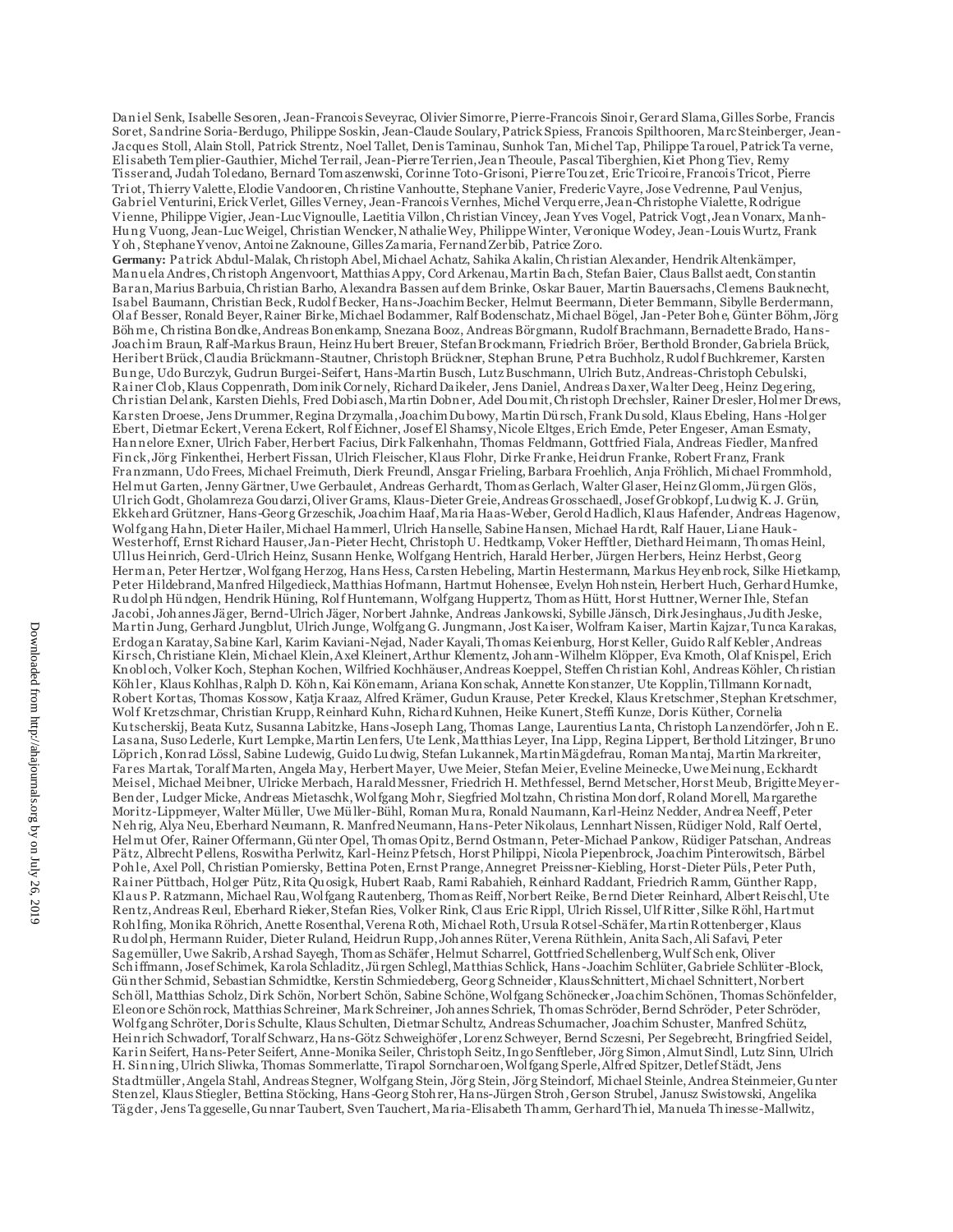Joachim Thum, Martin Tietz, Karin Todor off, Evelyne Traub-Bobrich, Steffen Tröger, Ulrich Tuchscherer, Bruno Tulaj, Andreas Turowski, Stefan Tymiec, Evelyne Udvari, Gertrud Ullerich, Christine Unger, Ingeborg Utz, Peter van Hasselt, Robert Villis, Achim Vogt, Cornelia Völckers, Jan Völker, Thomas Völler, Peter Baron von Bilderling, Stephan von Molitor, Andreas Voskamp, Annette Wagner, Bernd Wagner, Friedrich Walther, Csila-Maria Weider, Bernd Weier, Jens Weilacher, Cornelia Weirich, Rainer Weislogel, Götz Weissinger, Matthias Wenck, Jürgen Werner, Manfred Werner, Georg Weyers, Kurt Wiedemann, Marie-Luise Wiedemann, Susanne Wiegank, Eckhard Wilbrandt, Wolfgang Wildenauer, Birgit Willers, Wolf-Rüdiger Winter, Dieter Wirtz, Hermann F. Wissmüller, Claus-Henning Wolde, Mandy Woschech, Martin Wunderlich, Volker Zeese, Volker Zens, Klaus Zimmermann, Ado Zorn.

Greece: Georgia Asimi, Christos Bakalis, Charalambos Bakopoulos, Dimitrios Balis, Konstantinos Baltatzis, Athanasios Basdekidis, Ioannis Caraindros, Agni Chatsiou, Periklis Chatzigiannis, George Dakos, Georgia Dantsi, George Deligianinis, Athanasios Demiris, Ioannis Dermitzakis, Chrisoula Dima, Christos Dimitriadis, Michael Fatsis, George Floros, Apostolos Garbis, Ilias Georgiadis, Nikolaos Georgogiannis, Theodoros Groutsis, Lazaros Kapetanakis, Nikolaos Kapsoudas, Sofia Karabali, Dimitrios Karagiannis, Sylvia Karalioliou, Aggelos Klitsas, Nikolaos Kotsis, Paris Koulouzakis, Stilianos Ktistakis, Simeon Liberakis, Efthimia Mandalaki, Alekos Manolakos, Alexandra Maranga, Nikolaos Markoglou, Nikolaos Meramvoliotakis, Christos Milopoulos, Nikolaos Mimilas, Ioannis Moschonas, Ioannis Navrou zoglou, Panagiotis Panagiotopoulos, Dimitrios Papaeconomou, Nikolaos Papathanasiou, Irini Pappa, Dimitrios Parissis, Charalambos Petras, Ilias Petropoulos, Nikolaos Pontikakis, Charalambos Pontikis, Georgios Ragias, Spiros Rigas, Panagiota Riza, Panagiotis Sabatakakis, Viron Sitis, Andreas Skanavis, Fotini Skirla, Michalis Sotiriou, Michael Stakiadis, Sonia Stilianoudaki, Anna Syrigou, Ioannis Tachmatzidis, Konstantinos Takis, Pagona Tassopoulou, Konstantinos Tekos, Antonis Theodorakis, Ilias Theodoropoulos, Theofrastos Tsakiris, Maria Tserkezou, Ioannis Varnavas, Pavlidou Venetia, Nikolaos Vrachnakis, George Ziros, Ioannis Zouberis.

Hong Kong: Chi Keung Au Yeong, Norman Chan, Kin Choi, Shu Lap Chow, Chor Lup Chu, Hau Kwong Chung, Victor Goh, Yim Fai Kong, Chi Sing Ku, Alexander C. K. Lam, Yuk Tong Lau, Chi Wing Lo, Wing Fai Ng, Peter Tong, Wing Kwong Tong, Chun Au Tsang, Hing Sing Tsui, Bun-Lap Wong, Wing Kwong Wong, Yu KaiYu.

Hungary: Agnes Adam, Gabor Antalics, Vilma Balas, Erika Bartfai, Zsolt Bartha, Monika Bata, Bela Bernath, Imre Bodnar, Imre Csom os, Melinda Csordas, Eva Czucza, Laszlo Darvai, Ilona Dulai, Gyorgy Eberling, Veronika Endre, Katalin Farkas, Gyongy Foldesi, Sandor Forgacs, Boldizsar Garai, Gyorgy Gergely, Istvan Gubucz, Ildiko Hajdara, Jozsef Hamvas, Peter Harcos, Agnes Hasitz, Gyula Hegedus, Marianna Hegyi, Zsuzsa Hermann, Katalin Jakab, Istvan Juhasz, Krisztian Juhasz, Gal Katalin, Andor Keresztes, Istvan Kosa, Agnes Koves, Jozsef Lakatos, Laszlo Lippai, Tibor Lovasz, Geza Lupkovics, Anna Magyar, Eszter Magyarosy, Tamas Major, Attila Makai, Rozalia Marton, Katalin Mede, Edit Metz, Marta Molnar, Aniko Muranyi, Zoltan Nagy, Maria Olasz, Katalin Paulo, Ildiko Penner, Zsuzsanna Revesz, Pal Roth, Szilveszter Rozsa, Csilla Sarkadi, Judit Semjen, Tas Attila Sipos, Eva Sitkei, Gusztav Strebely, Zsolt Sudar, Zoltan Szabo, Szabolcs Szepesvari, Geza Toth, Gabor Trapp, Arpad Zsigmond, Zoltan Zuberecz. Indonesia: John Adam, Achdiat Agoes, Ira Andaningsih-Rahardja, Robert Arjuna, Ahmad Asdie, Achmad Basyah, I. Gusti Ngurah Ketut Budiarsa, Djokorijanto Dirdjaningrat, Robertus Djokom oeljanto, Mochammad Fathoni, Billy Indra Gunawan, Margono Achyar Hendromartono, Laksmi Asanti Kadarjono, Harmani Kalim, Isfanuddin Nyak Kaoy, Sjukri Karim, Sutomo Kasiman, Dede Kusmana, Charles Limantoro, Robertus Arifin Limoa, Augusta Lukman Arifin, Lukman Hakim Makmun Mardianto, Djoko Maryono, Irmalita Mazwar, Jusuf Misbach, Paskalis Nangoi, Handoyo Pudjowidyanto, Hari Purnomo, I. Gusti Ngurah Putra Gunadhi, Dani Rahmawati, Sodigur Rifgi, Kiking Ritarwan, Anwar Santoso, Teguh Santoso, Suratno Sastrosukarno, Siti Setiati, Suroto Setijorumekso, Yanuar Soehartono, Djadjang Suhana, Josef A. Hendro Susilo, I. Nengah Dwi Sutanegara, Aulia Syawal, Sutikno Tanuwidjaja, Trisulo Wasyanto, I. Wayan Wita, Hans Cahyadi Yeo.

Interlatina: Ana Cecilia Arango, Jorge Arauz Chavarria, Aron Benzadon Cohen, Jose Cabrera, Boris Castillo, Edith Haydee Chavez Huepella, Chih Hao Cheng Ku, Ernesto Diaz Alvarez, Rosa Eliana Dina Jimenez, Hernan Espinosa, Sandra Natacha Espinoza Cedeño, Carlos Eduardo Heredia Rivera, David Hernandez, Jorge Hernandez, Julia Lucy Madrid Alvaro, Felix Medina, Jose Alberto Minchola Haro, Miguel Mini, Guido Molina, Javier Moya, Miguel Esteban Ortiz, Alexander Parajeles, Clemente Alberto Ramos, Edgar Rodriguez, Gustavo Luis Saravia Risso, Jose Mario Sprok, Diego Ricardo Tapia Villagomez, Jaime Tortos-Guzman, Victor Urrutia, Dario Veras Sanchez, Jean Paul Vercauteren Dupont, Pablo Villa-Garcia Martinez, Mary Vinocour.

Israel: Aviva Abramovitz, Sharona Amar, Ram Avrahami, Ava Biderman, Nataly Davidov, Dana Faibel, Oro-Nory Flechner, Frida Glikberg, Marion Hefer, Yaakov Henkin, Edith Klain, Roza Kleiman, Batya Kornboim, Tatiana Lev, Pircha Levie, Abu-Katash Mahmoud, Ayelet Mendelson, Lea Mor, Zvi Chalom Moran, Gila Nitay, Irine Ostrovski, Yaakov Pshetizki, Ayala Reinitz, Hanna Reiss, Raisa Rivkind, Larisa Roch-Klipper, Dorith Rosner-Kamana, Tilda Sabah, Maya Schuldman, Eran Segal, Irena Shtraikher, Bernadiner Sophia, Ilan Strausberg, Michael Umansky, Selma Wainsztok, Eli Wertmann, Dorota Wrobel-Zaher, Cherna Zeltcer, Constantin Zhuravlove, Grigory Zibuleusky.

Japan: Koji Abe, Nobuyuki Abe, Masayoshi Adachi, Hisashi Adachi, Hideaki Akiyama, Yoshichika Anami, Masahiko Aosaki, Teruhiko Aoyagi, Rika Araki, Atsuko Ashiba, Keita Atou, Kojiro Awano, Nobuyoshi Azuma, Akihiro Azuma, Hideaki Bujo, Keiji Chida, Haruhiko Date, Toshiyuki Degawa, Kenichi Doniwa, Kenji Ebihara, Genshi Egusa, Yutaka Eki, Masamitsu Endo, Tsuyoshi En omoto, Takashi Fujii, Hitoshi Fujimori, Yoshihisa Fujimoto, Kazuteru Fujimoto, Harutoshi Fujimura, Nobuaki Fujio, Motohiro Fujita, Toshiyuki Fujiwara, Atsushi Fukuda, Yoshiharu Fukuda, Ryuzo Fukunaga, Takatoshi Furuya, Shigeru Fuse, Takahisa Fuse, Jun Goto, Katsumasa Goto, Rikuzo Hamada, Tomio Hamada, Shin Hamamoto, Tadashi Hanabusa, Toshiaki Hanafusa, Nobuo Handa, Kazuhiro Hara, Yoshiaki Harada, Seiichi Haruta, Toshikazu Hashizume, Akira Hattori, Masamichi Hayashi, Yasuo Hayashi, Kazu yuki Hida, Kiichiro Higahi, Susumu Higaki, Yoshihisa Higashi, Masafumi Higashidate, Tetsuya Hiramoto, Koji Hirano, Kenichi Hirata, Katsuhiko Hiratani, Osamu Hirono, Atsushi Hirotani, Ichiro Hisatome, Hideki Hondo, Jin Hoshino, Tsutomu Hosoi, Naohisa Hosomi, Setsuro Ibayashi, Toshio Igaki, Tatsuyuki Iijima, Kiichiro Iikuni, Hiroshi Ikenouchi, Katsuji Imai, Kenji Imai, Takeo Imai, Shigehiro Imamura, Tetsuya Inatsu, Isao Inoue, Ikuo Inoue, Shun Ishibashi, Toshiyuki Ishibashi, Kazufumi Ishida, Shiro Ishida, Naoki Ishige, Masayuki Ishihara, Hisamitsu Ishihara, Yoshiyuki Ishii, Yasuaki Ishimaru, Hiroshige Itakura, Tatsuro Ito, Tatsuya Ito, Norio Iwaki, Masahiro Iwamoto, Tetsu Iwao, Takashi Iwase, Yuichi Izumi, Yosuke Jinnouchi, Hideto Joki, Noboru Kagawa, Hiroshi Kaieda, Takashi Kajikawa, Tatsushi Kamiya, Haruo Kamiya, Kotaro Kaneko, Yoshifumi Kanemaru, Atsunori Kashiwagi, Hitoshi Kato, Kenichi Kato, Hiroshi Katsume, Toshihiro Kawabata, Tadashi Kawaguchi, Kazuya Kawahara, Toshiharu Kawamoto, Yasuo Kida, Mikihiro Kihara, Takashi Kimura, Hiron ori Kimura, Atsushi Kinoshita, Tetsuya Kitagawa, Kazuo Kitagawa, Kazuyuki Kitamura, Hirokazu Kitamura, Tomoki Kitano, Hiroaki Kitaoka, Kyoko Kobayashi, Yasutaka Kobayashi, Hisashi Kobayashi, Yoshio Kobayashi, Masayoshi Kobayasi, Nobuo Kohara, Junko Koide, Junji Koizumi, Hiroshi Komachi, Hidehiko Konno, Yukihiro Koretsune, Tatsuo Koriyama, Seiichiro Koseki, Satoshi Kotorii, Kazunori Koyama, Michiya Kubo, Masazumi Kume, Masanari Kunimoto, Makoto Kunisaki, Ryuji Kunitomo, Yukio Kuniyoshi, Keiichi Kuroki, Masafumi Kuzuya, Masahiro Makino,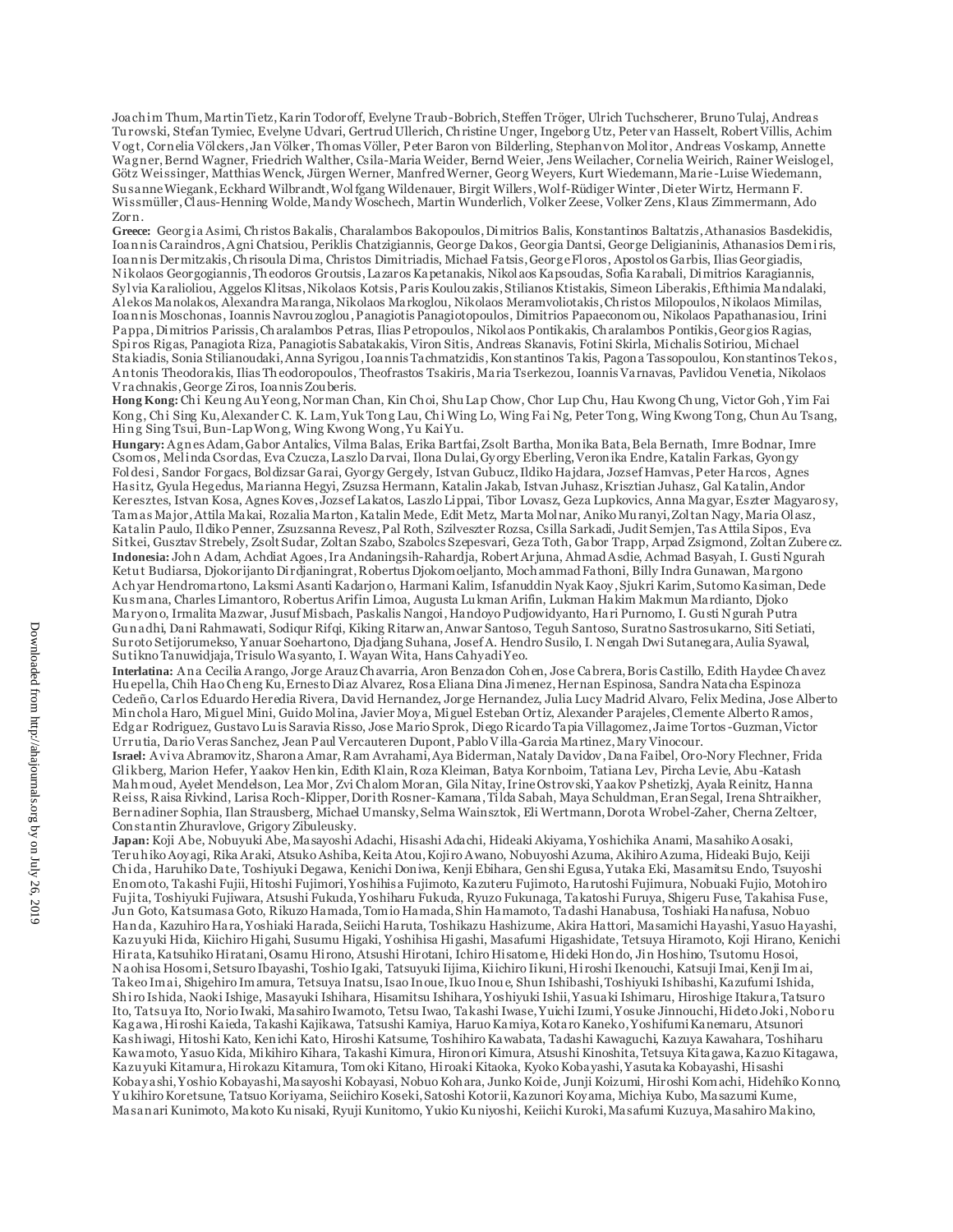Y asuhiro Manabe, Katsuya Maruyama, Taro Maruyama, Motoko Masaki, Ryoichi Masuda, Masahisa Masuda, Susumu Matsubara, Ju nichi Matsubara, Masanobu Matsuda, Makoto Matsumura, Takeshi Matsuo, Tatsuru Matsuoka, Teruhiko Matsushima, Yoshifusa Matsu ura, Hiroyuki Matsuyama, Hajime Memezawa, Shinsuke Mii, Kunihiko Mitsuo, Hironobu Miyai, Yosuke Miyakawa, Susumu Miyamoto, Kazuo Miyatani, Yoshihiro Miyazaki, Yukihito Miyazawa, Hiroshi Mochizuki, Shin-Ichi Momomura, Yutaka Mori, Hisao Mori, N oriyasu Mori, Keisuke Morimoto, Ichiro Mor ita, Hiroshi Moriyama, Katsuhiko Motokawa, Tomoyuki Mukai, Makoto Mu rahashi, Satoshi Murao, Tsutomu N agamitsu, Takehiko Nagao, Kazuya Nagata, Yasuhiko N akada, Tomoko N akagami, Joji N akagawara, Kenichi Nakahara, Taku Nakajima, Yasuhiro N akamura, Toru Nakamura, Yoshiki Nakamura, Yukio N akamura, Takashi Nakamura, Masio Nakamura, Masaichi Nakamura, Hiroshi Nakane, Tatsuaki Nakato, Masao Nakatsuka, Seiichi Nakayama, Tsu yoshi Nakazato, Kishio Nanjo, Manabu Narimiya, Teruhiko Negishi, Toyoharu Nemoto, Mitsuro Niinomi, Kazuhiko Nishigaki, Hideo N ishikawa, Hideo Nishimura, Masao Nitta, Masahiro Nitta, Koichi Noda, Hiroshi Noda, Koji Noma, Hachiro Obata, Yoshiki Ochi, Toya Ochi, Yuji Ogawa, Takuo Ogawa, Akira Ogawa, Atsushi Ogo, Shinya Ohagi, Yoshifumi Oishi, Kaiyo Oi wa, Masataka Ojiro, Kazu nori Okada, Kenji Okada, Motoi Okada, Yasushi Okada, Masaya Okamoto, Yukiharu Okamoto, Shinya Okamoto, Masamichi Oku bo, Satoshi Okuda, Tomoyuki Onishi, Naomi Ono, Tatsuyuki Onodera, Toshihiro Onohara, Koji Osumi, Takashi Ota, Masakatsu Otani, N ozomu Otani, Haruo Ozaki, Hideki Ozawa, Hiroshige Sairenji, Kenichi Sakai, Kikuo Sakai, Susumu Sakamoto, Ryuichi Sano, A kira Sato, Hiroshi Sato, Jo Sato, Koichi Sato, Ryoji Sato, Shoji Sato, Norio Sawamura, Kazuhiko Segawa, Takao Seki, Teisaburo Sekiya, Takayoshi Senda, Yoichi Shibasaki, Mikio Shida, Toshiki Shigeyama, Norihiko Shiiya, Ichiro Shimada, Shoji Shindo, Kiyohito Shinno, Isanori Shinohara, Uichiro Shintani, Teruo Shiraki, Kazutaka Siomi, Makoto Sonobe, Katsunori Sugisaki, Hiroaki Su giura, Naoyuki Suto, Tomoya Suwa, Kazuhiko Su yama, Shin Suzuki, Masahiro Suzuki, Seiji Suzuki, Michiyasu Suzuki, Akifumi Su zu ki, Masao Suzuki, Atsushi Tabuchi, Masami Tada, Naoko Tadokoro, Shuichi Taguchi, Soichi Taguchi, Yuji Tajiri, Tetsuya Takahashi, Toshihiro Takata, Yasuo Takeda, Manabu Takei, Naoki Takeichi, Hidehiro Takekawa, Yasunori Takemoto, Takashi Takenaka, Toshiharu Takeuchi, Noriyuki Takeyasu, Motohiro Takita, Shunya Takizawa, Norio Tanahashi, Kimitaka Tanaka, Katsuhiro Tanaka, Satoshi Taniguchi, Toshihiro Tanzawa, Kazuhiro Tashima, Hirokazu Tashiro, Yoshihisa Tatsuoka, Koji Tenda, Tamio Teramoto, Muneshige Tobita, Ryohei Todo, Ryuji Tominaga, Makoto Tominaga, Atsufumi Tomohiro, Hirotaka Toshimori, Toshio Tsu bokura, Takuya Tsuchihashi, Tetsuya Tsukahara, Kengo Tsukahara, Hiroshi Tsutsui, Naomichi Uchida, Hirokazu Ueda, Daisu ke Uematsu, Hiroshi Uenohara, Makoto Ujihara, Takuya Umemoto, Masaaki Uno, Masaharu Urakaze, Yoshifumi Wada, Yukio Waku ta, Kazunori Wasada, Kiyoshi Watanabe, Tsuyoshi Watanabe, Takao Watarai, Toshikazu Yabe, Zenju Yamada, Kenichi Y amada, Atsuo Yamada, Takeshi Yamada, Tetsuhiro Yamada, Hajime Yamagata, Tatsuyuki Yamaguchi, Kazuhiko Yamaguchi, Kazuo Y amaguchi, Shuhei Yamaguchi, Masahiro Yamamoto, Yasumasa Yamamoto, Hiroshi Yamanari, Kanji Yamane, Midori Yamano, Masahiro Yamasaki, Kenji Yamasaki, Katsuhiro Yamashita, Masafumi Yamashita, Iwao Yamashita, Kazumasa Yamatani, Yoshimitsu Y amazaki, Kaoru Yanagihara, Takumi Yasugi, Shozo Yasuoka, Hidehiro Yokochi, N orihiko Yokomori, Hiromitsu Yokota, Hitoshi Y okota, N aoto Yokota, Noboru Yokota, Toru Yokotani, Hiroyuki Yokoyama, Shigeru Yokoyama, Kazuya Yonezawa, Yoshihiro Y onezawa, Minako Yoshida, Masaki Yoshikawa, Koichi Yoshimura, Rikiya Yoshimura, Kimihiko Yoshimura, Shinichi Yoshimura, Kenichi Yoshioka, Narihito Yoshioka, Toshihiro Yududo.

**Kingdom of Saudi Arabia:** Hu ssein Algahtani, Ashraf Hammouda, Waleed Khoja, Mostafa Abdel Ghany, Abdul Aziz Al Zamzami, Mohammed Ali Ali, Mostafa Ali Ahmed Alshamiri, Saeed Bohlega, Fayez El Shaer, Yousif Elmaleeh, Ibrahim Wasfy Gamal, A bdu lhalim Kinsara, Mohammad Kurdi, Ahmed Mabrouk, Asif Malik, Hassan Raslan, Ashraf Shaaban, Hesham Taha, Radwan Zaidan.

**Korea:** Tae-Hoon A hn, Sei Hyun Baik, In-Ho Chae, Ki Hyun Cho, Woong Hwan Choi, Yong Kil Choi, Kyung-Cheon Chung, Ji Hoe Heo, Y angsoo Jang, Myung Ho Jeong, Dae Soo Ju ng, Heung-Sun Kang, Sun Woo Kim, Jong Sung Kim, Kyung-Soo Kim, Sung Koo Kim, Yong Ki Kim, Kee-Sik Kim, Dae Hie Lee, Kwang Ho Lee, Kwang-Soo Lee, Byung-Chul Lee, Inkyu Lee, Kyong Soo Park, Jeong Eu y Park, Seong-Wook Park, Sung Woo Park, Chong-Yun Rhim, Ki-Bae Seung, Ho-Young Son, Jeong-Taek Woo, Sang-Doe Y i, Byu ng-Woo Yoon.

**Lebanon:** Hassan Abdallah, Joe A bi Raad, Grace Abi Rizk, Michel Abu Salbi, Khalil Ashkar, Farida Atallah, Pierre Awwad, Elie Chammas, Mostafa El Nakib, Kamel Ezzeddine, Adel Ghaddar, Beatrice Khater, Salem Maaliki, Malek Makarem, Michel Matar, Hanna Mattar, Riachi Mou nir, Umayya Mu sharrafieh, Claudine Nasr, Naji Riachi, Mou nzer Saleh, Elie Stephan, Georges Tabet. **Lithuania:** N ijole Bodindorfiene, Vytautas Docka, Laima Jankauskiene, Jurate Kojeliene, Milda Kovaite, Zaneta Petrulioniene, Ignas Tamosuitis, Birute Terbetiene, Danute Zaronskiene.

**Malaysia:** Raiha A bdul Kahar Abd Ghapar, N ah Abdul Khalid, Hjh Aziah Ahmad Mahayiddin, Tun Fizi Ambrose, Choon Kiat A ng, Zainal Ariffin Azizi, Raymond Azman Ali, Hamidon Basri, Wei Ling Chan, Siew Pheng Chan, Sau Kong Chang, Kok Han Chee, Yook Chin Chia, Yoon Sin Chong, Choon Hooi Choong, Santhi Datuk Puvanarajah, Yin Khet Fung, Eng Leon g Goh, Hanif Hussein, Omar Ismail, Zulkeflee Ismail, Shaiful Bahari Ismail, Naimaton Ismail, Nor Azmi Kamaruddin, Norshinah Kamarudin, Balachandran Kandasamy, Soon Khai Lee, Yew Pung Leong, Houng Bang Liew, Chee Khoon Liew, Phanindranath Mahadasa, Choon Soon Mak, Ju lia Shahnaz Merican, Masni Mohamad, Chirk Jenn Ng, Hasral Noor Hasni, Tiong Kiam Ong, David Kwang Leng Qu ek, V ijayasingam Rajasingam, Kui Hian Sim, Ramesh Singh Veriah, Jeyaindran Sinnadurai, Kay Sin Tan, Lian Kim Tee, Soon Wee Tiang, Wan Bebakar Wan Mohamad, Zurkarnai Yusuf.

Mexico: Arturo Abundes Velasco, Geronimo A guayo, Marco Antonio Alcocer Gamba, Graciela Alexanderson, Melchor Alpizar, Luis Enriqu e Amaya, Antonio Arauz, Armando A storga, Jose Ramon Azpiri, Fernando Barinagarrementeria, Enriqu e Bernal Esbrada, Hector Manuel Briseno Ramirez, Cesar Calvo, Carlos Cauto, Hector Colorado, Jorge Cortes, Jorge Cossio, Manuel Odin De Los Rios Ibarra, Rodrigo De Zatarain, Carlos Diaz, Lu is Eng, Jesus Esparragoza, Luis Espinosa Sierra, Carlos Espinoza, Pedro Fernandez Bonetti, Elias Garcia Cantu, Rodrigo Garcia Martinez, Alejandro Garza Guerra, Felipe De Jesus Gonzalez Camid, Francisco Guerrero Pasqu eira, Ismael Hernandez, Andrei Kostine, Jose Luis Leiva, Leonardo Llamas-Lopez, Berenice Lopez, Ju lio Lopez Cu ellar, Mau ricio Lopez Meneses, Antonio Marcos, Sergio N ajar Lopez, Jacobo N ettel, Fernando Ortiz Galvan, Rogelio Peralta, Juan Carlos Perez Garcia, Alejandra Ranero, Ricardo Rangel-Guerra, Joel Rodriguez, Ildefonso Rodriguez Leyva, Jose Alberto Rojas, Aldo Romero, Gu stavo Rubio, Jose Luis Ruiz, Alberto Sagastegui, Oscar Talamas, Monica Tapia, Jose Luis Antonio Toriz Melchor, A rtemio Uribe, Jorge Vazquez, Jose Antonio V elasco, Erich Carlos Velasco Ortega, Raul Gerardo Velasco Sanchez, Jorge Villarre al. **the Netherlands:** Wou ter Barendregt, Jacob Buth, John Cheng, Anita Dall' Agata, Jeroen De Haan, Jaap Deckers, Jan Driesen, Zoran Erjavec, Albert Funke Küpper, Gwan Ho, Josephus Ju tte, Koos Keizer, Jan Koning, Steef Kranendonk, Arno Oomen, Evert Sanders, Han Sie, Niek Valk, Ben van Brussel, Marc van Daele, Eric van de Pavoordt, Rob van der Heijden, Laura van Dortmont, Jan van Iersel, Hero van Urk, Wim Verhagen, Adrie Withagen.

**Philippines:** Elizabeth Aguilar, Maria Ellen Grace Alferos, Maria Grace Ang, Veeda Michelle Anlacan, Maria Antonette Lourdes A portadera, Abdias Aquino, Celine Aqu ino, Joel Ernest Araniego, Alberto Atilano, Fe Bacsal, Yul Balleza, Benny Barbas, Roy Joseph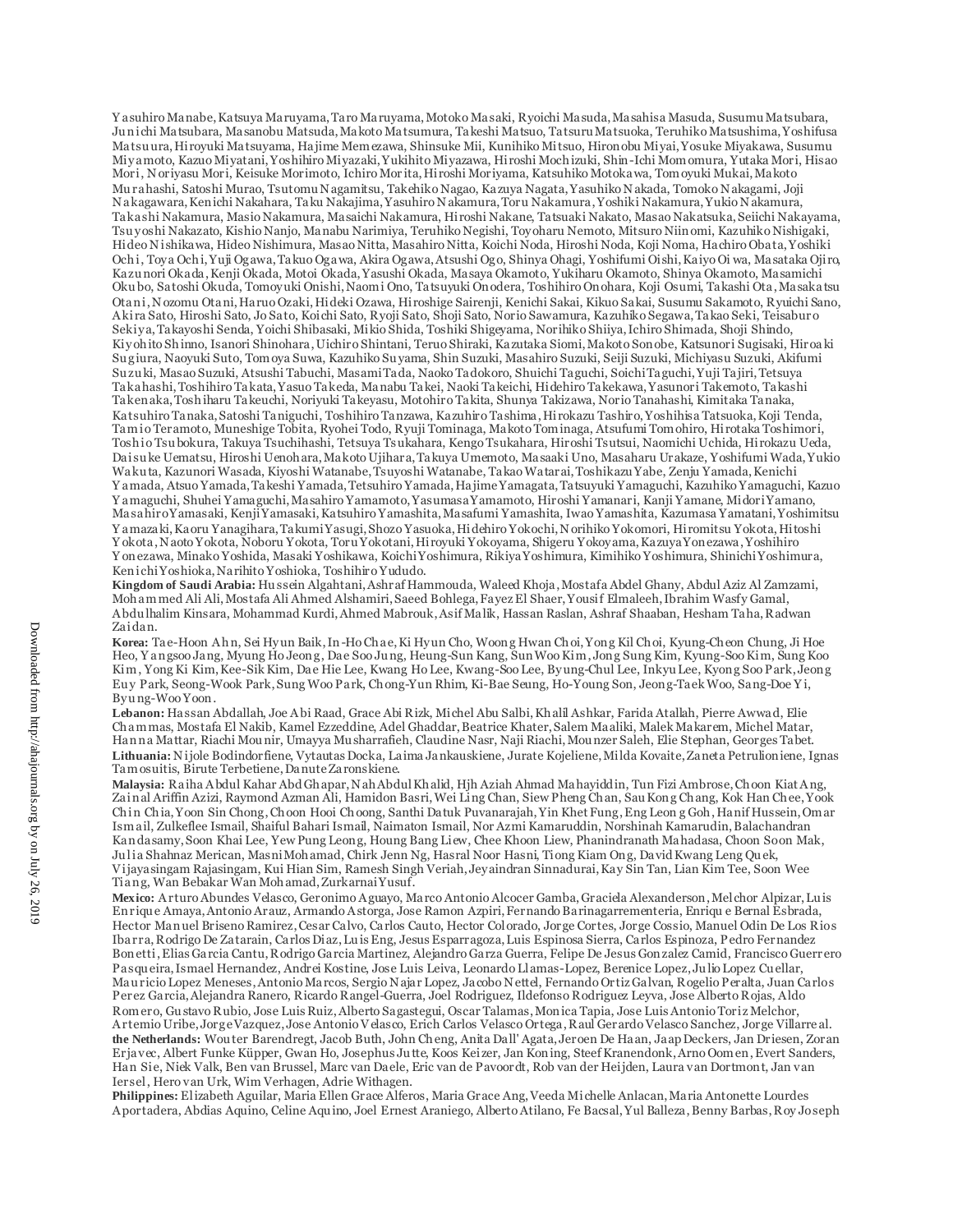Barcinas, Noel Belonguel, Jenny Beltran, Deborah Bernardo, Florenz Eubil Bilocura, Ester Bitanga, Amelita Brillantes, Leonor Cabral-Lim, Emerito Calderon, Warner Camarao, Maria Lou rdes Canto, Raymond Jude Changco, Carlos Chua, Marietta Crisostomo, Joven Cu anang, Edna Cu asay, Rex Decolongon, Manuel Del Moro, Erwin Del Rosario, Eduardo de los Reyes, Alejandro Diaz, Carissa Paz Dioqu ino, Jane Doctora, Marcelito Du rante, Delfin Encarnacion, Roy Entienza, Cesar Estalilla, Renato Evangelista, Erman Fandialan, Carmelita Fernandez, Roy Ferrer, Francisco Fuentes, Marie Simonette Ganzon, Florimond Ga rcia, Ruby Go, Manolete Gu errero, Lerrie Gu tierrez, Alina Fatima Hojilla, Ranulfo Javelosa, Sjoberg Kho, Rogelio Libarnes, Marcelo Lim, Aileen Cynthi a Llarena, Johnny Lokin, Marilou Maglana, Francisco Maleza, Elma Maranon, Maria Conception Marcelo, Apistar Matias, Clarissa Mendoza, Rommel Montes, Jose Navarro, Reynaldo Neri, Orlino Pacioles, Patricio Palmes, Joel Paz, Rene Punsalan, Felix Eduardo Pu nzalan, Francis Marie Purino, Maria Lina Renales, Eugenio Reyes, Clara Rivera, Godfrey Robeniol, Raymond Rosal es, Reynaldo Rosales, Romulo Rommel Rosita, Diana Jean Roxas, Artemio Roxas, Elson Sedilla, Johnny Shia, Edgar Tan, Aurora Tanzo, Dennis James Torres, Ramoncito Tria, Wilson Tulmo, Tommy Ty Willing, Luciene Lourdes Villacin.

**Portugal:** Lu is Bimbo, Rui Du arte, Augusto Ferreira, Jorge Ferreira, Correia Ju nior, Filipe Macedo, Rui Medon, Joao Morais, Du arte N oronha, Jose Osorio, Carlos Perdigao, Paulo Pessanha De A ndrade, Jorge Puig, Elisabete Rodrigues, Jose Sampaio, Manuel Viana Costa, Edgar Wellenkamp.

**Romania:** V aleria Carmen Albu, Daniela Cristina Anghel, Florina-Anca Antochi, Eduard Apetrei, Marina Catalina Arsenescu, Valeria Gloria Badiu, Ovidiu Alexandru Bajenaru, Rodica Ioana Balasa, Viorica Bangau, Constanta Banica, Carmen Barbulescu, Gabriela Bicescu, Elena Bobescu, Gabriel Boeru, Ruxandra Stefana Bogdan, Valentin Bohotin, Adrian Constantin Bucsa, Mihaela Bustan, A drian Catalin Buzea, Ana-Varvara Campeanu, Radu Capalneanu, Andrei Carp, Ovidiu Chioncel, Cristian Chiriac, Ruxanda -Dana Chirileanu, Mircea Cinteza, Aurora Constantinescu, Elena Constantinescu, Elvira Craiu, Carmen Cristea, Roxana Cruce, Dan Iulian Cu ciureanu, Ioana Cristina Daha, Anca Dan, Gheorghe-Andrei Dan, Roxana-Oana Darabont, Dan Deleanu, Doina Ruxandra Dimu lescu, Cristian Dina, Mihail Dinesch, Maria Dorobantu, Andreea Dragulescu, Stefan Iosif Dragulescu, Bogdan Du mitriu, A malia Ene, Cristian Falup-Pecurariu, Teodor Stefan Fischer, Angela Mirela Gavenea, Susana Geleriu, George Georgescu, Ioan Teodor Gheorghe, Leonida Gherasim, Ioana-Adriana Ghiorghiu, Carmen Ginghina, Alina Giuca, Ioan Laurentiu Gu tiu, Anca Hancu, Diana Nicoleta Hodorog, Bogdan Ignat, Adina Ionac, Dan-Dominic Ionescu, Florina Violeta Isai, Octavian Istratoaie, Dragos Catalin Jianu, Emilia Lungut, Cezar Macarie, Liviu Macovei, Ioan Constantin Marginean, Mihaela Marian, Doina Carmen Marinescu, Liviu Matcau, Costel Matei, Daniela Maria Maximov, Constantin Miliaru, Ioan-Dan Minea, Adriana Mitre, Mircea Moldovan, Ecaterina Moraru , Carmen Manuela Muresan, Bogdan Mu t-Vitcu, Gabriela Monica Niculescu, Maria Mihaela Opris, Cristina-Aura Panea, Ion Pascu, Daniela Mariana Patru, Marcel Pereanu, Lacramioara Perju-Dumbrava, Florin Petria, Maxim Petrica, Sanda Hortensia Petrutiu, Viorel Poalelungi, Mihaela-Ruxandra Popescu, A ndreea-Catarina Popescu, Damian Popescu, Dinu Cristian Popescu, Maria-Rodica Prodan, Tu dor Protopopescu, Mariana Radoi, Maria Rotaru, Mihaela Rugina, Horatiu Rus, Anca Paraschiva Rusu, Radu Andy Sascau, Marinela Serban, Adela Serban, Costel-Sorin Stamate, Delia Maria Stanca, Liana Stanescu, Cristian Statescu, Felicia Stefanache, Cristina Mihaela Tanaseanu, Marina Ticmeanu, Diana Tint, Cristina Tirziu, Cristina Tiu, Ildiko Toldisan, Lu minita Toma, Nicoleta Andreea Tovirnac, Simona Octaviana Treidler, Luminita Tudor, Valerica Tudorica, Daniela Turdeanu, Sorin Tuta, Vitalie Vacaras, Ioana Varga, Marin Vasile, Radu-Gabriel Vatasescu, Crisanda Vilciu, Dragos Vinereanu, Marius Marcian V intila, Gabriela Vulpe, Cornelia Zaharia, Simona Zaharia, Lucian Zarma.

**Russian Federation:** Fail Ageev, Dariga Akasheva, Gregory Aroutiounov, Boris Bart, Boris Bondarenko, Vladimir Chernyavski, Irina Demidova, Oxana Drapkina, N atalia Egorova, Anatoly Evdokimov, Igor Fomin, Marina Freydlina, Albert Galyavich, Maria Glezer, N ikolai Gratsiansky, Yury Grinstein, Nikolai Horev, Alla Ivleva, Michael Karpenko, Yuri Karpov, Lu dmila Katelnitskaya, Perch Kazantchian, Roman Khokhlov, Oleg Khrustalev, Andrew Kiritchenko, Zhanna Kobalava, Irina Kolina, Andrey Komarov, Lioudmila Korenko, V alery Koshkin, Sergey Kotov, Natalya Koziolova, Ekaterina Kropacheva, Valery Kukharchuk, Pavel Laguta, Petr Lebedev, A lexander Lipchenko, Veronika Lopu khova, Valentin Markov, Anatoly Martunov, Irina Mironova, Vladimir Naumov, David N ebieridze, Igor N ovitsky, Iana Orlova, Nikolay Pavlov, Anatoly Pokrovsky, Victor Rapovka, Oleg Rodnenkov, Anastassiya Sankova, Sergei Shalaev, Igor Shaposhnik, Marina Shestakova, Vladimir Shmirev, Alexander Shpektor, Vladimir Shulman, Boris Sidorenko, A lexey Sizov, Andrey Skvortsov, Veronika Skvortsov a, Ivan Sokolov, Michail Statsenko, Gennady Storozhakov, Leonid Stratchounski, Tatyana Sukhinina, Vitaly Sulimov, Nina Sysoeva, Marine Tanashyan, Konstantine Tebloev, Victor Tutunov, A lexander Upnitsky, Natalya Yarokhno, Ludmila Yeliseyeva, Vladimir Zadionchenko, Alara Zakirova, Yekaterina Zharova. **Singapore:** Poh Kit Ang, Sivathasan Cu maraswamy, Bernard Chan, Nang Fong Chan, Hu i Meng Chang, Christopher Li Hsian Chen, Thomas Cherian, Kok Hoong Chia, Piang Ngok Chong, Sui Meng Chua, Pong Kuan Chua, Mark L. A . Da Costa, Deidra Anne De Silva, Binayak Deb, Mu kund Doshi, Peter Eng, Robert Gan, Khee Hock Goh, King Hee Ho, Gu nasegaran Kurugulasigamoney, Peng Chin Kek, Philip Siam Soon Koh, Adrian Thong Kiang Koh, Seng Long Koo, Chee Choong Koo, Chon Sham Lee, Tang Y in Lee, Stanley Liew, Ah Kiong Liew, Ing Haan Lim, Michael Lim, Chin Hock Lim, Su Chi Lim, Jayaram Lingamanaicker, Lip Ping Low, Su resh Mahtani, Koon Hou Mak, Sebastian Mathew, Richard Mong Hoo N g, Ramani Narayanaswamy Venketasubramanian, Peter Teck Hwee Ng, Sarani Omar, Jason Pang, Raymond Chee Seong Seet, Vijay Sharma, Kim Bin Siah, Charles Siow, Lui Cheng Sng, Hu ay Cheem Tan, Ru San Tan, Melvin Tan, John Choon Heng Tan, Yong Teck Tan, Vincent Tan, Jam Chin Tay, Hock Luen Teoh, Hoo Ing Tong, Thean Seng Tong, Jane Tran, Albert Wee, Teck Wee Wong, Meng Cheong Wong.

**Spain:** Manuel Abeytua, Maria Dolores Adarriaga, Antonio A garrado, Eduardo Jesus Alias, Fatima Almagro, Gu illermo A lonso, José Luis Alonso, Nelson Maria Alvarenga, Luis Javier Alvarez, Amparo Alvarez, Juan Andreu, Jose A. Anton, Juan Carlos Arias Castano, Ignacio A rtigues, Emilio C. Baldo, Joaquin G. Bautista, M. N ieves Bellera, Juan Bello, Oscar Beloqu i, Jose Maria Bermudez, Mi guel Blanco, Juan Carlos Bohorqu ez, Alfonso Bolaños, Vicente Brossa, Jor di Bruguera, Antonio Cabarcos, Purificacion Cacabelos, Marc Cairols, Carlos Calvo, Ignacio Camacho, Joaqu im Canoves, Pere Carbonell, Maria Cruz Carreno, Ignacio Casado, Jose Ignacio Catalan, Paz Catalan, Aranzazu Caudevilla, Jose Cerda, Pilar Raquel Chamarro, Alfredo B. Charles, Berta Claramonte, Vicente E. Climent, Juan Colas, Pere Comas, Jesus Juan Corrochano, Carlos Culebras, Meliton Francisco Davila, Javier de Andres Novales, Maria del Pilar de Luis, Felix Diaz Perez, Ignacio Du ran, Jose Antonio Egido, Jose-Bernardo Escribano, Ju an Manuel Escudier, A ntonio Espinosa, Raul Espinosa, Jose Ramon Fernandez, Ovidio Fernandez, Fabriciano Fernandez de la Cigoña, Marta Ferrero Ros, A ntonio Flores, Rosa Maria Folgado, Francesc Formiga, Carlos Franco, Joaqu in Franco, Evaristo Freire, Moises Galan, Jesus Galiana, Iluminada Garcia, Francisco Garcia, Ju an Pedro Garcia, Bartolome Garcia, Gonzalo Garcia, Jose Maria Garcia, Fernando Garcia de Burgos, Bernardo Garcia de la Villa, Ju an de Dios Garcia Diaz, Ju an Carlos Garcia-Mongo, Daniel Eduardo Geffner, Ricardo Gesto, Juan Miguel Giron, Ignacio Goicolea, Fernando Gomez, Jorge Francisco Gomez Cerezo, Emilio Gonzalez, Carlos Gonzalez, Alonso Gonzalez, Maria Isabel Gonzalez, Manuel Gonzalez, Manuel Gracia-Naya, Gabriel Gusi, Gabriela Gu zman, Jose Sergio Hevia, Maria Luisa Hidalgo, Pedro Horcajo, Maria Ibanez, Ana Idoate, Miguel Idoate, Jaume Illa Gay, Maria Irurita, Jav ier Iser, Gu illermo Izquierdo, Sergio Jansen, Catalina Jimenez, Blas Jimenez, M. Dolores Jimenez, Elisabet Junca, Francisco Laynez,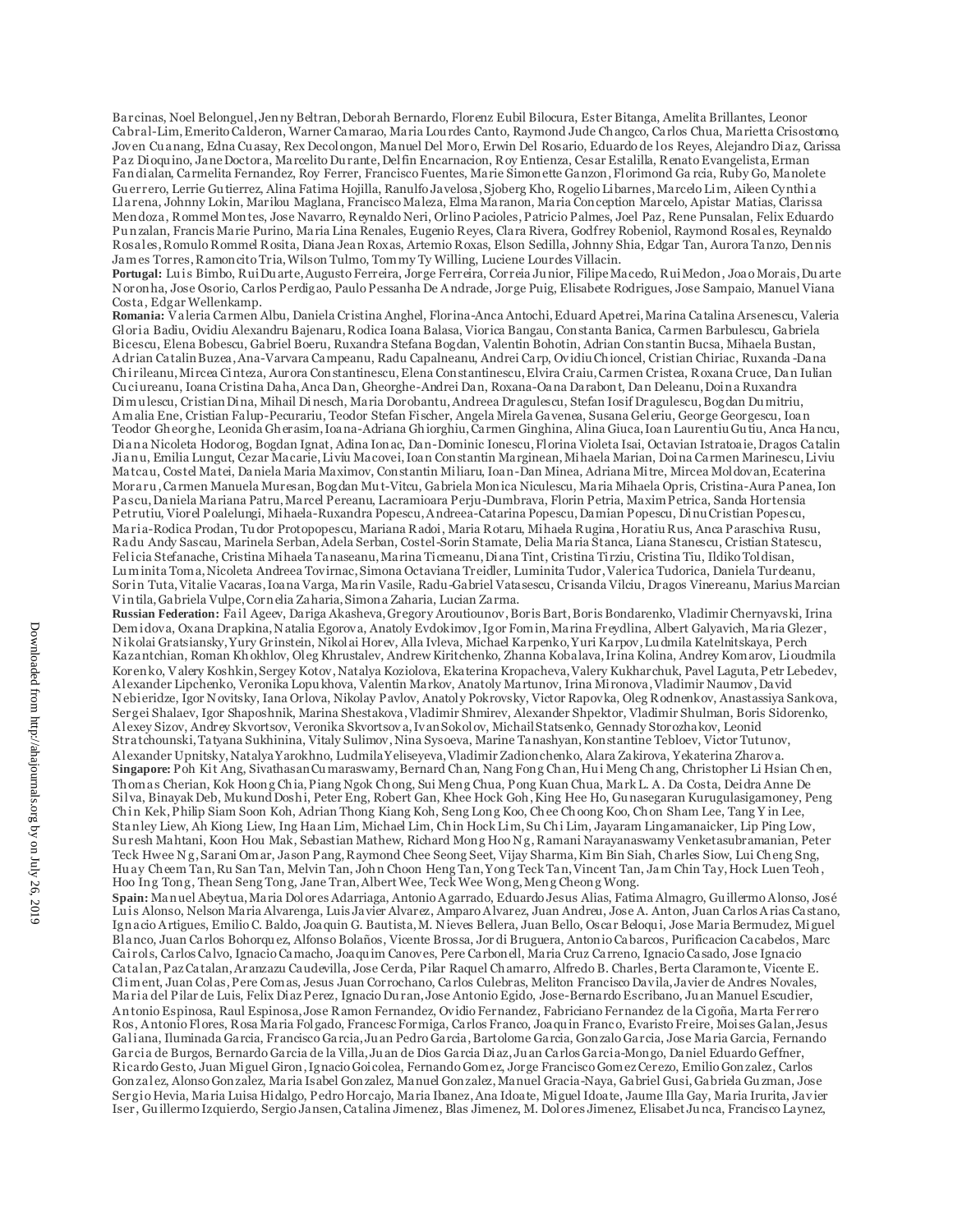Jose Manu el Ligero, Jose Maria Lis, Secundino Llagostera, Carmen Llort, Alfredo Llovet, Ju an Carlos Lopez, Luis Lopez, Aquilino Lopez de la Osa, Pablo J. Lopez-Ibarra, Francisco Lozano, Maria De Los Reyes Luna, Jose Luis Macingirar, Ju an Manuel Maraver, Jose Maria Marey, Jose Marin, Alejandro Martin, Juan Carlos Martin, Elvira Martin de la Torre, Alberto Martinez-Berganza, Manuel Martinez-Perez, Ramon Martos, Jaime Masjuan, Antonio Mateos, Vicente Medrano, Jordi Merce, Angel Merchante, Shaghim Mir Davood, Carlos Mirete, Felipe Molina, Jose-Manuel Molto, Marcelino-Jesus Montero, Manuel Montero, Marian Montero, Pedro Maria Montes, Francisco Jose Monzon, Mirem Morillas, Pedro Jose Morillas, Antonio Mu nilla, Ricardo Nicolas, Pedro N iembro, Rosa N umancia, Enriqu e Nuño, Fernando Olaz, Nieves Oller, Juan Ortega, Javier Ortega, Ernest Orts, Ana Otero, Antonio Paules, Marco A ntonio Paz, Jose Luis Peña, Jose Luis Perez, German Perez, Alfonso Perez Molino, Gonzalo Pia, Josefina Pinedo, Angel Plaza, Inmaculada Plaza, Juan Manuel Pons, Jose Carlos Pontes, Antonio Portoles, Francisco Poveda, Maria-Ignacia Prat, Enriqu e Pu ras, Josefa Rasel, Jose Tomas Real, Sandra Redondo, Miguel Angel Rico, Andreu Rius, Josep Maria Roca, Enrique Rodilla, Jose A ngel Rodriguez, Melchor Angel Rodriguez, Javier Rodriguez, Angel Ciriaco Roldan, Antonio Romero, Jaime Roqu er, Ju lia Roure, Tomas Rubio V ela, Jose Ignacio Ruiz, Mariano Ruiz, Joaqu in Ruiz de Castroviejo, Martin Ruiz Ortiz, Oscar Saavedra, Jose Saban, Josep Sadu rni, Luis Saez, Jose Antonio Saenz de Quevedo, Jesus Salas, Antonio Salvador, Jose Maria Sanchez, Pedro Sanchez, Sonia Santos, Ju lia Saura, Jesus M. Sedeno, Tomas Segura, Francisco Javier Serrano, Pedro Javier Serrano, Javier Solis, Cristina Soriano, Jose Francisco Sotillo, A na Isabel Soto, Carmen Suarez, Mercedes Suarez, Luis Miguel Tamargo, Luis Teigell, Jose Maria Trejo, Jordi Tru lla, David Tura, Miguel Urtasun, Eliseo V al, Mariano V aldes, Javier V aque, Fernando V aquero, Luis Varona, Antonio V azquez, Francisco V ega, Alfredo V elasco, Tomas Vicente, Juan Antonio Vidan, Blanca Vilaseca, Ricardo Vilchez, Irama Villar, Javier Viñas, Guido V olo, Manuel Jesus Zarauza.

**Switzerland:** Gilbert Abetel, Franco A ckermann, Nicola Alexander-David, Piero A ndreoli, Michel Badan, Bruno Boillat, Hans-Juerg Bopp, Ru edi Bosshardt, Heinrich Budmiger, Reto Cadisch, Philippe Chapuis, Haw -Tzer Chen, Yves Colliou d-Robert, Josy-Philippe Cornu t, Jean-Pascal Croci, Philippe Delorme, Roberto Gianni Di Stefano, Urs Du erst, Dominiqu e Du rrer, Urs Enggist-Rueesch, Marco Facchini, Heinrich Ch Flueckiger-Keller, Antoine Frangos, Felix Fust, Markus Gallati, Didier Genond, Alfred Gerber, Alberto Ghirlanda, Didier Giroud, Willy Gross, Christian Haeuptle, Philippe Haldy, Michael Hany, Elie Hecker, Ch ristophe Henny, Markus Hu g, Blaise Ingold, Gereon Jachertz, Olivier Jaques, Sébastien Jotterand, Urs Keller, Franz Kieliger, Aldo Kramis, Mariusz Kraszewski, Andreas Ku ske, Martin Landolt, Markus Lanz, Thomas Limacher, Jean-Francois Luthi, Pierre-Andre Martin, Juerg N iesper, Karl Nuesch, Hanspeter Oechslin, Albert Pfaeffli, Alexander Pinzello, Michel Pithon, Michael Richter, Thomas Schneid er, Hans-Rudolf Schwarzenbach, Philippe Staubli, Hans Stricker, Lou is Tjon -A-Meeuw, Pierluigi Togni, Enrico Tschurr, Paolo Tu tta, Barbara V ogel Wigger, Irene Von Planta, Daniel Vuilleumier, Niklaus Waldis, Jean-Marc Wandeler, Yves-Marie Wasem, Josef Widler, Christian Widmer, Stephen Woolley, Bernhard Zauner, Andreas Z'brun.

**Taiwan:** Lu ng Chan, Chao-Shun Chan, Chi-Jen Chang, Hung Yu Chang, Chiung-Chih Chang, Ku-Chou Chang, Pan Chen Chang, Rei-Y eu h Chang, Jun-Yih Chang, I-Chung Chen, Chi-Li Chen, Yu-Wei Chen, Jia-Ren Chen, Chih-Wei Chen, Cheng-Yun Chen, Yung-Ping Chen, Tsang-Shan Chen, Wei-Hung Chen, Yu-Hung Chen, Zhih-Cherng Chen, Kuo-Chin Chen, Mei-Hsiu Chen, Tain-Junn Cheng, Chih-Hui Chin, Chiung-Zuan Chiung, Li-Ping Chou , I-Tseng Chu, Wen-Ting Chung, Chin Shih Fong, Chih-Ping Hsia, I-Chang Hsieh, Yuankai Hsieh, Jen-Che Hsieh, Ron-Bin Hsu, Ming-Chin Hsu, Chin-Fu Huang, Chin-Wei Huang, Yu-Yau Huang, Jiann-Shing Jeng, Chien-Chen Ko, Wen-Kai Kuo, Wen-Ter Lai, Chen-Chin Lee, Tsong-Hai Lee, Kuan-Hua Lee, Li-Ming Lien, Shinn-Kuang Lin, Ruey-Tay Lin, Tin-Kwang Lin, Kao-Chang Lin, Rue-Tsuan Liu, An-Bang Liu, Huey-Ming Lo, Dee Pei, Shan-Jin Ryu, Mao-Lin Su ng, Sung-Chun Tang, Shiang Tang, Wen-Lung Tsao, Kwo-Chang Ueng, Tzung-Dau Wang, Shi-Yi Wang, Ko-Yi Wang, Cheng-Yu Wei, Ting-Yu (Dean) Wu, Jung-Chou Wu, Wen-Shiann Wu, Shang-Shan Yang, Shoou-Jeng Yeh, Chung-Hsin Yeh, Shih-Bin Yeh, Ping-Keung Yip, Bak Sau Yip.

**Thailand:** Y upin Benjasuratwong, Watana Boonsom, Wacin Buddhari, Pongamorn Bunnag, Nijasri Charnnarong Suwanwela, A dhisabandh Chulakadabba, Chaicharn Deerochanawong, Suchat Hanchaiphiboolkol, Sopon Jirasiritham, Rungsrit Kanjanavanit, Weerayut Khositsakulchai, Songsak Kiatchoosakun, Pornchai Leelanipon, Nithi Mahanonda, Samart Nidhinandana, Sirichai N iramaxnsakul, Sumana Nopparat, Arintaya Phrommintikul, Chumpol Piamsomboon, Pavit Pienvichit, Paisith Piriyawat, Niphon Pou ngvarin, Wilai Puavilai, Disya Ratanakorn, Tongprakob Siriwanij, Kajorn Suntrapiwat, Swangjit Suraamornkul, Saranyou Su wanugsorn, Sompongse Suwanwalaikorn, Viroj Tokavanich, Damras Tresukosol, Gumpanart Veerakul, Apichati Vichayanrat, V isuit Vivekaphirat.

**Ukraine:** Kateryna Amosova, Svetlana Andriyevskaya, Igor Bereznyakov, Mykola Bezyuk, Olexandr Dyadyk, Georgiy Dzyak, Lu dmila Dzyak, Boris Goloborodko, Nataliya Grytsay, Igor Kobza, Oleg Korkushko, Olena Koval, V olodymyr Kovalenko, Svetlana Kuznetsova , Tamara Mishchenko, N ataliya Mishchuk, Vasyl Netiazhenko, Alexandr Nikonenko, Vadim Nikonov, Alexander Parkhomenko, Tetyana Pertseva, Sergey Polyvoda, Yuriy Rodin, Anatoliy Rudenko, V ictor Rudenko, Yuriy Rudyk, Oleg Sergeyev, Yuriy Sirenko, Y evgenija Svyshchenko, Sergey Sychov, Victor Tashchuk, Igor Vakalyuk, Stepan Vinychuk, Vadim Vizir, Vladimir Volkov, Leonid V oronkov, Andriy Yagensky, Valentina Yavorskaya.

**United Arab Emirates:** A boobaker Abdul Rahuman, Sherif Bakir, Nooshin Bazargani, A zzan Binbrek, Galal Eldin Elkilany, Jihad Inshasi, Deeb Maxwell Kayed, Christian Lange, Adel Wassef, Tayseer Zein Elabdin.

**United Kingdom:** Malcolm Addlestone, Rajendra Agarwal, Richard Barker, Anthony Barnett, Balasubramaniam Baskaran, David Bowen-Jones, Andrew Brooks, James Ronald Cou rtney, Philip Cummin, Richard Donnelly, Michael Du ckworth, Jeremy Dwight, Thomas Egerton, Ian Farker, James Ferguson, Ahmet Fuat, Tim Gietzen, Jonathan Hamling, John Hole, Shervanthi Homer V anniasinkam, Ivor Hu ghes, Paul Husselbee, Martin James, George Kassianos , Martin Kent, Barbara King, James Kingsland, Michael Kirby, Robin Lalsarin, Richard Lawrence, Ping Siang Lee, Mary MacLeod, Gillian Manning, Ross Martin, Carol McKinnon, David Dou glas McKeith, Dalpatram Mistry, Susan Morgan, Sarah Morgan, Michael Page, Basil Francis Penney, Stephen Rowlands, Jagtesh Sharma, Cliff Shearman, Lionel Sherman, Manish Singh, William Thorburn, David P. B. Watson, Alastair Watt, Robert Weir, Peter Sidney Wiggins.

**United States:**Coordinating Committee : Larry Brass, Marie Brown, Joh n Cooke, Bruce Cou ll, Mark Creager, Michael Criqui, Greg Fonarow, William Golden, Philip Greenland, Michael Jaff, Pavel Levy, Pat McBride, Mary McDermott, Elizabeth Ofili, Charles Reasner, Ralph Sacco, Elijah Saunders, Jeffrey Saver, Peter Sheehan, Karol Watson.

Investigators : Rahat Abbas, Lisa Abbott, David Abdehou, Issa Abedmahmoud, David Abisalih, William Abraham, Kenneth A ckerman, John Addo, Angela Adelizzi, Satinder Aggarwal, Maher Agha, Thordur A gustsson, Bashiruddin Ahmad, Anwar Ahmad, Sheikh Ahmed, Dilawar Ajani, Fabricio Alarcon, Cesar Albarracin, Kim Albright, Cesar J. Aleman, Ruben Aleman, Jeffrey S. A lexander, Michael Alexander, Steven Alexander, Abdul Ali, Hussamaddin Al-Khadour, Deana Al-Khateeb, David Allan, Richard A llen, Ronald Alley, Michael D. A llison, Manohar Alloju, Barnet Alpert, Irfan Altafullah, Reynald Altema, V enkatreddy Alugubelli, Frank Alvarez, Hernando Alvarez, Sandra Alvarez, Gustavo Alza, Saleem Aman, Chimezie Amanambu, Salah Amer, Jatin Amin,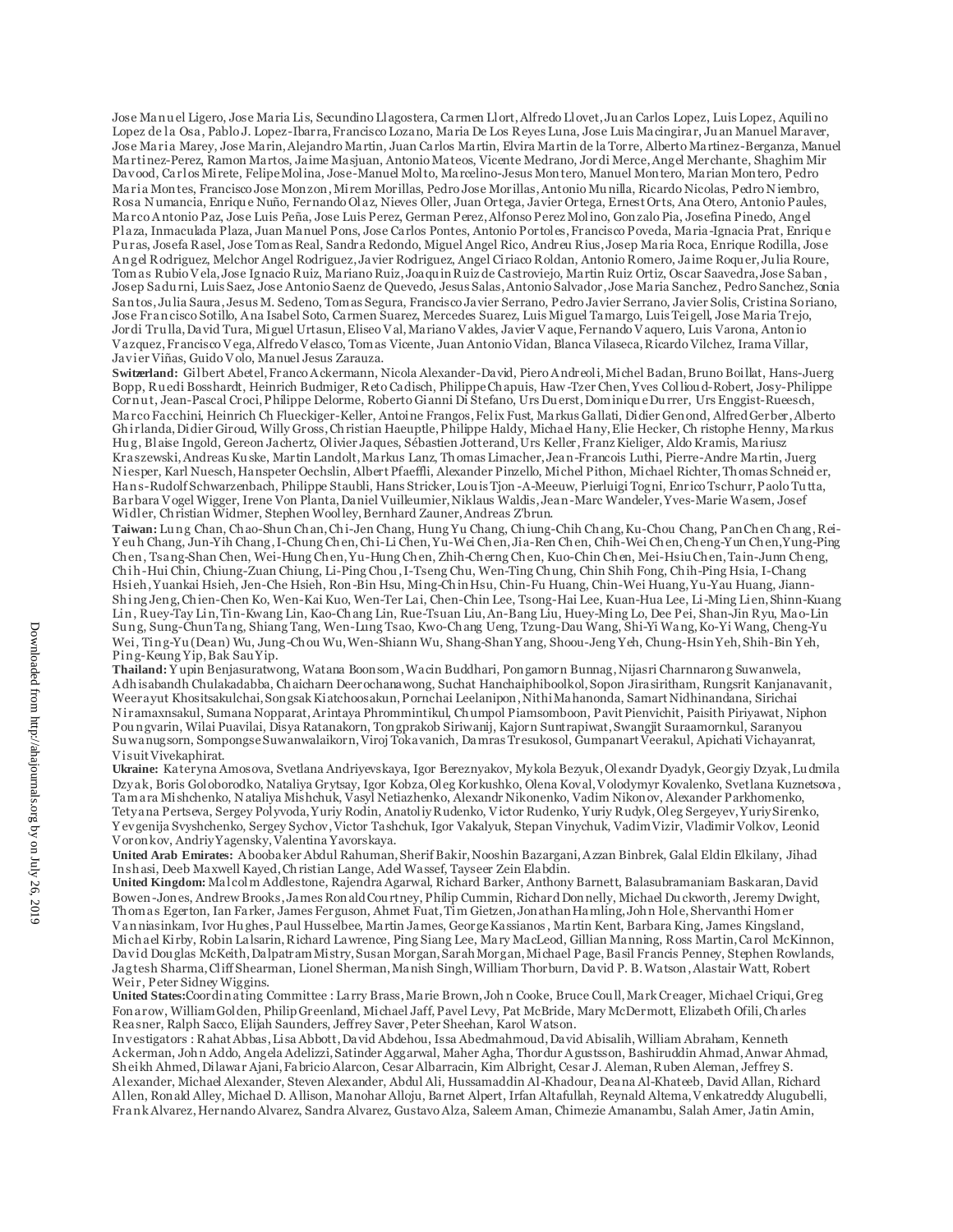Kausmik Amin, Narendra, J. Amin, Yogeshcha Amin, Maged Amine, David Amos, David L. Anders, Charles P. Anderson, William Anderson, Peter B. Anderson, Bruce Andrea, Luis Anez, Satish Angra, Shamshad Anjum, Salwan Anton, Juan Aponte, Vincent Aquino, Dercy Aranador, Peter Arcuri, Abraham Areephanthu, Lisa Arian, David Arkin, Jodh Arora, Ansermo Arthur, William J. Artz Jr, Palaniapp Arumugham, Siva Arunasalam, Tanya Arvan, E. David Ascarelli, Ralph Ascher, Letterio Asciuto, Wail Asfour, Moh am med Asgar, Susan Ashley, Gerald Asin, Mansour Assar, Hatem Ataya, John Atkinson, Frank Attenello, Larry Atwood, Ducarmel Augustin, Than Aung, Barry Austin, Howard Axe, Alexander Axelrod, George Aycock, Oluropo Ayeni, Bryce Ayers, Muhammad Azam, Nabil Azar, Harvey Azarva, Sueann Babb, Kevin Babin, Oswald Bacani, Umeshkuma Badami, Timothy S. Bailey, Paula Bailey-Walton, Gary Baiocchi, Donald Baird, James Baker, Ladan Bakhtari, Robert Bala, Gobivenka Balaji, James Baldys, Jose V. Ballesteros, Pratap Balusu, Chaim Banjo, Ahmad Banna, Tobia Barbato, Frederick Barber, Harris Barrett, Anthony Bartkowiak, Thomas Barkley, Sara Bartos, Basel Batarseh, Neera Bathija, Ali Bazzi, James L Beach, Thomas Beamer, Michael Beane, William C. Beck, Howard Becker, Richard Becker, Steven Becker, Teresa Becker, Gary Bedel, Harjaneet Bedi, Richard Beham, Steven Belt, J. William Benge, Dana Bennett, Charles Bennett, Nathan Bennett, Paul Benson, Michael Berard, Zoya Berenson, Richard E. Berger, Oran Berkenstock, Gregory Berland, Gary Berman, Yuri Bermudez, Seth Bernard, Jay Bernstein, John F. Berry, Robert Bevill, Ravi Bhagwat, Adarsh Bhat, Harry S. Bhatia, Dinesh Bhatia, Anil Bhatia, Divyesh Bhatt, Jayantilal Bhimani, Paul Bicek, Sandy Bidner, Robert Bierman, Dan Bieser, John Biggers, Barbara Biggs, Smita Bijlani, Ilya Bilik, Alan Bilsky, Karla L. Birkholz, Ishak Bishara, Veita Bland, Benjamin Blank, Kenneth Blaze, Michael Bleiman, Scott Bleser, Daniel Blizzard, Ronald Blonder, Craig M. Bobson, Donald Bodemann, Stephen Bodemann, Timothy Boehm, Nancy Bohannon, Paul Boinay, Gregory Bojrab, Anu Bommareddi, William M. Bond, Dana Bonezzi, Jonathan Bornfreund, Joseph F. Bornheimer Jr, David T. Borowski, Robert Borrego III, Peter Bottar, Alix Bouchette, Craig Boudreaux, Max Boune, Jean-Claude Bourque, Robert L. Bowling, Cherry Brandstater, Gary Breen, Ray Breitenbach, Arnold J. Brender, Peter Bressler, Donald Brideau, Timothy J. Bright, Alan J. Briker, Chandra Britt-Armstrong, Harry Brodie, Michael Brodowski, Neil Brodsky, Barry Bronstein, George A. Brooks, Carman Brooks, Gilbert T. Brovar, James Brown, Kevin Brown, Gary Brunkow, John E. Brunner, Michael Buben, Hector Buch, Robert Buckingham, Ernesto Buencamino, Ronald Buening, Angela Bully, Richard Bultman, Noor Bunney, Brian Buoscio, John Burch, Max Burger, John Burkard, James Bush, Richard Butcher, Susan Butler-Sumner, Robert J. Buynak, Joseph G. Cacchione, Alvin Cacho, Daniel Cadigan, David Cahn, Robert Caifano, Roy Caivano, Beverly Calkins, Daniel Cameron, Sumner Camisa, Deborah Camiscoli, Jeanne Campbell, David R. Campbell, Robert Campbell, Martin Caperton, James P. Capo Jr, Angelo Cappiello, Anthony Caputo, Richard A. Caputo, John Caras, James E. Carley, Leon or Carluen, David Carmouche, Richard Caro, Kent Carpenter, Kyle Carter, Glenn Carter, Steven Carver, Terrance Castor, Samuel D. Caughron, George Cavanaugh, Patricia Cavero, Lee Celio, Robert Cevasco, Vijay Chadha, Jyoti Chakravarty, Donna Chambers, Becky L. Chandler, Michel Chapnick, Arthur Charmatz, Maria Charron, Michael Chaskes, Ignacio Chaves, Opkar Chawla, Kuan-Cheng Chen, Chung-Kwang Chen, Eric Cheng, Tien Cheng, Yuri Cherny, Indira Chervu, Thomas Chesar, Salomon Chesoni, David Chess, Peter Chhabria, Michael Chidester, Anthony Chieffalo, Oscar L. Chien, Danny Chin, Angel o Chinnici, Donald Chisholm, Olethia Chisolm, Ronald H. Chochinov, Suk Choi, Myunghae Choi, Jatinder Chopra, Nakchin Chung, Robert Ciemiega, Michael Cirilli, Ronald Ciubotaru, Frank A. Civitarese, Louis A. Civitarese, Daniel Clark, Dennis Clark, William Coburn, Steven L. Cochran, J. Louis Cohen, Loren Cohen, Shari Cohen, Susan Colbert-Threats, Ronald Cole, Gary Coleman, Scott L. Coleman, Maha Coles, James Comazzi, Barry Conlan, Michael Conrad, Sean Conroy, Sebastian Conti, Richard Cook, Nelson Cook, J. Paul Cook, Joseph Cook IV, David L. Cooley, Daniel Cooper, Michael Cooperman, Jerry Cope, Danny Corales, Bernard Corbett III, Edward Coreil, George Cornett, David Cossman, Susan L. Courtnage, Louis Cox, William Cox, Michael Cox, Yvette Crabtree, Johnetta M. Craig, John Crider, James Crider, Edgardo Crisostomo, Michael Cromer, Jon Cronin, Janna Crosnoe, Irene L. Cueto, Frank E. Cummins, Chackumkal Cyriac, Rebecca Dailey, Samuel J. Daisley, Gloria Damien, Keith Damsker, Bhuvanesw Dandapani, Tze-Yu Dang, Christine Darwin, Suresh Dasani, Leonard Dimitri Dasilva, Robert Dausch, Amita N. Dave, Kamlesh Dave, Roger Davidson, Gregg Davis, Kenneth Davis, Pamela Davis, Paul Davis, Regina Davis, Sakina Davis, William Davis, Hursie Davis Sullivan, Thomas M. Dawes, Mark Dawson, Dominador L. Dayon Jr, Praxedes M. Dayon Jr, Nirmal K. De, Armando de Feria, Mario de Meireles, Jose de Souza, Don Dearmitt, Susan Debin, Gordon Decker, Ernest Defazio, Ross del Fierro, Bernardo Delaguardia, Eliezer R. Deleon, Christine Delgaizo, Salvador Delrosario, Joseph Deluca, John A. Demopulos, Michael Dempsey, Marvin Den, Michael Denker, Paul Denker, Kevin Denlinger, Garth Denyer, Shivinder S. Deol, Gustavo Depetris, Pankaj R. Desai, Jayaprakash Desai, Anthony Detulio, Denise Deveranez, Gary Devoss, Chrisette Dharma, Ricardo di Sarli, Richard Diamond, Steven Diamond, Sam Diasti, Franco Diaz, Martiza di Diaz, Susan Dickson, James Diethelm, Michael Dietz, Patricia Disharoon, John Dixon, Michael Dobish, Christopher Dobrose, Douglas Doctor, Heman B. Dodani, Larry Doehring, Frederick Doerfler, Paul Donnan, James Donovan, Larry Doroshow, John Dorsey, Natalie Doyle, Gerald Dreslinski, Netley D'Souza, Pamela Dugano-Daphnis, Narindar M. Duggal, Jennifer Dunbar, Katherine Dunleavy, Richard M. Dupee, Antonio Durazo, Theodore Eastburn, Andrew M. Ecker, Joseph Eckert, James Edwards, Troy Edwards, Richard Egan, Alan Egelman, Christopher Ehly, Joseph Eickmeyer Jr, Zamir Eidelman, Bruce M. Eisenberg, Gilbert Eisner, Richard A. Elias, Arthur Elkind, Russell Emerson, Jay Enders, Michael Englund, Richard Enns, Julio A. Enriquez, Thomas Epperson, Gurol Erbay, Kent Erickson, James Eisenmenger, Oliver Eshenaur, William Espinoza, Nordeli Estronza, Manoharan W. Eustace, Bryan Evans, Patricia Fahey, Fayaz Faiz, Alik Farber, Hussam Farhoud, Joseph Farmer, Mark Faron, Debra Fast, Stacey Fazenbaker, G. Thomas Fazio, Kathleen Fearon, Daniel P. Featherston, Michael Fedak, Hailing Fei, Brian Feingold, Greg Feinsinger, Bryan Feldman, Francis M. Felice, Afonso Ferreira, Dennis P. Fielding, Carolyn Fields, Ramon Figueroa, Alan Fine, Brian First, Jerome Fischer, Joel Fischgrund, Richard Fishman, Eugene Fishman, David B. Fittingoff, Kelleen Fitzgerald, Mark Fitzgerald, David Fitz-Patrick, Patrick Flamion, Thomas Flanagan, Susan Flanzman, Jerrold Flatt, Leslie R. Fleischer, Diane Flershem, Adolph Flowers, Pau K. Fong, Robert Foster, Dana Fouchi, Donald Fowler, David Fox, John Fox, Carol Frank, George Frank, Ronald Frank, Matthew Frankel, Michael Franklin, Elliott Franks, Jerome Franz, Daniel Freberg, Jeffery M. Freesemann, Donald Frein, John B. Freitas, Greg French, Craig Freyer, Jack Friedel, Richard Friedlander, Edward Friedman, Linda Freilich, Samuel Frumkin, David Fuentes, Joseph Fuller, Frank Fusco, Denise Fuson, Manu Gadani, Pravin Gadani, Nitin Gaikwad, Marc Gaines, Anthony Gaither, Peter Galvan, Melissa Gamponia, Arvind Gandhi, Jyoti Gandhi, Bhupendra Gandhi, Ramon M. Garcia-Septien, Jeffrey Garb, Shyrelle Gardner, David Garfias, Marcus Garfield, Ram Garg, James Garner, David Garretson, David Garrett, David Garza, Irvin J. Gastman, Simon Gebara, Lakhabhai Gedia, James Gehant, Steven Geller, Willis Gelston, Mikhail Gendel, Shawn Gentry, William George, Matthew George, Robert Geronemus, Luis Gerstenmeier, Donald Giant, James E. Gibbs, Francisco Gil, David L. Gilbertson, Michael Gilinsky, Satpreet Gill, Roy Gillick, David Gilliam, Eugene Gillman, Mary Gindi, George Gindi, Linda A. Glaser, James Glass, Elyse Glazer, Boris Gliner, Jan Glowacki, Eugene Go, James Goetz, Ramnik Gokani, Burton H. Goldberg, Ronald Goldberg, Joshua Goldman, Stephen Goldner, Daniel Goldsmith, Arnold Goldstein, Francis Goldstein, Robert Goldstein, William A. Gonzales, Julian Gonzalez, Miguel Gonzalez, Diane Goodale, Peter Goodfield, Daniel Goodman, Anil Gosalia, John Gosling, Atul Goswami, Daniel Gottlieb, Otto Goyco, Neil Grabensetter, James Grady, Kurt Graves, Victoria Greblya, Randall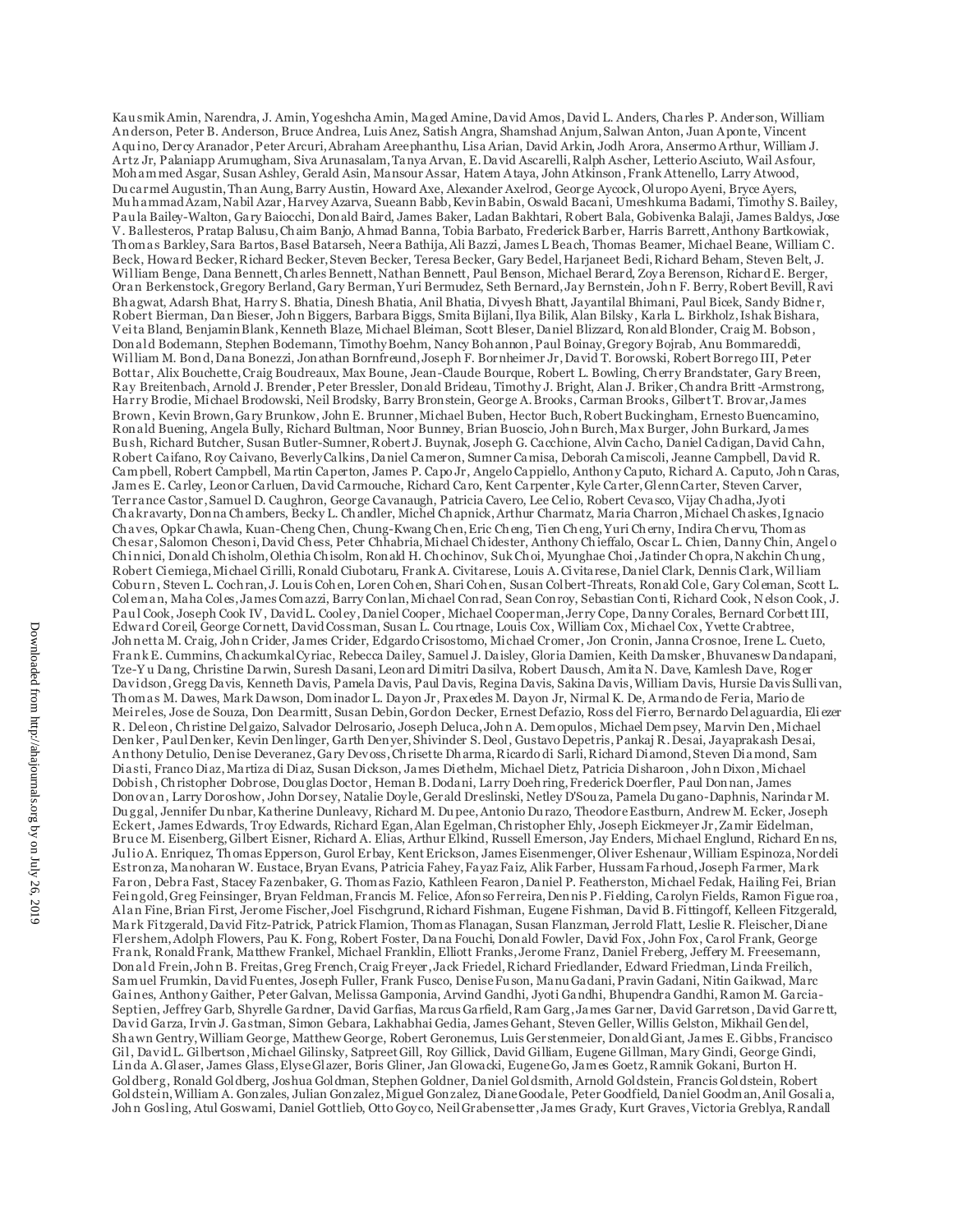Green, Robert Green, David Greenberg, Martin Greenfield, Robert M. Greenfield, Steven B. Greenman, Mitchell Greenspan, Paul Griffel, Daniel Griffin, Corinne Griffith, Howand Grill, William S. Gross, Teresita Guanzon, Michael Guice, Carolyn Guidot, Rohit Gulati, Franklin Guneratne, Suresh Gupta, Michael Hack, Everold Haffizulla, Farzanna Haffizulla, Jason Haffizulla, Joel Haged orn, Jeffrey Haggenjos, Steven Hall, Roger Hallgren, Betty Halpern, Alan Hamilton, Maxine Hamilton, Todd Hammond, Jewell Hamner, Glenn Hamroff, Min-Yen Han, Forrest Hanke, Beth Hanrahan, Eric Hansen, Richard Hansen, Charles Hanshaw, Mike Harless, Michael D. Harris, Nita Harris, Roy W. Harris, Stephen Harrison, Matthew E. Hart, Paul Hartley, Daniel Haspert, Joseph Hassan, Irfan W. Hassen, Roger Hatharasinghe, Tabassum Hatimi, Martin Hauptschein, George C. Hawrot, Richard Hays, George Gilbert Head, Luis Heffess, Ole Heggeness, Jeffrey Hein, Philip Heinegg, Maryam Hekmat, Richard Hellman, Hal Hemme, Stephen Henderson, Gregory Henes, Mario Henriquez, David Henry, Aravind Herle, Paul Hermany, Adan Hernandez, Carlos R. Herrera, Moses Herrera, Robert Herrera, Stephen Herrington, Jeffrey Hershkowitz, Phillip Hertzman, Peter Herz, Steve Hiland, Stephen Hillis, Daniel Hilton, Edward Himot, Aref Hindawi, Ralph Hines, Susan Hirtz, David L. Hitz, George Hnatiuk, Marion Ho, Vincent Ho, Henry Hofbauer, Barbara Hoffman, Daniel Hoffman, Mark Hoffman, Joseph Holik, David Hollis, Kenneth Hong, Laura Hong, Peter Honig, Michael Hood, Bryan Hooker, David Hooks, Arnold Hopland, Stanley Horowitz, John House, Jerome Howard, Warren Hoyt, Ewa Hozakowska, Jui-Chinh Hsu, Yiling Huang, Daniel Hubbard, Yolanda Huet Vaughn, Michael Hugar, Garland Hughes, In Huh, Terrill Hulson, Richard Huntley, Joan Hurlock, Nizar Hussain, Amanda Huver, Anthony Iannamorelli, Syed Imam, Gregorio Imperial, Young In, Fred Ingram, Carlos Inocencio, Kam Ip, John Irvin, John Irvine, Armen Isaiants, George Isajiw, Harold Isenberg, Gregory Isenberg, Tetsuo Ishimori, Gary Ishkanian, Rodney Ison, Ricardo Issa, Laxman Iyer, Henry Izurieta, Stephan Izzi, Mark Izzo, Nabil Jabbour, Byron Jackson, John Jackson, Michael R. Jackson, Richard A. Jackson, Robert Jackson, Prema Jacob, Walter Jacobs, Sushil Jain, Ashok Jain, Jaswant Jain, Herbert Jalowsky, Kassamali Jamal, Robert Jansen, Robert Jeanfreau, Ronald Jeffreys, George Jenckes III, Paul Jennewine, Albert Johary, Kenneth Johnson, Carol Johnson, David Johnson, M. Blaine Jones III, Rebecca Jordan, Elaine W. Joslyn, Jeffrey Kagan, Bruce Kahan, Scott Kahney, Amy Kaissar, Stephen Kajencki, Venu Kakarala, Sambamurty Kalahasty, Nedzat Kalici, Luda Kamenetsky, Michael Kamiel, James Kammerling, Ramesh Kania, Ira Kaplan, Marc Kaplan, Richard Kaplan, Khalid Karim, George Karkar, David Karty, Randy Karu, Jerome J. Kastrul, Mulraj N. Katira, John Katsetos, Charles Katzenberger, Steven Katzman, Ronald Kaufman, Bruce Kauk, Morton Kavalier, Tahoora Kawaja, Susan Kawakami, Mark Kaylin, Marta Kazymyra, Allan Kelly, Richard Kelter, Nancy Kenney, David Kenton, Jayanth Keshavamurthy, Damoder Kesireddy, William Kessler, Clarita Ketels, Nasir Khalidi, Anila Khan, Misal Khan, Muhammad Khan, Waqar Khan, Y ervant Khatcherian, Audisho Khoshaba, Rakesh Khosla, Samia Khwaja, Gary Kiefer, Peter Kiefer, Doug Kim, In Kim, Seong Kim, Alan Kimmel, Ganesh Kini, Mark Kipnes, Joseph Kipp, Nicholas T. Kipreos, William Kirby, Robert Kleinhaus, Ken Kleinsteuber, Martha Klipec, Alexander Klufas, James Knecht, Herman Knoll, Gloria Ko, Howard Koch, Stanley Koch, Peter P. Koenig, Charles Koepke, Keith Koepke, Valeri Koganski, Asha Kohli, Sanjeev Kohli, Gary Kolanchick, Kenneth Kollmeyer, Richard Kondan, Walter Koppel, Walter Koppenbrink, Bonnie Koreff-Wolff, Natalia Kovtun, Denise Kraft, Hal Kramer, Lawrence Kramer, Melvin Kramer, Michael Kramer, Sybil Kramer, Steven Krems, Marc Kress, Barry Kricsfeld, Anath Krishnan, Muthu Krishnan, Robert Kroopnick, Prathibha Kumar, Rakesh Kumar, Satesha Kumar, V. Hema Kumar, Anita Kundra, Michael Kunkel, Anthony Kurian, Richard Kurtz, Scott Kurzrok, Donald Kushner, Muthu Kuttappan, Tim Kval, Peter Kwon, Stella Kwong, Joseph Labuda, Bruce Lachterman, Anthony Lacorte, Jerome Lacy, David Lahasky, Vinodrai Lakhani, Habeeb Lakhani, Aristotel Laliotis, Chad Lamb, Jose Lami, Suman Lamsal, Carl Lang, Alan Langburd, Lorlyne Lange, Anthony Lanier, Rita Laracuente, Aurorita Lariosa, Joseph Lash, Alan Lau, Marshall Lauer, David Bruce Laughlin, Christopher Lavergne, George Lawrence, Theodore Lawson, Milenko Lazarevic, Kadie Leach, Richard Leavitt, Marc Leblanc, Cristina Lecaros-Trinidad, John Ledbetter, Chok Lee, Dae Woo Lee, Joe Lee, John Lee, Karl Lee, Kenneth Lee, Nellie Lee, Tat-Sum Lee, Leonard Lefkovic, Anthony Leone, Eric Lerman, Keith Lerner, Stephen Leshin, Ying-Yan Leung, David Levenson, Phillip Levin, Marc Levine, Brian Levy, Meldon Levy, Richard Levy, Marc Lewen, Randal Lewis, Gary Lewison, Charles Li, Mark Li, Michael Li, Rogelio Liboon, David Lick, Laurence Lief, Cyril Light, Andrew Lim, Dee Beng Lim, Florian R. Limjoco, Shiann Lin, Jeffery Lindenbaum, Edward Linkner, David Liporace, Orrin Lippoff, Jefrey Lipsky, Robert Lira, Daniel H. Lischwe, Scott Lisse, Jiang Ping Liu, Paul Liu, Hedy Loa, Cherry B. Lobaton, Fransisco Lopez-Arostegui, Peter Lopresti, Juliette Louis-Charles, Joseph Lovato, Florentino Loya, Herbert Lubowitz, David Luck, Mark Lueg, Jorge Luengas, Manuel Luna, Jerry Luoma, Le Le Lu u, Robert L. Lycksell, Lon Lynn, Gregory Lyon-Loftus, Sherry Ma, Shahrad Mabourakh, Michael Macadams, James Mackenzie, James Mackrell, Roger Madris, Richard Maffezzoli, James Magee, Robert Mahaffey, Aparna Mahakala, Yugal Maheshwari, Shaban Mahmoud, Gerald Mahon, Francisco Maislos, Prakash Makam, Louis Maletz, Manuel Malicay, Louis Malinow, Stanford Malinow, Steven Malkin, Ashith Mally, Jonathan Maltz, Martin Malz, Joselita Manalac, Richard Mandel, Barbara Mandell, George Manja, Steven Manuli, Raouf F. Maoud, Teresita Maqueda, Padmanabh Maramreddy, Isam Marar, David Margolis, James Margolis, Michael Margolis, Steven Margolis, Eric Marks, Stephen Marsh, Real Martin, Larry Martin, Danny Martin, Deogracias Martinez, Eduardo Martinez, Richard Martinez, Scott Massien, Nosrat Massih, Aziz Masud, Joseph Matheu, John Mathew, Mark Matthias, Elizabeth Mattson, Percy May, Eric Maybach, David A. Mayer, Miguel Mazariegos, Dervilla McCann, David McCarty, Brent McEntire, Patrick McLeroth, Steven McAllen, Edward McCarthy, Thomas E. McCauley, Thomas McClure, Jeremy McConnell, Boyd McCracken, Dee G. McCrary, Chandler McDavid, Camille McDonald, Richard McEwan, John McGee, Ronald McGee, John McGettigan, Kent McGuire, Jerry M. McShane, Neil Meade, Richard Meadows, Andrew Mecca, William Mecca, Almas Mecklai, Edwin Medina, Hansa Medley, Stuart Medoff, Ravi Mehra, Minesh Mehta, Jose Meller, Joaquin Mendez, Antonio Mendez, Consuelo Mendez, Alexander Mendez, Mario Mendizabal, Concepcion Mendoza, John Menio, Raj Menon, Gregory Mercurio, John Merillat, Lawrence Merritt, Barry Meyer, Gary Meyers, Rene Meza, Anthony Miccio, Thomas Michelsen, Angelo Miele, Michael Mignoli, Jaroslav Mikus, Thomas Milko, Eugenia Miller, Jason B. Miller, Linus Miller, Michael Miller, Paul Miller, Randall Miller, Steven Miller, Guy Mintz, Milton Mintz, Bhagwan Mirchandani, Suresh Mishra, Sushil Mittal, Shalender Mittal, Jon Miyakawa, Amanda Modesta-Keyhani, Pratibha Modi, Tushar Modi, Rita Mody, Palghat Mohan, Syed Mohsin, Martin D. Mollen, Darren Molter, John Montana, David Montgomery, Dong Moon, Gregory Moore, Jeffrey Moore, Abdul Moosa, Joseph Moran, Sam Morayati, Chadia Morcos, James Moreci, John Moreland, Robert Moretsky, Matthew Morgan, William Morris, Bruce Morrison, James B. Moss III, Robert Moss, Thomas Moss III, J. Phillip Moyer, Kenneth Muckala, Ranajit Mukherjee, Suyra Mundra, Valji Munjapara, John Munshower, Richard Murachanian, John Murashige, Ann Murphy, Ralph Murphy, Kevin Murray, Mustafa Musa, Derek Muse, Boyd Myers, Seymour Myers, Mark Nadaud, Laurie Nahum, Jayaram B. Naidu, Gnanasumathi R. Naini, Jyotirmay Nanda, Iqbal Nasir, Maher M. Nasser, Joseph Nassir, Judith Nations, Hector Navarro, Abdul Naveem, Kenneth Nelson, Steven Nemirov, Rosa Neno, Frederic Neumann, Thomas Newton, Vuong Nguyen, Brian Nguyen, Khanh Nguyen, Thomas Niebeling, Earl Nielsen, Christopher Normile, Thomas Obarr Jr, Jose Oblena, Bikan Octain, Ola Odugbesan, Patrick Ogilvie, Akin Ogundipe, Timothy O'Keefe, Felix Olash, Robert Ollins, Agata Olszowska, Dennis O'Neill, Yee Ong, Osvaldo Orengo, Lavern Orlang, Donald Orth, Ben Oteyza, BaYin Oung, Jeffrey Packer, Nak Paek, Robert Palandjian, Bryce Palchick, Arthur G. Pacia, Vipul Panchal, Dennis Pangtay, Gary Panik,